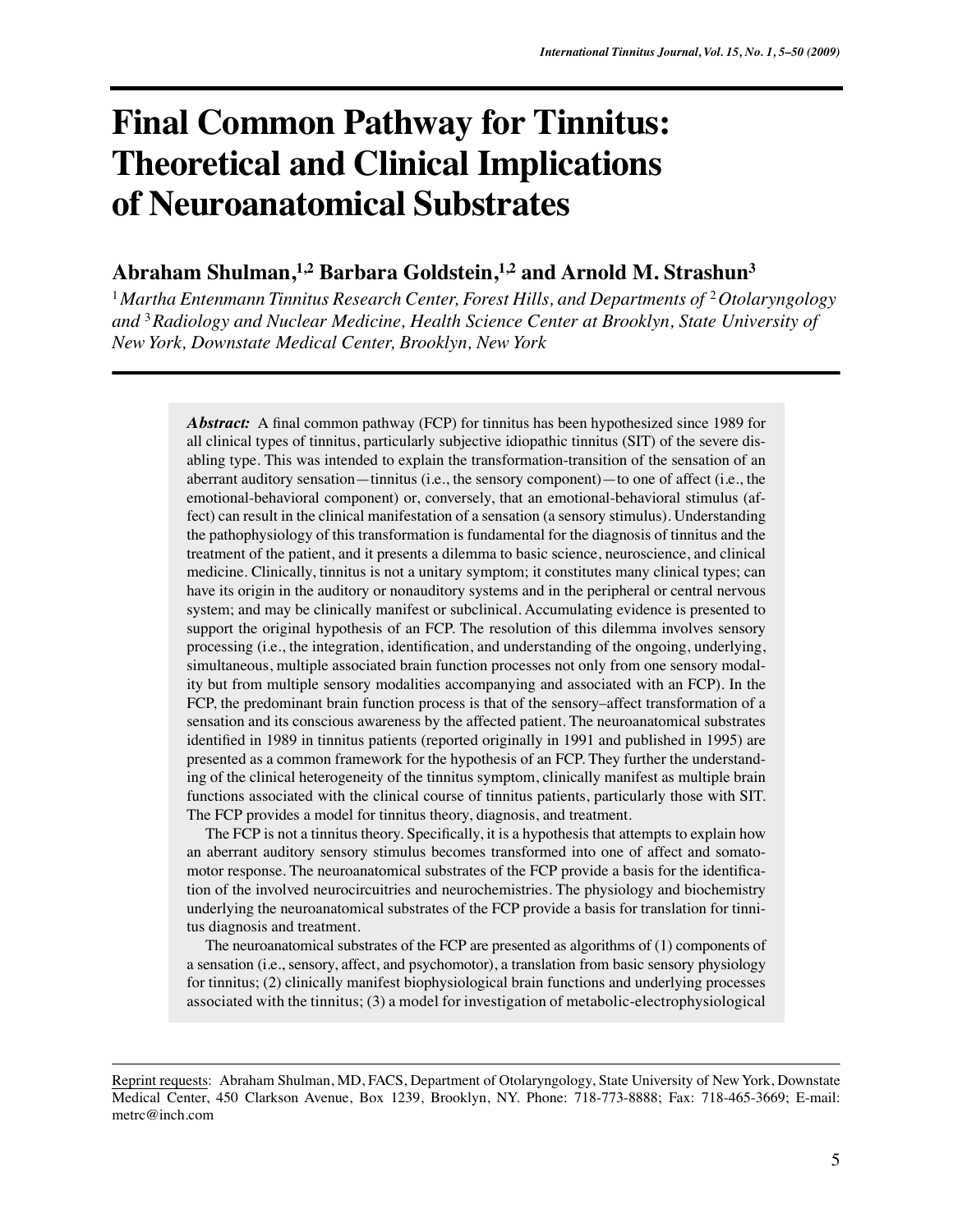correlates for tinnitus; (4) the basis for an integrated theory of tinnitus and brain function (i.e., tinnitus dyssynchrony-synchrony theory; (5) a model for the identification of underlying neurocircuitries and neurochemistries involved in brain for the sensory–affect transformation of an aberrant auditory stimulus (tinnitus); (6) a model for the selection-introduction of innovative therapies attempting tinnitus relief; and (7) its clinical translation for objective monitoring systems for the determination of the efficacy of modalities of therapy attempting tinnitus relief. The hypothesis of the FCP for tinnitus and the identified neuroanatomical substrates, when viewed in terms of the physiology of sensory processing, is considered to be expanded and broader in its application for all sensations, normal or aberrant.

*Key Words:* affect; attention; consciousness; cross-modal integration brain function; final common pathway; medial temporal lobe; neuroanatomical substrates; paradoxical auditory memory

tus, particularly tinnitus of the severe disabling type, such as subjective idiopathic tinnitus (SIT), to explain the transformation-transition of an aberrant auditory sensation—tinnitus (i.e., the sensory component)—to one of affect (i.e., the emotional-behavioral component [1–4]. It is not a tinnitus theory. final common pathway for tinnitus (FCP) has been hypothesized to exist in brain for all tinnitus patients and all clinical types of tinni-

In general, the medical concept of an FCP for a given clinical manifestation of a symptom or disease process implies the identification of involvement of identical anatomical substrates and the involved underlying processes of biochemistry and physiology, expressed in specific multiple anatomical tissue pathologies. Anatomy provides a structural basis for understanding function. Physiology is the basic science of identifying the *physical* factors and processes involved in the functions of a living organism; biochemistry identifies the *biochemical* elements involved in the functions of a living organism.

The FCP hypothesis is considered to be dynamic, reflecting an integration of advances in our evolving understanding of sensory physiology: what is and is not known of the cochleovestibular system and associated brain functions, highlighted and translated for tinnitus by the development of a paradoxical auditory memory, perception, and consciousness. The update on the neuroanatomical substrates of the FCP is considered to reflect the growth and development of the discipline of tinnitology, a practice involving professionals dedicated to the science of perceiving sound unrelated to an external source [5].

The neuroanatomical substrates identified in tinnitus patients on which the hypothesis of an FCP is based are presented in a neuroscience framework for understanding the underlying multiple mechanisms and processes associated with the multiple brain functions ongoing in a patient during the clinical course of tinnitus. The FCP, when viewed in terms of sensory physiology and a neuroscience framework of brain function, is considered to

be expanded and broader in its application for all sensations, normal or aberrant (or both).

The neuroanatomical substrates of the FCP are proposed to be neural correlates of sensory processing for tinnitus and for its interconnections in brain with regions of cortex that receive inputs from more than one sensory modality (i.e., cross-modal integration of brain function). The initial process and brain function in the FCP have been hypothesized to be the establishment of a "paradoxical" auditory memory for the tinnitus. Brain functions associated with tinnitus are perception, consciousness, concentration, cognitive functions of memory and learning, auditory masking, attention, sleep, affect and behavior or mood (emotion), fear, stress, communication, "paradoxical reward," and autonomic functions.

This article is an update from 1991 on neuroanatomical substrates of the FCP for tinnitus patients, particularly those with SIT, in the context of advances in neuroscience and sensory physiology and an ongoing translation of basic sensory physiology and neuroscience for the tinnitus symptom. The update on the neuroanatomical substrates for the FCP reflect increased understanding of the mechanisms and processes underlying brain functions, specifically the complexities involved in and accompanying the sensory–affect transformation. The focus of the FCP is on the predominant brain function of sensory–affect transformation and that of perception, memory, and consciousness in response to the initial tinnitus stimulus; its clinical translation and application for tinnitus theory, diagnosis, and treatment; and its clinical translation as neuroanatomical correlates for tinnitus, particularly SIT. Our understanding of tinnitus and associated brain functions is ongoing and based on multiple theories and hypotheses. The FCP has provided the basis for an integrated theory of tinnitus and brain function (i.e., the tinnitus dyssynchrony-synchrony theory [6]; and a model for the clinical diagnosis of different clinical types of tinnitus [7–9]. The establishment of an accurate diagnosis for physical-sensory complaints and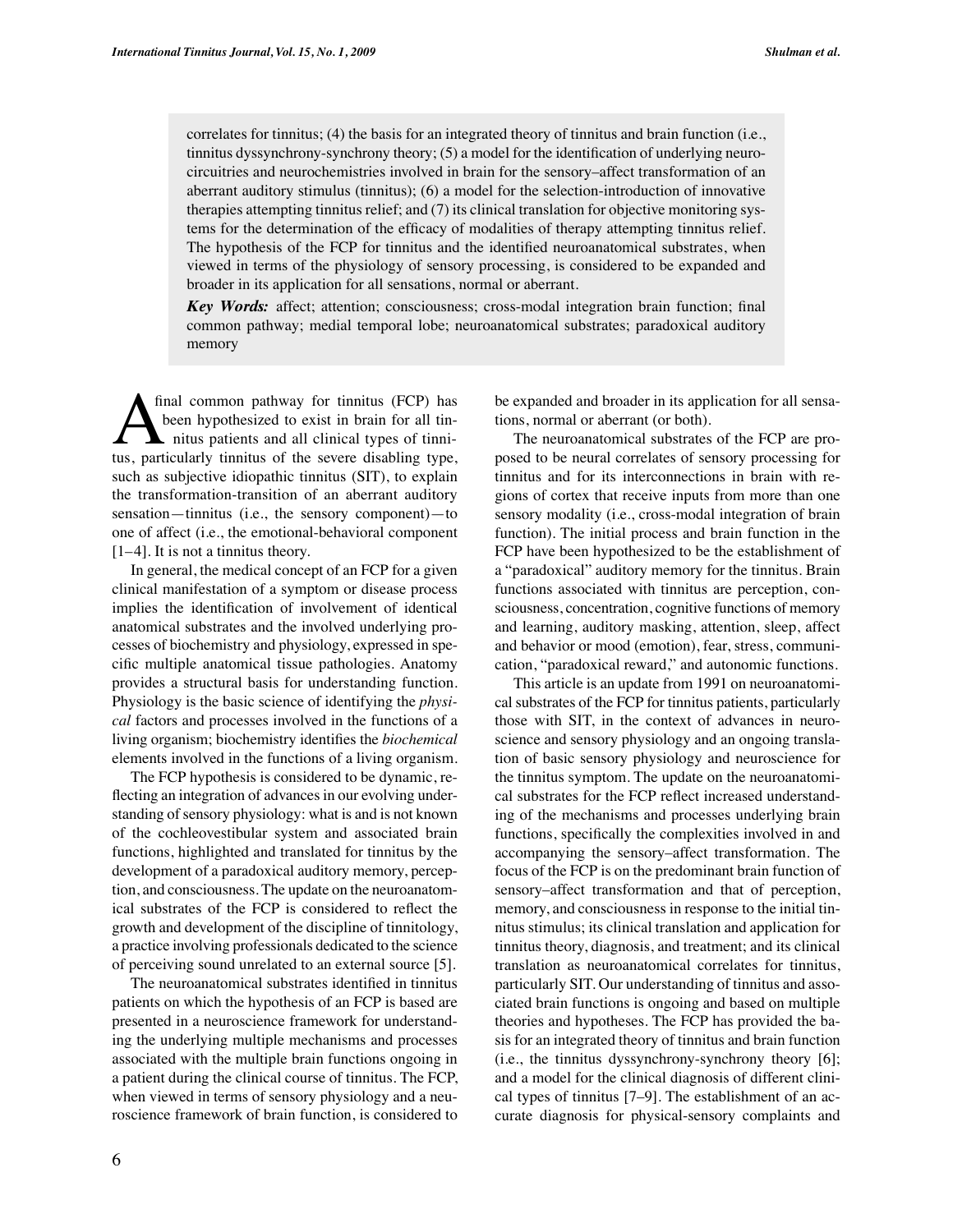the identification of the anatomical, physiological, and biochemical processes involved form the basis for successful treatment.

This article is an update of the original hypothesis of the FCP and the involved neuroanatomical substrates identified with the technologies of nuclear medicine imaging and quantitative electroencephalography (QEEG). It focuses on the neuroanatomical substrates in brain, integrating recent advances in sensory physiology and neurosciences to provide the following:

- 1. An update of the ongoing dilemma for sensory physiology and the symptom of tinnitus (i.e., the answer to the question of how a sensory stimulus is transformed into one of affect)
- 2. An update on the support of the original hypothesis of an FCP for tinnitus with neuroanatomical substrates in brain that have been identified since 1991 with nuclear medicine imaging and correlated since 2000 with QEEG—both of which support and expand the original FCP hypothesis to include the psychomotor component of the tinnitus —as QEEG has provided the identification of an electrophysiological correlate for a predominantly central-type tinnitus
- 3. An update and integration into the FCP of recent advances in sensory physiology and neuroscience for perception, consciousness, memory, and affect
- 4. An update of algorithms for the FCP, integrated with neuroanatomical substrates and basic sensory physiology, that differentiate between components of a sensation (i.e., sensory, affect, and psychomotor)
- 5. An update of the role of the FCP in an integrated theory of tinnitus (i.e., tinnitus dyssynchronysynchrony theory)
- 6. An update of the clinical application of the FCP for establishing accuracy in tinnitus diagnosis (i.e., identifying clinical types of tinnitus), factors influencing the clinical course of the tinnitus, and treatment (i.e., a medical-audiological tinnitus patient protocol [MATPP]) [10], and a combined treatment protocol of instrumentation and medication (i.e., tinnitus-targeted treatment to increase the efficacy of modalities of therapy attempting tinnitus relief).

# **HISTORY: A FINAL COMMON PATHWAY FOR TINNITUS**

#### **General**

An update on the neuroanatomical substrates for the FCP gains significance when reviewed historically both in the context of attempts to understand the transitiontransformation in brain of a sensation to one of affect and ongoing attempts to understand and identify the pathophysiology underlying brain function.

In our clinical experience, originating in 1979 at the tinnitus clinic of the State University of New York, Downstate Medical Center (SUNY/DMC), and continuing today, the predominant brain function of sensory– affect transformation has been highlighted in the history and clinical course in more than 10,000 tinnitus patients. This has been accomplished by monitoring simultaneous the ongoing brain function processes as previously listed (perception, consciousness, etc.).

The approach for understanding the basic science of tinnitus production and attempts for its diagnosis and treatment has been limited to date by what is and is not known of the cochleovestibular system and brain functions, highlighted by perception and consciousness. The tinnitus experience of professionals prior to 1989 was a sensorineural approach focusing predominantly on the peripheral auditory system (i.e., cochlea) and its projection to and within the brainstem. The introduction of nuclear medicine brain imaging (1989) and the identification of multiple neuroanatomical substrates in SIT patients provided (1) support for the original clinical concept of a predominantly central-type tinnitus [7–9] and (2) focus on central brain functions (listed previously) associated with tinnitus, particularly SIT.

Originally, and to date, the nuclear medicine imaging of brain by single-photon emission computed tomography (SPECT) identified and reported multiple neuroanatomical substrates on which the hypothesis of the FCP was based. SPECT was considered to reflect not a modular concept of brain function and particular processes limited to specific neuroanatomical substrates but rather reciprocal, simultaneous, activated, interactive interneuronal networks highlighting multiple similar and dissimilar, simultaneously activated biophysiological processes underlying multiple brain functions. Clinically, the heterogeneity of tinnitus is a reflection of ongoing multiple brain function processes. The solutions to the clinical dilemma of the sensory–affect transformation are evolving in advances in our understanding of the heterogeneity of multiple brain functions. The ultimate challenge presented by the symptom of tinnitus to basic science and medicine is to find answers to the dilemma presented initially by Descartes [11,12] (i.e., how a sensation is transformed to affect).

## **Hypothesis: FCP for Tinnitus**

#### *SUNY/DMC: Background and Experience 1989*

The FCP hypothesis (evolved and ongoing since 1989) was formally presented in 1993 and originally published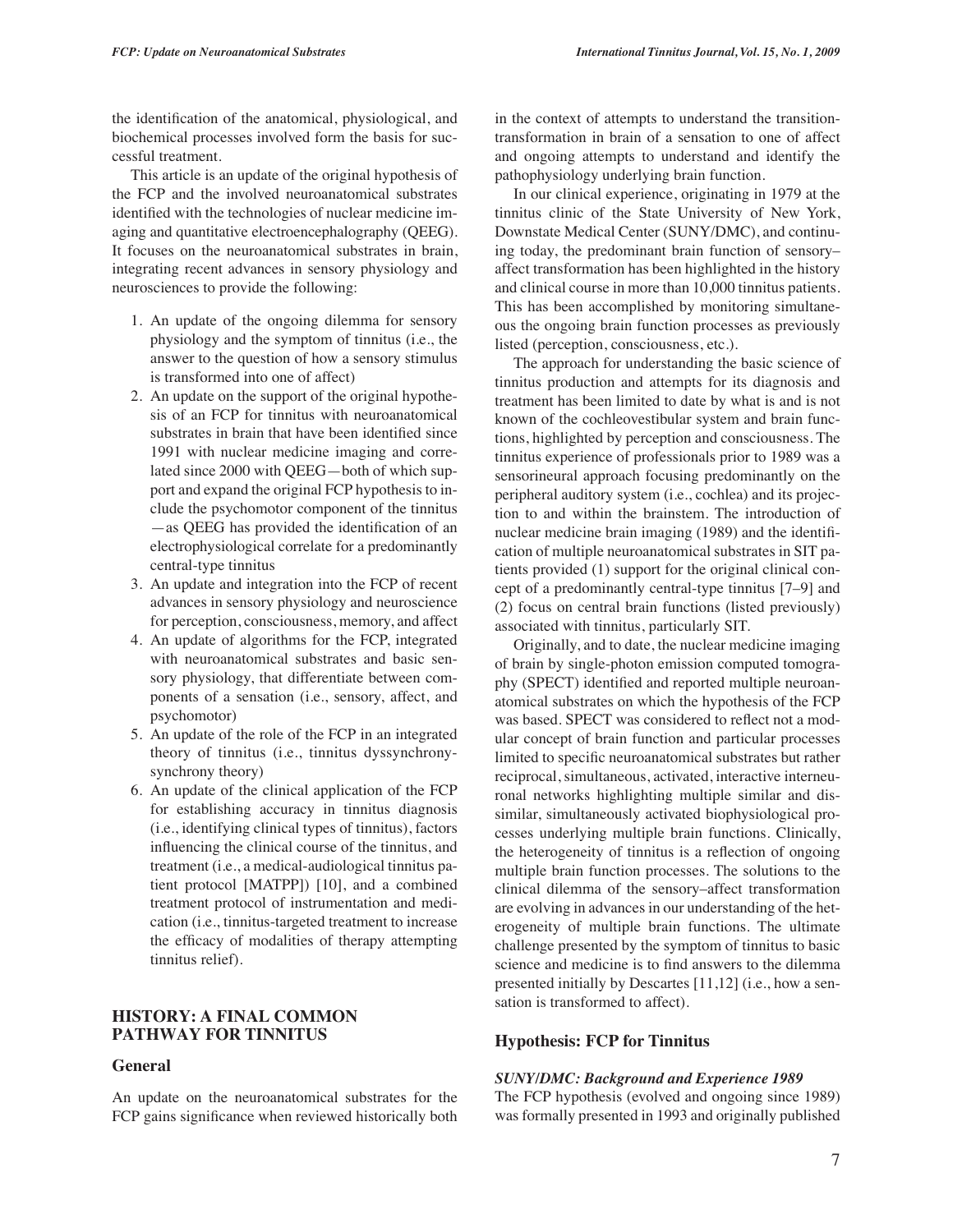in 1995 [2]. The FCP hypothesis is considered to be dynamic, requiring updates demonstrating, in general, what is and is not known of the neuroscience of brain function and the basic science of sensory biophysiology —specifically of the peripheral and central cochleovestibular system.

The original concept of an FCP evolved from brain SPECT identification (1989) in SIT patients of perfusion asymmetries in multiple neuroanatomical substrates in the brain, frontal, parietal, and temporal lobes and highlighted by the medial temporal lobe system (MTLS) [1– 4,13–17].

Nuclear medicine brain SPECT with the radioisotope TC 99-HMPAO was introduced in 1989 into an MATPP for SIT patients in an attempt to improve the diagnostic accuracy of tinnitus diagnosis and to identify its medical significance [10]. SPECT of brain imaging has been ongoing since that time (in excess of 250 examinations to date). Brain positron emission tomography (PET) has been recommended since 2000 (more than 35 examinations to date). Nuclear medicine brain imaging has been recommended, initially and to date, in selected patients with predominantly central-type severe disabling tinnitus of more than 1 year's duration and resistant to protocols attempting control and relief with medication and instrumentation.

Perfusion asymmetries are seen in multiple regions of interest in brain, highlighted by the MTLS, the amygdala-hippocampal complex, and adjacent frontal, temporal, and parietal lobes. The original concept of an FCP evolved from SPECT identification of perfusion asymmetries varying in degree in multiple neuroanatomical substrates in brain, highlighted by the MTLS. The incidence of perfusion asymmetries involving the MTLS has been greater than 90%, with a *p* factor of less than .05 [1–4,13–17]. SPECT of brain asymmetries in the cerebellum were demonstrated in 60–70% of patients with tinnitus of the central type and were reported in 1999 [18].

More recently, PET [19–22] and electrophysiology (i.e., QEEG) [23–32] and functional magnetic resonance imaging (fMRI) support the originally identified multiple neuroanatomical substrates in brain in SIT patients  $[25,30-35]$ .

A reciprocal, innervating, interneuronal network within and between the multiple neuroanatomical substrates is suggested to result in transition of a sensory stimulus (i.e., a sensation) into an affect (i.e., emotionbehavior) and vice versa. Since 1995, the FCP has found support in reports of significant advances in neuroscience and sensory physiology [25,36–42].

The diagnostic tools of SPECT brain imaging since 1989 and brain fluorodeoxyglucose (FDG) and PET (FDG PET) since 2000 have continued to provide objec-

tive evidence of brain perfusion asymmetries of hyperand hypoactivity, extrapolated to demonstrate metabolic activity in multiple neural substrates (i.e., a metabolic correlate for tinnitus). Both provide an integration of structure and function, a technology that can monitor the efficacy of modalities of therapy attempting tinnitus relief and can provide an insight into the medical significance of tinnitus symptoms for tinnitus patients. The clinical application of QEEG for tinnitus diagnosis since 2000 has provided an objective recording of electrical brain activity and an electrophysiological correlate for tinnitus [23,24]. Together, the metabolic and electrophysiological data co-register with each other in identifying involved neuroanatomical substrates in SIT patients [22].

The clinical translation of the FCP to SIT patients has found application for (1) basic science conceptualization of an integrated theory of tinnitus and brain function [6] and (2) clinical improvement in the accuracy of tinnitus diagnosis [43–45], a basis for introducing innovative drug therapies attempting tinnitus relief [46,47] and an objective method for monitoring their efficacy [23,24]. The key to successful treatment is the establishment of an accurate diagnosis for a symptom or disease. Long-term tinnitus relief has been reflected in an increased efficacy of tinnitus treatment protocols of combined instrumentation and medication, in excess of 85% since 2004 [43].

#### *FCP: Hypothesis and Concept*

The FCP is not a theory for the origin and generation of an aberrant auditory stimulus (i.e., tinnitus) but is a hypothesis that posits an FCP existing in the brain for all clinical types of tinnitus, an aberrant auditory sensory stimulus marked by a sensory–affect transformation in brain and reflecting multiple brain function processes. Conversely, an antecedent emotional-behavioral pattern of response can initiate or influence the perception of an aberrant auditory sensory stimulus (i.e., tinnitus) by activation of the same common pathway in the brain [2]. Lack of understanding of the need to differentiate between the theory of tinnitus and neuroscience of brain function involved in the sensory–affect transformation is considered by the authors to present a dilemma to tinnitus patients and tinnitus professionals for the theory, diagnosis, and treatment of all clinical types of tinnitus.

The original concept of an FCP evolved from identifying (in 1989) via brain SPECT varying degrees of perfusion asymmetries in multiple neuroanatomical substrates highlighted by the MTLS. The original 1995 FCP algorithm focused on the neuroanatomical substrates of the cochlea, the thalamus, the MTLS, and the brain cortex. Stress was considered to be a modulator of the tinnitus. Increased stress resulted in an increase in tinnitus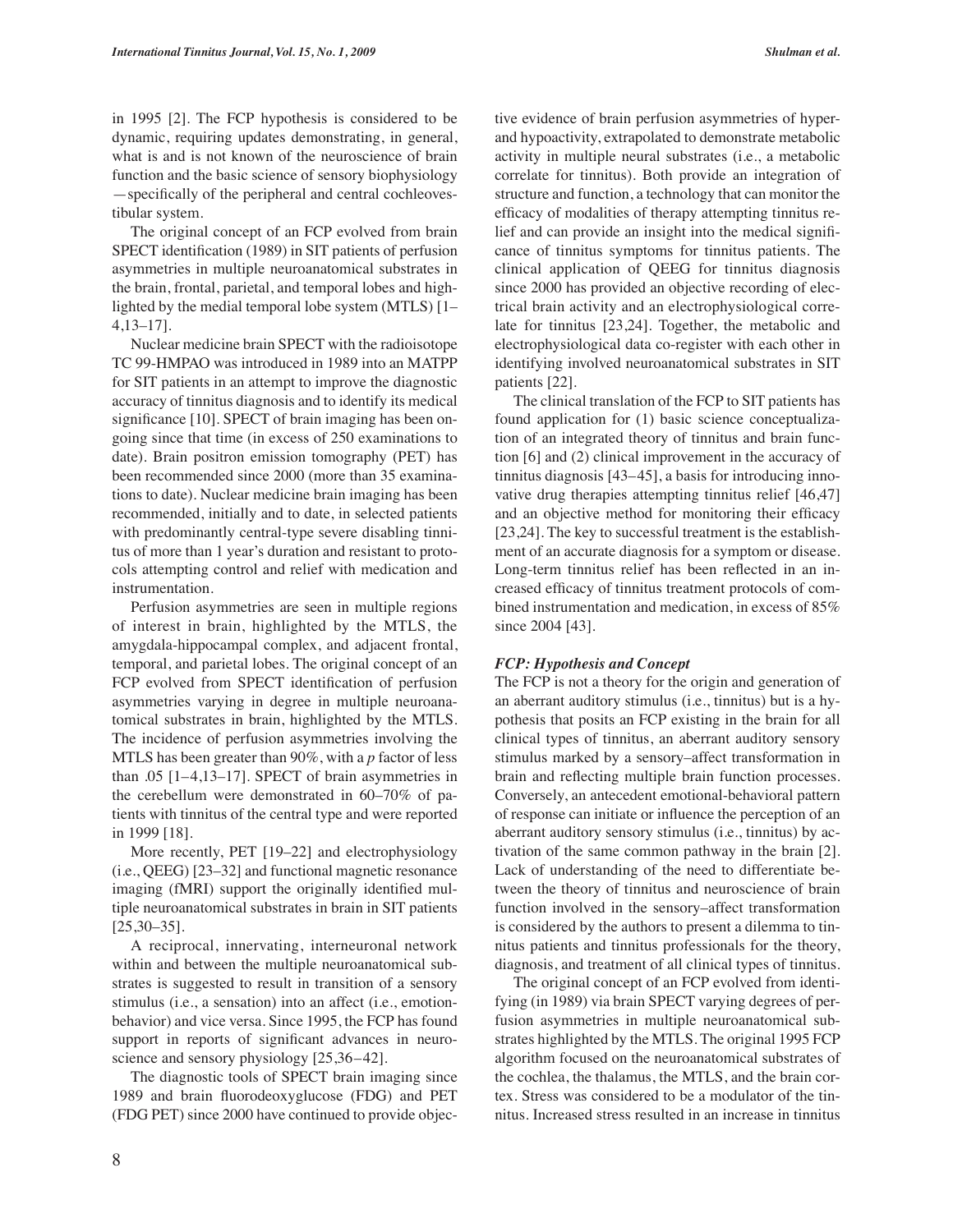

**Figure 1.** Final common pathway for tinnitus, 1995. A reciprocal, innervating, interneuronal network transforming a sensory aberrant stimulus, tinnitus, to one of affect and emotion. The factor of stress and the biophysiological processes involved modulate the severity of the tinnitus.  $(Hippo = hippo -)$ campus;  $Amyg = \text{amygdala}; B.S. = \text{brainstem}.$ 

intensity and the development of the clinical course of SIT (Fig. 1) [2, p. 119].

The FCP neuroanatomical substrates provide a location in the brain for the sensory–affect transformation of an aberrant auditory stimulus—tinnitus—and a "target " for identifying the underlying biophysiological neurocircuitries and neurochemistries involved in the associated brain functions.

The FCP is based on the identification of neuroanatomical substrates and the underlying neuronalinterneuronal brain function processes involved in this reciprocal activating sensory–affect transformation. Inherent in this reciprocal interaction-transformation are basic questions of the underlying biophysiological processes of the brain functions involved (as previously listed). The neuroanatomical substrates of the FCP, identified in SIT with nuclear medicine brain imaging, are hypothesized to reflect not the tinnitus signal but rather the simultaneous ongoing activation of multiple regions of interest in the brain, with resultant clinical and subclinical manifestations of multiple brain functions in the presence of the tinnitus signal.

Ultimately, the questions to be answered are whether the brain functions and underlying processes are clinically manifest or subclinical in tinnitus patients and how to differentiate between the selectivity of brain action and the mind for particular brain function processes. The neuroanatomical substrates of the FCP to date suggest that the brain has a mind of its own.

The hypothesis or concept of an FCP for tinnitus evolved from our clinical experience since 1975 that demonstrates that all patients with tinnitus, particularly of the severe disabling type (SIT), have as a common denominator an alteration in affect (i.e., emotion-behavior) [2,3]. Specifically, the alteration in emotion-behavior (e.g., anxiety, depression, a central brain function) is an accompaniment of the aberrant auditory sensory stimulus (i.e., tinnitus) or may reflect an initial or supplemental affect response to a preexisting condition of affect.

Such an association of brain function response for both the sensory and the affect components has been reported by professionals of other disciplines involved in tinnitus diagnosis and attempts at its control [25,48–52]. This experience supported the original hypothesis presented in 1983: that tinnitus is not a unitary symptom but clinically can be differentiated as different clinical types, particularly of a predominantly central-type, severe, disabling tinnitus [7]. In 1995, Shulman [2] stated: "For tinnitus, attributes are postulated with associated brain regions of interest [i.e., masking, intensity, annoyance, anxiety, depression and interference in communication ability(ies)]. A corollary can be that a disorder of affect (i.e., feelings) can be seen as a disturbance of brain function."

The FCP neuroanatomical substrates provide a neuroscience framework for understanding the clinical heterogeneity of tinnitus and particularly SIT (i.e., the clinical manifestation of multiple brain functions cited previously, highlighted by perception and consciousness). The initial brain function and underlying processes in the FCP were and continue to be hypothesized as the establishment of a paradoxical auditory memory for the tinnitus with a secondary alteration in affect (i.e., emotion-behavior) [2]. It is paradoxical in the sense that the tinnitus patient does not desire to retain such a memory. The original algorithm hypothesized that the tinnitus was modulated by stress, increase of which contributed to the clinical course of SIT. Consolidation of the paradoxical memory in the clinical course of tinnitus, varying in degree, was further hypothesized to "trigger" activation of additional central nervous system (CNS) brain function processes as previously outlined [6]. Specifically, for the tinnitus patient, an increase in attention and concentration for the tinnitus stimulus results in an increasing conscious awareness of the tinnitus. The conscious awareness is considered to be a reflection of multiple, simultaneous, ongoing brain function processes, highlighted by perception, attention, and so on, as previously cited. Consciousness has been defined as the clinical awareness of multiple simultaneous ongoing brain function processes [53,54].

# **EVIDENCE SUPPORTING THE FCP HYPOTHESIS**

Numerous references in the literature are considered to provide supportive evidence for the hypothesis of the FCP.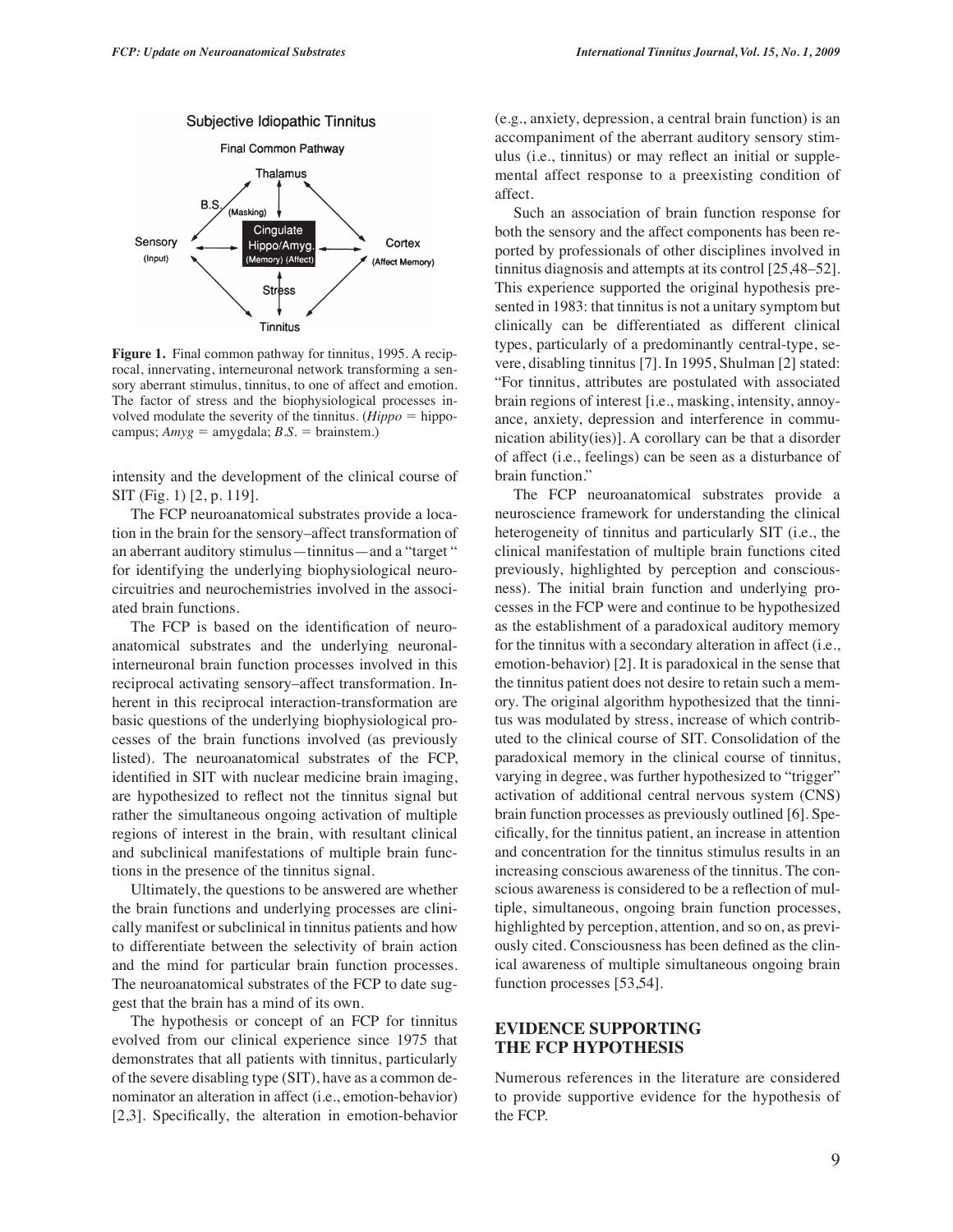## **Basic Science**

#### *Neuroanatomical-Physiological Reports*

**Frontal Lobe** Traditional reports of the anatomy of the frontal lobe describe it as the largest of all lobes of the brain; it constitutes some one-third of hemispheric surface. The convexity of the frontal lobe has four principal convolutions: the precentral gyrus and three horizontally oriented convolutions—the superior, the middle, and the inferior gyri [55].

Elaborate neural mechanisms underlie complex correlations, sensory discriminations, and use of former experiences and reactions. These mechanisms involve associative memory and mnemonic reactions [56].

Frontal lobe functioning has been associated with reasoning, planning, parts of motor-expressive speech function, movement, emotions, problem solving, recent memory, attention, behavior, and executive and cognitive functions [57]. In addition, prefrontal cortex (PFC) function is for executive function and categorization of auditory objects [58].

Recent anatomical-physiological reports of the prefrontal, orbital frontal, and dorsolateral prefrontal cortices and their projections in brain, together with reports of affect-emotional-motivation-reward-memory systems in the brain, provide an anatomicophysiological framework for identifying the location of the clinical sensory–affect transformation as posited in the FCP and the hypothesized initial brain function processes (i.e., the development of a paradoxical auditory memory to the aberrant tinnitus sensation) and are considered to be highlighted by the following entities.

**Prefrontal and Orbitofrontal Cortices** The prefrontal gyrus is the region of the frontal lobe anterior to the primary and association motor cortices and divided into the dorsolateral, the orbitofrontal, and the mesial prefrontal areas. Function includes the domains of cognition and memory, which are overlapping. Impairment in one type of processing can affect the other. In rhesus monkeys, the basal surface of the PFC of the frontal lobe includes BA13, the orbital part of BA12, rostrally area 11, and basal part BA10.

Historically, the characterization of variants of frontal lobe syndrome and differentiation of damage to the medial-basal and the orbitofrontal cortex (OFC) was reported in 1980 [59]. It was pointed out that lesions of the syndrome profile involving the OFC shift toward the affective disturbance, leading to a disturbance of character and personality. This historical observation is particularly significant for tinnitus patients, particularly those with SIT (i.e., the predominance of the affect [emotional] component of the tinnitus with the clinical manifestation of anxiety or depression).

The dorsolateral PFC (DLPFC) has been identified as a focal region in a network that modulates the activity of the network and the associated function of presence (i.e., the fact of being present). Presence is associated with a network, including the dorsal and ventral visual stream, the parietal cortex, the premotor cortex, the MTLS, the brainstem, and the thalamus [60]. This article finds clinical application to tinnitus patients who occasionally report localization of their tinnitus as "outside their body." The inclusion into the FCP of this circuit can establish a diagnosis of tinnitus, its medical significance, and a basis for treatment.

The term *orbitofrontal cortex* has been used increasingly frequently and has been associated with identification of similarities in orbitofrontal function that exist across species, recognition that the OFC plays a significant role in behaviors that are interrupted in neurological and neuropsychiatric diseases. Different laboratories have studied the OFC from different perspectives (e.g., olfactory association cortex, prefrontal working memory system, system for controlling emotions) [42,61].

The OFC is considered a nexus link in the FCP of the circuitries of prefrontal working memory and control of emotions. Disruption in the OFC is clinically considered to be a key neuroanatomical substrate in the sensory– affect transformation of the tinnitus symptom. Information about the circuitry of the primate PFC and its role in regulating behavior is reading recommended to tinnitus professionals [62,63].

**Orbitofrontal Cortex** Advances in sensory physiology and the neuroscience of brain function associated with sensation, focusing on the OFC, lend further support to the original FCP hypothesis of sensory–affect transformation and transition, particularly in SIT patients. In general, the primate OFC is associated with encoding the significance of stimuli with an emotional context. In the macaque monkey, the OFC is prefrontal in location, with heterogeneous connections to adjacent prefrontal, limbic, sensory, and motor areas. Limbic cortical connections are highlighted by the hippocampus and parahippocampus. Sensory cortical connections include olfactory, gustatory, somatosensory, auditory, and visual processing. Subcortical structure connections include the amygdala (AG), multiple thalamic nuclei, the striatum, the hypothalamus, and periaqueductal gray matter.

Architectonic separation of the OFC has an identified medial sector and a lateral sector. The medial sector is selectively connected to the hippocampus, the parahippocampus, the posterior cingulate, and the retrosplenial areas and area prostriata. The lateral orbitofrontal sector is highlighted by connections with gustatory, somatic, premotor, and visual modalities and the AG [64].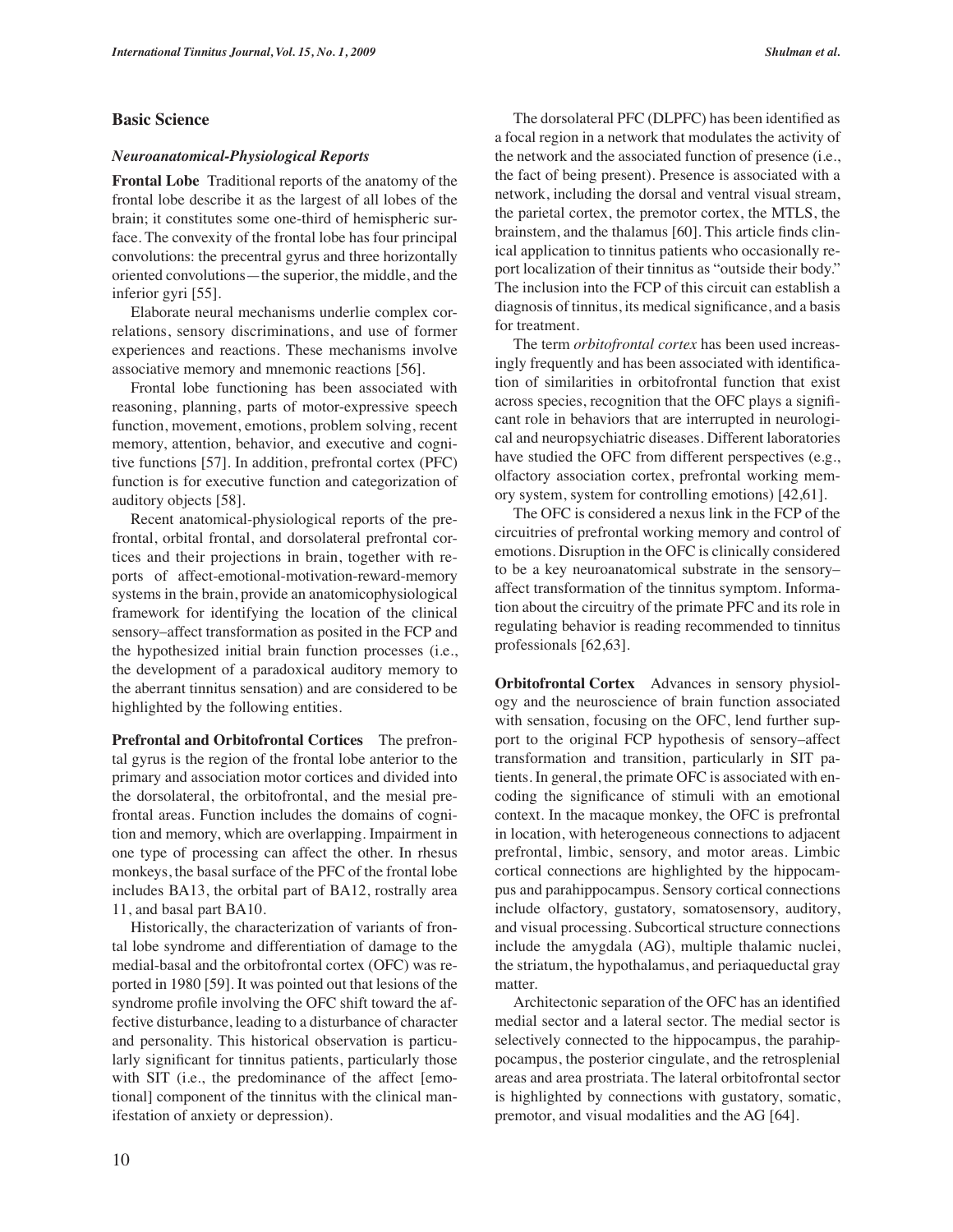In rhesus monkeys, the basal surface of the PFC includes BA13, the orbital part of BA12, rostrally area 11, and basal part BA10. The OFC areas are distinct from areas on the medial wall of the PFC (mPFC). The mPFC is divided into an anterior sector (i.e., BA10, 9, 14) and a posterior sector, which includes anterior cingulate areas (i.e., BA32, 24, 25, and MPA 11). Distinct features of the OFC include its bidirectional connections to cortices from every sensory modality, each of which projects to the AG. The posterior OFC has significant bidirectional connections with the AG. The connections to the intercalated masses of the AG inhibit hypothalamic autonomic centers, which in turn innervate the brainstem and peripheral organs. Activation of this pathway is expected to disinhibit the hypothalamus, thus allowing its activation in emotional arousal. A pathway from the posterior OFC to the central nucleus of the AG is expected to return the system to autonomic homeostasis. Although the OFC is architectonically heterogeneous, its connections and functions are grouped by cortical type into anterior and posterior sectors. The posterior OFC is the primary region for the perception of emotions. The posterior mPFC areas in the anterior cingulate areas are not multimodal but have strong connections with auditory association areas, brainstem vocalization, and autonomic structures in pathways that may mediate emotional communication and autonomic activation in emotional arousal. A sequence of information processing for emotions is suggested by the communication of posterior and anterior OFC areas by feedback projections with lateral PFC and other cortices [65,66].

*Attention, Emotion, and the Orbitofrontal Cortex* The role of the OFC for the brain function of attention for emotional events as hypothesized in the FCP and TDST is supported by the following:

- Identification of the innervation of the OFC by the AG with a high density of inhibitory fibers spread projections to the thalamus [67].
- Attentional focus on stimuli with emotional content has been demonstrated by identification of the pathway from the AG to the OFC [67,68].
- Activation of PFC inhibitory neurons is associated with focusing attention on relevant features for a task and on suppressing distracters [69].

The interaction of the PFC and the inhibitory thalamic reticular nucleus (TRN) reveals a circuitry suggestive of a mechanism through which behaviorally relevant stimuli can be selected and distracters filtered out early in information processing through the thalamus. Orbital frontal area BA13 is one of the prefrontal areas with widespread projections to the TRN, which provides another pathway to facilitate and focus attention on motivationally relevant stimuli [70].

*Connections: OFC, Anterior Cingulate Gyrus, and Limbic Lobe* The interrelationships between the OFC and the anterior cingulate gyrus (ACG) to the limbic lobe, part of the temporal lobe system, provides neuroanatomical support for the significance of the MTLS and the autonomic function as hypothesized in the FCP. The prefrontal limbic system includes contributions to the great limbic lobe. The posterior OFC areas are called the *orbital part* of the prefrontal limbic region (i.e., BA OPA11, OPro, and 13) and the anterior cingulate areas from the posterior medial PFC (i.e., MPA11, 25, 32, and 24). The division of the OFC and medial prefrontal regions into anterior and posterior sectors is based on cortical type. Both components share strong connections with cortical and subcortical limbic structures, the thalamic nuclei, the AG, the hypothalamus, and memoryrelated medial temporal cortices. The medial prefrontal cortices differ from the OFC by their stronger projections to hypothalamic autonomic centers, spinal cord, and brainstem autonomic centers. The ACG has been called the emotional motor system [66,71]. Significant for the FCP is the hypothesized interaction between the cerebellum-acousticomotor system and the ACG (FCP algorithm, Fig. 2).

*OFC and Memory* Neuroanatomical reports have identified strong connections between the OFC and brain cortices involved with the brain function of memory formation. The following reports provide a framework to understand the SPECT/PET neuroimaging findings and the hypothesized establishment of a paradoxical auditory memory as the initial brain function process in the FCP.

Anatomical data of the OFC and its connections with the limbic areas of the medial temporal lobe (MTL) have established the critical involvement of both in the processing of novel information, breaches of expectation, and memory—specifically, for declarative memory, the neuroanatomical substrates (entorhinal, perirhinal, and hippocampal cortices) and, for emotion and motivation, the AG and the hypothalamus. The role of the AG is in the emotional processing of the affective component of the mnemonic experience. Significantly, the caudal region of the OFC has architectonic characteristics similar to those of the limbic areas of the MTL. Major bidirectional connections via the uncinate fasciculus link the OFC with the entorhinal, perirhinal, hippocampal, and parahippocampal cortices. A direct connection exists between the OFC and the AG and the temporopolar cortex, the hippocampus, and the anterior nucleus of the thalamus, which has connections with the mamillary bodies, which in turn project to the ACG and subcallosal gyri. In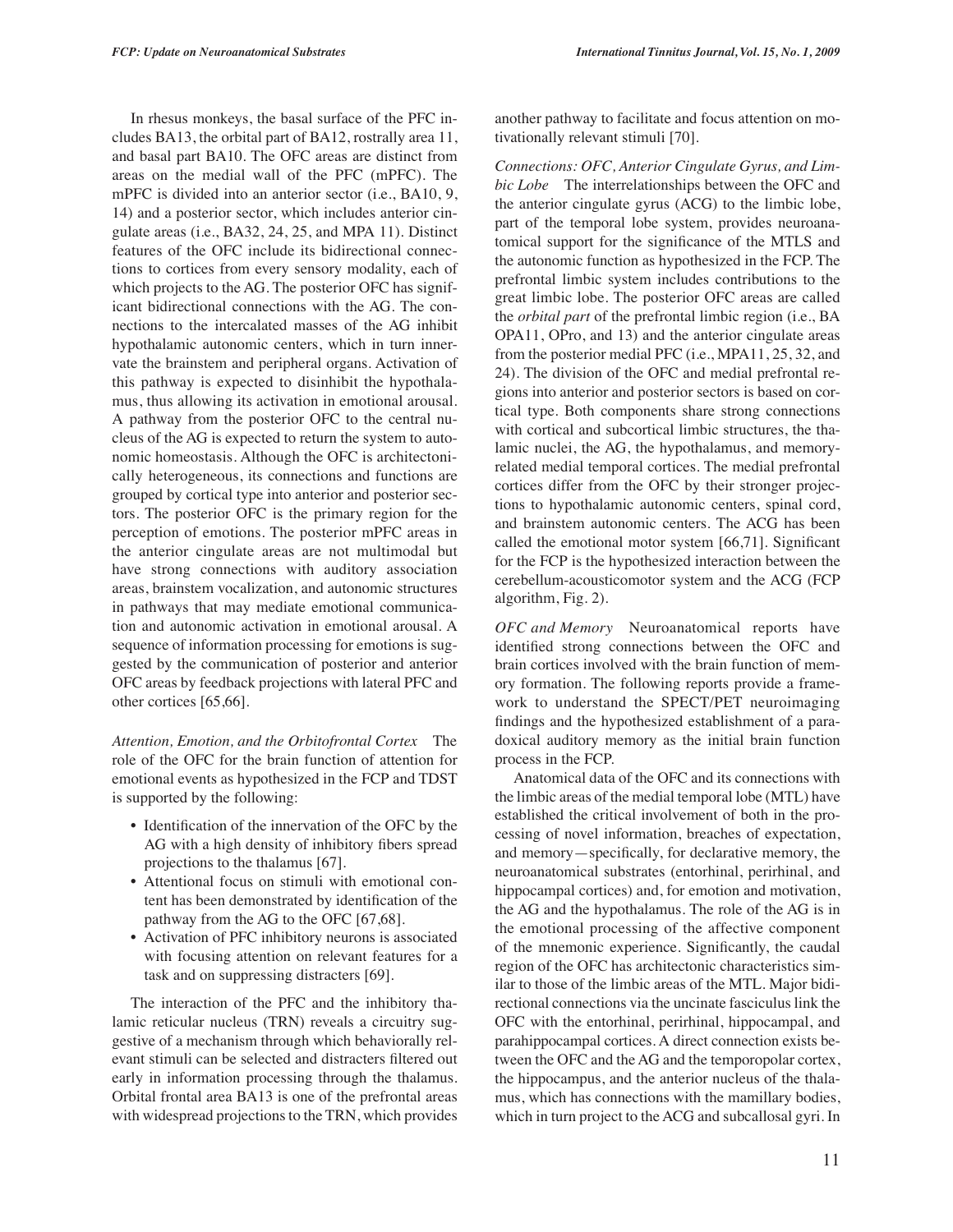

**Figure 2.** Three final common pathway algorithms reflect the neuroanatomical substrates of the sensory, affect, and psychomotor components of a sensation (i.e., the aberrant auditory sensory stimulus—tinnitus). The brain functions associated with each component of the aberrant auditory sensory stimulus (tinnitus) are integrated in each algorithm with the involved neuroanatomical substrates. The reciprocal interacting neuroanatomical substrates of the three components complete a circuit—the final common pathway sensory–affect transformation. **Algorithm 1, Sensory Component:** It is hypothesized that for the sensory component, the sensory information (i.e., dyssynchronous aberrant auditory signal) arising from the peripheral cochlea or central nervous system (CNS) ascends via (1) the brainstem (*BS*), cochlear nucleus (*CN* ), and olivocochlear bundle (*OC*) to the inferior colliculus (*IC*) and on to the medial geniculate body (*MGB*), intralaminar nuclei (*ILN*) of the thalamus, and the parabrachial nucleus (*PBN*) and nucleus accumbens (*NA*) and (2) the primary ascending reticular activating formation (*ARAF*) of the lemniscal system to the thalamus both as part of the exogenous system of the CNS [53,54] for the receipt of sensory information arising from the environment or peripheral or central nervous system that projects to the primary auditory cortex (*PAC*), which in turn projects to the prefrontal cortex (*PFC*), orbitofrontal cortex (*OFC*), anterior cingulate gyrus (*ACG*), and insula. The cerebellum, via the acousticomotor system, has reciprocal projections to and from the somatosensory cortex, IC, thalamus, PAC, and parietal lobe [18]. Hyperpolarization and depolarization of GABA-influenced thalamic neuron activity results in thalamocortical oscillations in a synchronous signal at brain cortex [204,254]. Reciprocal innervation from the thalamus to the medial temporal lobe system (*MTLS*), including the amygdala (*AG*), hippocampus (*HP*), paparahippocampal formation (*PH*), entorhinal cortex (*EC*), perirhinal cortex (*PC*), ACG, and hypothalamus (*HYP*), comprise an endogenous system of the CNS as hypothesized for sensory processing [53,54]. For tinnitus, the endogenous system is hypothesized to result in the establishment of a "paradoxical memory" for the aberrant auditory sensory stimulus (tinnitus) and has a reciprocal interaction with the thalamus [16]. The associated brain function processes within the neuroanatomical substrates of the sensory component include memory, stress, masking, fear, reward, and autonomic functions. Stress is considered to be a modulator of the clinical course of the tinnitus with the accompanying reduction and alteration in auditory masking [2,230–232]. **Algorithm 2, Affect (Emotional-Behavioral) Component:** The neuroanatomical substrates of the affect (emotional) component are highlighted by the OFC, PFC of the frontal lobe, PAC, MTLS of the temporal lobe, and insula. Reciprocal innervation is hypothesized to occur between the PAC of the sensory component and the OFC, ACG, PFC, MTLS, and insula. The insula, by its central location, is hypothesized to exert a modulating effect among the sensory, affect, and psychomotor components. The thalamic activity is ongoing with reciprocal projections to the PFC, OFC, and parietal lobe. The associated brain function processes within the neuroanatomical substrates of the affect (emotional-behavioral) component include attention and cognition (i.e., learning and memory). **Algorithm 3, Psychomotor Component:** The neuroanatomical substrates of the psychomotor component include the insula, parietal lobe, striatum, and cerebellum. Reciprocal interaction is hypothesized between each of the neuroanatomical substrates. The thalamic activity is ongoing with reciprocal innervation of the parietal lobe, OFC, and PFC. Significant for the sensory– affect transformation is considered to be the interaction between the striatum, parietal lobe, and OFC via the insula. The associated brain function processes within the neuroanatomical substrates of the psychomotor component include attention and cognition  $(i.e., learning and memory)$  and their influence on the affect (emotional-behavioral) component.  $(LL =$  lateral lemniscus.)

short, a massive direct interaction occurs between the caudal medial frontal cortex that surrounds the rostral portion of the corpus callosum (BA24), the limbic medial region temporal lobe system, and the septal nuclei for establishment of new declarative memories (i.e., a septohippocampal system). Lesions of the septal region reduce cholinergic inputs to the hippocampus, with resultant memory loss. Evidence from the monkey indicates that the orbital region does play a direct role in memory processing [72].

The entorhinal, perirhinal, hippocampal, and parahippocampal cortices and the AG are critical in forming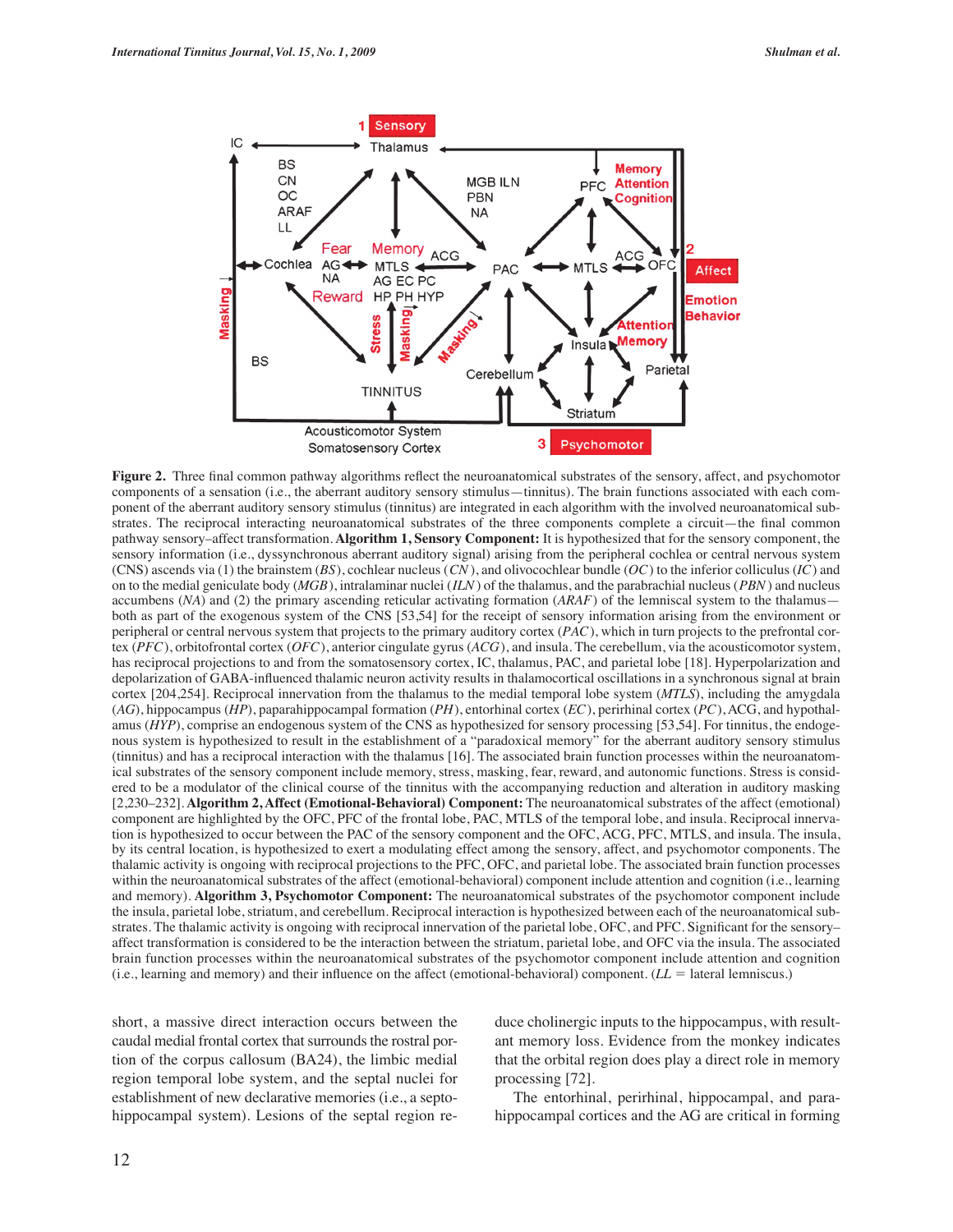declarative memory [73]. The hippocampal and parahippocampal cortex are involved in spatial memory and perhaps the contextual aspects [74,75].

*OFC and Basal Ganglia* Neuroanatomical substrates of the OFC and the basal ganglia (BG) are integrated into the FCP for the translation of the normal brain function of motivation-reward control in response to a sensation—namely, tinnitus, an aberrant auditory sensation (i.e., the establishment in tinnitus patients of the brain function of a paradoxical motivation-reward). The following reports are considered to support the concept of a "paradoxical" motivation-reward in tinnitus patients, particularly those with SIT.

- The OFC is involved in the motivational control of goal-directed behavior [76].
- Rewards may constitute basic goals of behavior [77].
- Reward processing in the primate OFC and BG has been interpreted and reviewed in comparison to discharging neurons in the striatum (i.e., caudate, putamen, and ventral striatum, including nucleus accumbens) [78]. Significant for tinnitus are the reported multiple, heterogeneous, partly simultaneous activations related to specific aspects of rewards in response to activation of OFC neurons and BG response (i.e., activation in the striatum in relation to both the expectation and detection of rewards and activities related to the preparation, initiation, and execution of movements reflecting an expected reward).
- Mechanisms of inhibitory response control in frontostriatal systems are organized according to distinct levels of abstraction. The ventral striatum, which projects to the OFC and the medial PFC, is restricted to the transformation of concrete stimulus exemplar information into motor responses. The adaptive function of the lateral PFC extends to the transformation of abstract task-rule representations into actions [79]. The translation of this finding is suggested for explanation of the psychomotor component of the tinnitus in the FCP (i.e., a potential neural circuit mechanism).

Significantly translated for the FCP and tinnitus are the reports that (1) lesions of the OFC impair decision making about the expected outcome of actions [80]; (2) monkeys with OFC lesions respond abnormally to changes in reward contingencies [81]; (3) altered reward references have been demonstrated [82]; (4) OFC neurons respond selectively to rewards or aversive stimuli [83]; (5) OFC neurons process a relative preference for rewards [84]; and (6) the motivational functions of the OFC may involve the BG via frontostriatal projections [85–87].

It is hypothesized for the FCP that the motivationreward response of the OFC to the input of the tinnitus signal is analogous to that with a lesion in the OFC (i.e., an aversive response). The tinnitus signal triggers in the OFC and striatum an activation of aversive brain function processes of reward and behavior (i.e., a paradoxical reward) with resultant altered reward preference (e.g., fear). This is similar to the activation in the MTLS —in response to normal auditory sensation—of the brain function processes of auditory memory. The tinnitus signal triggers activation of a paradoxical auditory memory. Both the motivational and memory brain functions are paradoxical (i.e., the patient does not want either of these aversive brain functions [reward and memory], which have been activated in response to the tinnitus). The tinnitus stimulus, paradoxically, activates the normal motivation-reward response to a sensory stimulus (i.e., sense of well-being, emotion of joy, and memory of the sensation).

*OFC and Hippocampus* The hippocampus is a brain region frequently studied in the context of plasticity. It has been demonstrated in rats that acoustic overstimulation resulted in activation of neural plasticity as manifested in alteration in the place field activity (i.e., locationspecific firing) in the hippocampus. Acoustic overstimulation is not limited to the auditory nervous system but extends to other parts of the CNS [88].

The interactions between the OFC and hippocampal memory systems and neocortical associated cortices have been proposed as the sources of initial processing of information for long-term memory (i.e., a broader bidirectional hippocampal memory system) [89].

In the long term, declarative memory is mediated by a network of brain structures including the hippocampus and the parahippocampus. The parahippocampus, including the entorhinal, perirhinal, and postrhinal cortices, has been referred to as the *parahippocampal region* [89–91]. Declarative memory, also called *episodic* [92] or *explicit memory* [93], is a memory for facts and events that are stored for future conscious recollection.

In this proposed broader bidirectional hippocampal memory system, the functions of association neocortex are included. All sensory information is initially processed in widespread neocortical association areas and then propagated through the parahippocampus to the hippocampus. Back-projections send memory information from the hippocampus to the parahippocampus and then to the association neocortex for long-term retention of these memories. The OFC is proposed to serve as a high-order association neocortex.

The proposed view of a broader bidirectional hippocampal memory system is based on olfactory experimentation in the rat and includes the OFC neocortical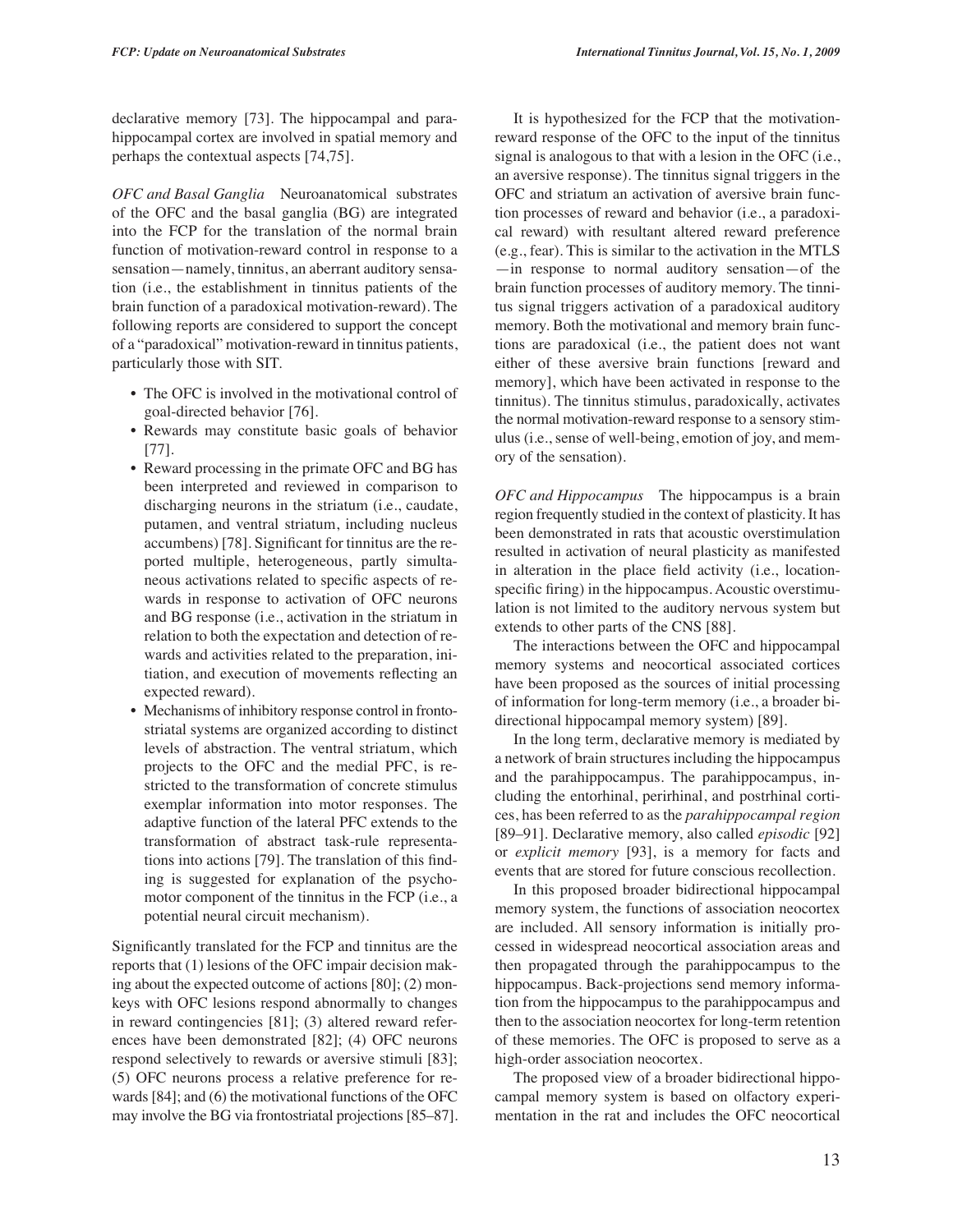association cortex. This view is recommended for translation for the hypothesis of the FCP that the initial brain function process in the FCP is the establishment of paradoxical auditory memory for tinnitus. Furthermore, this proposal emphasizes the significance of the initial and ongoing SPECT/PET reports from SUNY/DMC of perfusion asymmetries in multiple regions of interest, highlighted by the MTLS.

In summary, it is hypothesized that in the FCP, the development of the paradoxical auditory memory in the hippocampus is projected from the hippocampus by widespread connections to cortical ensembles in different functionally related areas, reflecting affect processing and higher mental functions of cognition and learning.

*OFC and Amygdala* The AG and OFC comprise an interactive neural circuitry that contributes to affect– action relations. Damage to fibers passing near or through the AG, rather than neuronal loss in the AG, appears to account for many of the behavioral deficits observed in primates [94].

In primates, three components of the telencephalon contribute to affect–action relations: the AG, the OFC, and the medial frontal cortex. The textbook view of AG-OFC interaction is a model of the working together of the AG and OFC in affective processing, including both emotion and reward (i.e., a common circuitry for both). The implication is that reward processing and emotion are the same thing; that the AG is necessary for both and that the OFC represents values of expected outcomes (i.e., a cost-benefit analysis).

In the new model, the AG and OFC make distinct contributions to emotional responses and reward processing, which are distinctly different neuronal responses. The AG provides the information needed for it to make value comparisons. Two routes are proposed to the OFC: one for visual information and the other for affective information (which subserve emotional responses and reward-driven responses). For visual stimuli, interactions between the OFC and the inferotemporal and perirhinal cortex, rather than interactions between the OFC and AG, would allow the visual cues to elicit the longterm value of the affective signal (e.g., food) [94].

The new model is based on research in primates of the contributions of the AG and the OFC to affect–action. The view is presented that the AG and OFC make distinct contributions to emotional responses and reward processing. Interconnections between the lateral and medial parts of the OFC and the OFC and medial frontal cortex may reflect the interactions of these systems.

The interaction of the AG with sensory cortex influences sensory perception. It is suggested that the AG cortical pathways provide for increased perceptual processing of biologically significant stimuli. The AG is considered to be essential for a top-down influence of emotion on perceptual processing, a kind of "emotional processing." The OFC and AG are suggested to process affect together to mediate the relationship between memory and advantageous actions.

This view is recommended for translation to the hypothesis of the FCP for affect–emotion interaction. Furthermore, this proposal emphasizes the SUNY/DMC reports of perfusion asymmetries in multiple regions of interest, highlighted by the MTLS.

**Dorsolateral Prefrontal Cortex** The DLPFC is described as equivalent to BA9 and 46 [95,96]. A broader definition of the DLPFC consists of the lateral portions of BA9–12, 45, 46 and the superior part of 47. The DLPFC is connected to the OFC, the thalamus, the dorsal caudate nucleus, the hippocampus, and primary and secondary neocortex association areas, including posterior temporal, parietal, and occipital areas [97].

The function of the DLPFC is as the highest cortical area responsible for motor planning, organization, and regulation. In addition, integration of sensory and mnemonic information, working memory, cognitive and emotional aspects of memory, and regulation of intellectual functioning and action, all complex mental activities, requires the additional cortical and subcortical circuits with which the DLPFC is connected [97,98]. Two pathways of complex information processing have been reported in the brain: the emotional brain pathway, which attaches values to incoming information via the AG, ACG, ventromedial prefrontal cortex (VMPFC), and OFC, and the cognitive pathway, which provides a detailed feature analysis of the incoming information via the hippocampus, the posterior cingulate, and the parietal and occipital temporal cortices. The DLPFC provides an integration of emotion and cognitive information [25].

The integrative function of the DLPFC for emotion, cognition, and attention is significant for the FCP. The literature discussed next is considered to have clinical application for tinnitus theory, diagnosis, and treatment.

The DLPFC is identified as a key location of a network that modulates the activity of the associated experience of presence. *Presence* is understood as referring to the subjective feeling of being in a virtual environment while remaining transiently unaware of one's real location and surroundings and of the technology that delivers the stream of virtual input to the senses. The use of transcranial direct current stimulation while participants were exposed to the virtual roller coaster ride and the influence on presence-related measures were evaluated. The findings were discussed in the context of current models, explaining the experience of presence and outof-body experiences. The right-sided DLPFC plays a pivotal role in the activation and control of a network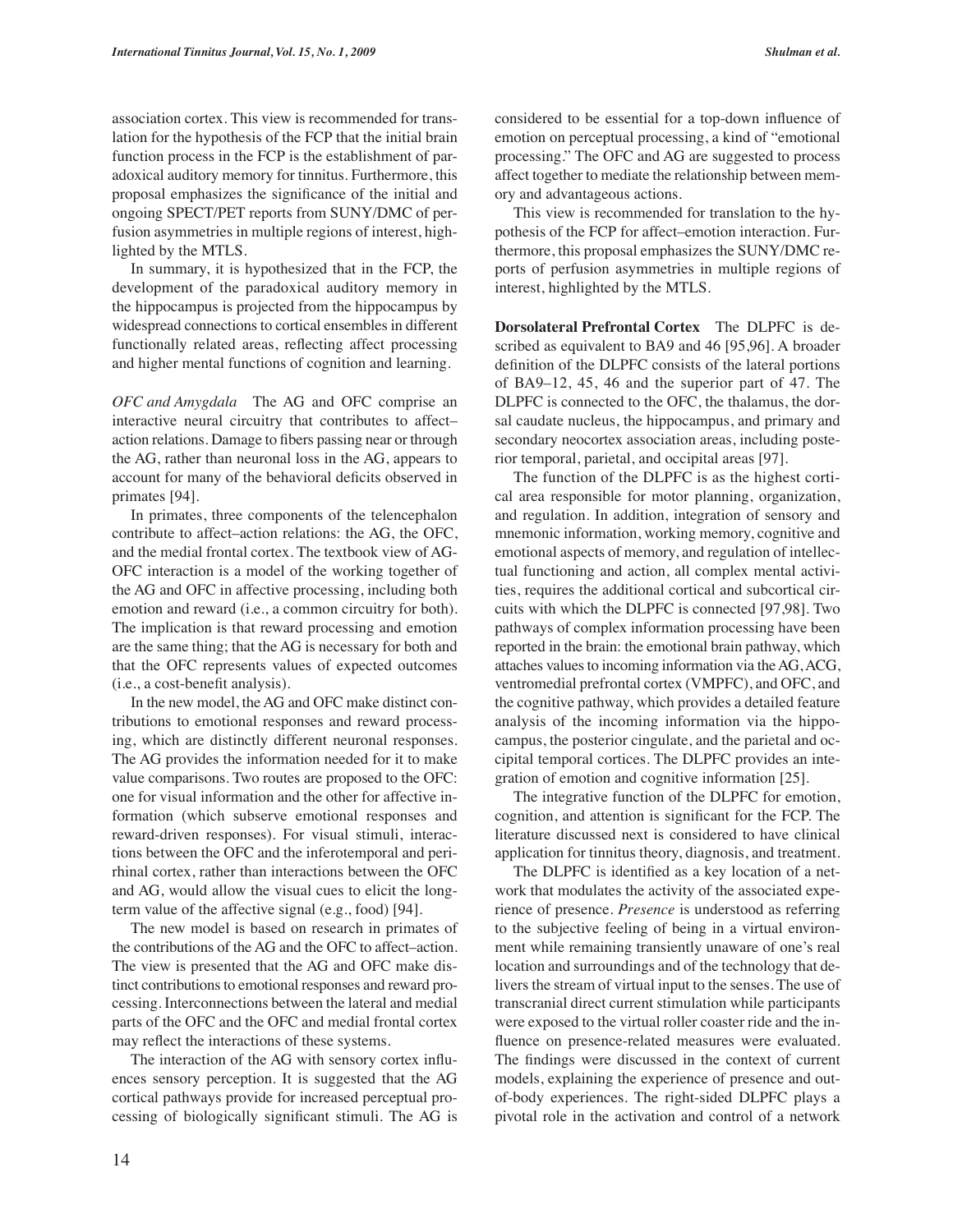that generates or modulates the presence experience. The network mentioned is not exclusively associated with the modulation of presence experience. Rather, it is a network involved in the control of many other psychological functions, including top-down and bottom-up control of attention, spatial orientation, egocentric orientation, and motor behavior. The studies demonstrate that a particular network is involved in many functions, and the psychological specificity cannot be inferred simply by identifying the activated brain structures. This study emphasizes the key role of DLPFC in controlling several behavioral aspects. The DLPFC acts as a modulator of the network and also as a modulator of the concomitant psychological experiences [60].

In the context of the FCP, this article has implications for tinnitus diagnosis and treatment and the brain function processes of attention. For tinnitus diagnosis, implications are for tinnitus patients who report the location of the tinnitus to be "outside my body." For treatment, it applies to site selection for transcranial magnetic stimulation for attempting tinnitus relief for unilateral tinnitus [25].

Recent analysis of fMRI brain data in patients being tested in hypothesis generation tasks that involve set shifts (i.e., successful solutions for match problems requiring determination of a number of possible solutions) implicated the right PFC. The results identified the ventral lateral (BA47) aspect of the right PFC as a critical component of neural systems underlying set shifts and demonstrated a dissociation between the right ventrolateral PFC and DLPFC in the generation of hypotheses and maintenance [99]. This article emphasizes the ongoing multiple functions in neuroanatomical substrates and the role of the DLPFC in controlling several behavioral aspects. The DLPFC acts as a modulator of the network and also as a modulator of the concomitant psychological experiences that is to be considered in the FCP and for clinical translation for tinnitus theory, diagnosis, and treatment.

**Temporal Lobe** The temporal lobe lies ventral to the lateral sulcus and displays three convolutions: the gyri superior (BA38, 22), middle (BA21), and inferior (BA20). The rostral part of the superior gyrus participates in Wernicke's area. The anterior temporal lobe is BA15. The superior temporal sulcus (STS) runs parallel to the lateral sulcus and terminates in the angular gyrus. On the posterior third of the superior plane of the superior temporal gyrus (STG) are several convolutions that form the transverse gyri of the primary ACG (BA41, 42). The inferior surface of the temporal lobe contains part of the inferior temporal gyrus (BA20), the occipitotemporal gyrus (BA36), the parahippocampal gyrus (BA27, 28, 34, 35, 36), and the fusiform gyrus (BA37). The fusiform

gyrus is separated from the inferior temporal gyrus by the inferior temporal sulcus. The collateral sulcus separates the parahippocampal gyrus and its medial protrusion, called the *uncus.* The rostral part of the parahippocampal gyrus, the uncus, and the lateral olfactory stria form the pyriform lobe, part of which constitutes the primary olfactory cortex [100,101].

The MTLS is part of the limbic lobe [2,102]. The limbic lobe is considered a "synthetic lobe"; it encircles the upper brainstem and includes the most medial margins of the frontal, parietal, and temporal hemispheres. It includes the subcallosal, cingulate, and parahippocampal gyri, the hippocampal formation, and the dentate gyrus. The *limbic system* is a term used to include the limbic lobe and associated subcortical nuclei (amygdaloid complex, septal nuclei, hypothalamus, epithalamus, and other thalamic nuclei). Physiological evidence suggests functional differences between the various components, although most are related to visceral or behavioral activities [17].

Modification of the synaptic connection strengths (or weights) between neurons results in useful neuronal information processors for most brain functions, including perception, emotion, motivation, and motor function [103]. The role of the MTLS is considered to be crucial for tinnitus for the brain function processes of memory and emotion. The MTLS is a nexus of activity in the FCP.

Temporal lobe functions are highlighted by perception and recognition of auditory stimuli, memory, and speech. The STG, which includes the primary auditory gyrus, is involved in reception of auditory signals (BA41, 42). The ventral part of the temporal cortex is involved in visual processing of complex stimuli as faces (fusiform gyrus BA37) and scenes (parahippocampal gyrus BA27, 28, 34–36).

The following are summaries of research relating to the role of the temporal lobe that supports the significance of the temporal lobe and the MTLS for the FCP.

*Primary Auditory Cortex* Magnetic source imaging showing reorganization of the primary auditory cortex (PAC) in tinnitus has been reported. A high positive association was reported between the strength of the tinnitus and the amount of shift of the tinnitus frequency in the PAC. The evidence lends support to the belief that cortical reorganization has functional significance for the experience of an organism [104]. The reorganization of the PAC is clinically considered to be reflected in the reported patterns of the QEEG in SIT patients and as hypothesized in the TDST [6,23,24]. Such brain plasticity may act as a trigger to the creation of the FCP, which may vary in time of onset [105].

The anatomicophysiological investigations of the mammalian PAC are considered basic for the neuroscience of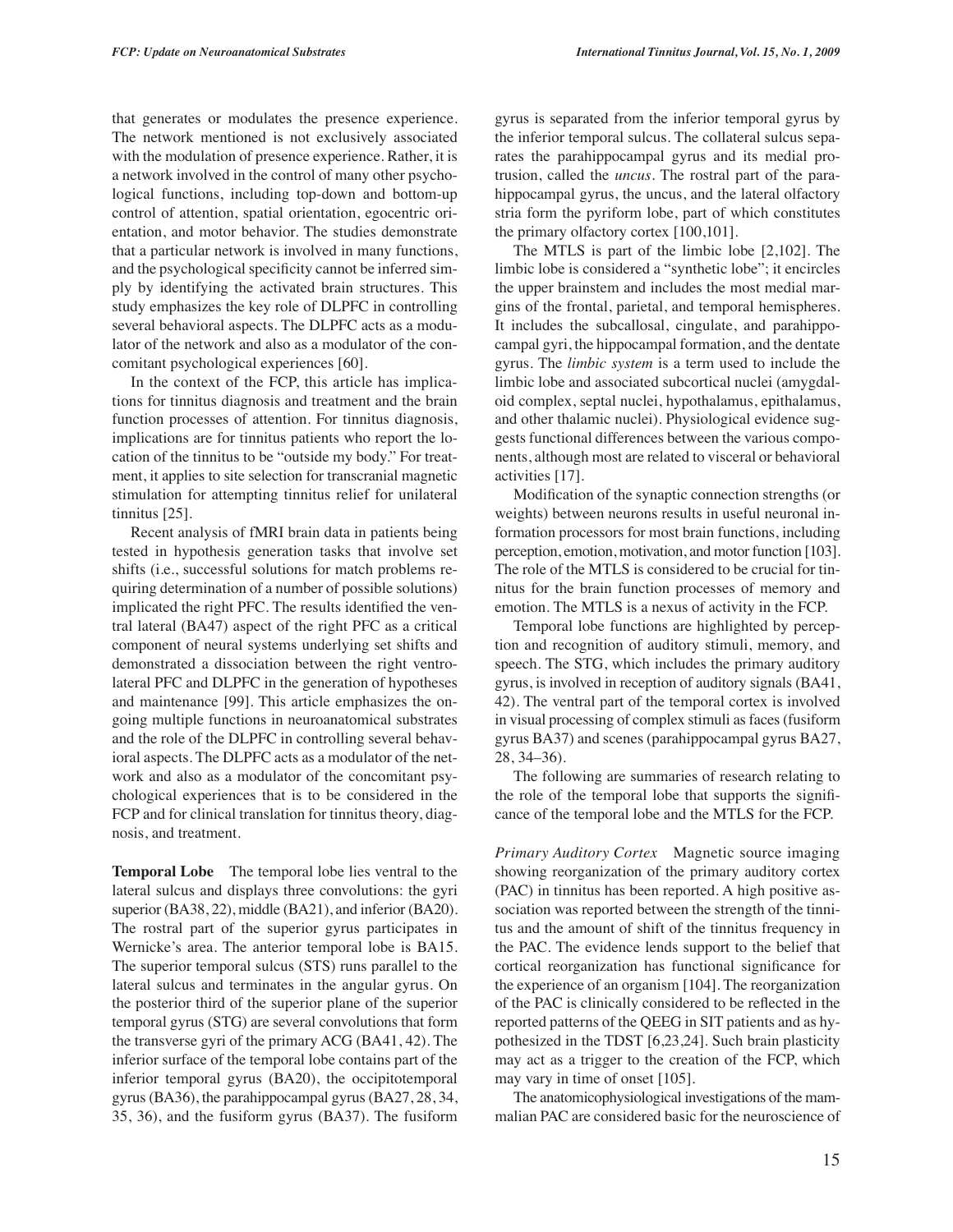tinnitus and the FCP (i.e., identification of "maps" of projections in the sensory auditory neurons across the cortical surface) [106], identification of the thalamocortical and corticothalamic connections in the cat [107], the concept of neuroplasticity in the PAC [108], and that cortical population coding could, in principle, rely on either the mean rate of neuronal action potentials or the timing of action potentials, or both [109].

*Limbic Lobe and MTLS* An anatomical circuit focusing the limbic system as a basis for emotion was proposed in 1937 [110]. It was hypothesized that certain rhinencephalic and limbic pathways provided an anatomical basis for emotions and their expression through such visceral and instinctual actions as those involving feeding, mating, mothering, and aggression. The "Papez circuit" consists of feed-in/feed-out pathways between cortical and subcortical centers, with a major connecting bundle in the cerebral white matter and cingulum. The cingulate gyrus connects to the parahippocampal gyrus and peripheral area of the temporal lobe; the temporal lobe connects to the hippocampus (Ammons horn) via the temporoammonic tract; the hippocampus connects to the mamillary body via the fornix; the mamillary body connects to the anterior nucleus of the thalamus via the mammillothalamic tract; and the anterior nucleus of the thalamus connects to the cingulate gyrus via the superior thalamic peduncle, thus completing the circuit. Additional feeding pathways to the circuit are described to include the septal and olfactory regions and the AG. Significant for the FCP for tinnitus since 1989 has been the Papez circuit, which was referenced in our initial publication in 1995. The neuroanatomical substrates of the hypothesized FCP for tinnitus found support in the Papez circuit, particularly in its emphasis on the MTLS, and was and still is considered significant for tinnitus patients, particularly those with SIT [3,4,17].

The MTLS, including the AG-hippocampal complex, was reported in 1995 to demonstrate with SPECT of brain a greater than 90% incidence of occurrence of perfusion asymmetries involving the MTLS, with a *p* value of less than .05 in 48 tinnitus patients. The MTLS is part of the limbic lobe. In addition, multiple perfusion asymmetries were demonstrated in adjacent frontal, temporal, and parietal lobes. It was hypothesized that the transition from perception to memory (i.e., from sensory to affect to memory) as reported by Squire et al. [111] in 1991 had a direct application to tinnitus, particularly of the severe disabling type. The MTLS had been identified for the function of memory [3,4,17,75] and stress [112].

Significantly, the perfusion asymmetries in multiple neural substrates, highlighted by the MTLS, described originally with brain SPECT from 1991 to 1995, has continued with brain FDG PET for approximately 300 exam-

inations to date. Since 1995, the clinical impression has evolved that the functional significance for the temporal lobe is for multiple sensory input analogous to that for motor function in the precentral motor cortex.

PET–mapped brain regions were reported in four patients who were responding to changes in tinnitusloudness and could alter tinnitus loudnessby performing voluntary orofacial movements (OFMs). Cerebral blood flow was measured in four patients and six controls at rest, during the OFM, and during stimulation with pure tones.OFM-induced loudness changes affected the PAC contralateral to the ear in which tinnitus was perceived, whereas unilateral cochlear stimulation caused bilateral effects, suggesting a retrocochlear origin for these patients' tinnitus. Patients compared with controls showed evidence for more widespread activation by the tones and aberrant links between the limbic and auditory systems. These abnormal patterns provide evidence for cortical plasticity that may account for tinnitus and associated symptoms. Although audiological symptoms and examination results of these patientswere typical, the unusual ability to modulate tinnitus loudnesswith an OFM suggested some caution may be warranted in generalizing these findings [113]. This report confirmed the significance in tinnitus patients of the limbic lobe and the MTLS, reported originally with SPECT of brain in 1989, and provided the basis for the FCP, published in 1995 [1,3,4,13–17].

The significance of the MTLS for sensory stimulation and its translation for tinnitus is considered to be supported additionally by the reports summarized here.

*Cellular Basis for the FCP and Working Memory* The entorhinal cortex is a major contributor of afferents to the hippocampus and the dentate gyrus. Regions of both the frontal and temporal lobes contribute afferents to this region of the brain. These afferents form probable multisynaptic links in pathways connecting the classic sensory areas of the cortex and the limbic system [114]. This article projects future significance of the entorhinal cortex for sensory afferent input, which has since been established for sensory input in general and specifically for tinnitus (i.e., FCP paradoxical auditory memory).

Ablations of the perirhinal cortex alone for visual recognition produced a deficit nearly as severe as that found after rhinal cortex lesions, whereas ablations of the entorhinal cortex alone produced only a mild deficit. The damage limited to the rhinal cortex is sufficient to produce a severe loss in visual recognition, but also such damage leads to a far greater loss than damage to any other single structure in the medial part of the temporal lobe [75].

Recent efforts to define the functions of the primate rhinal (entorhinal and perirhinal) cortical areas have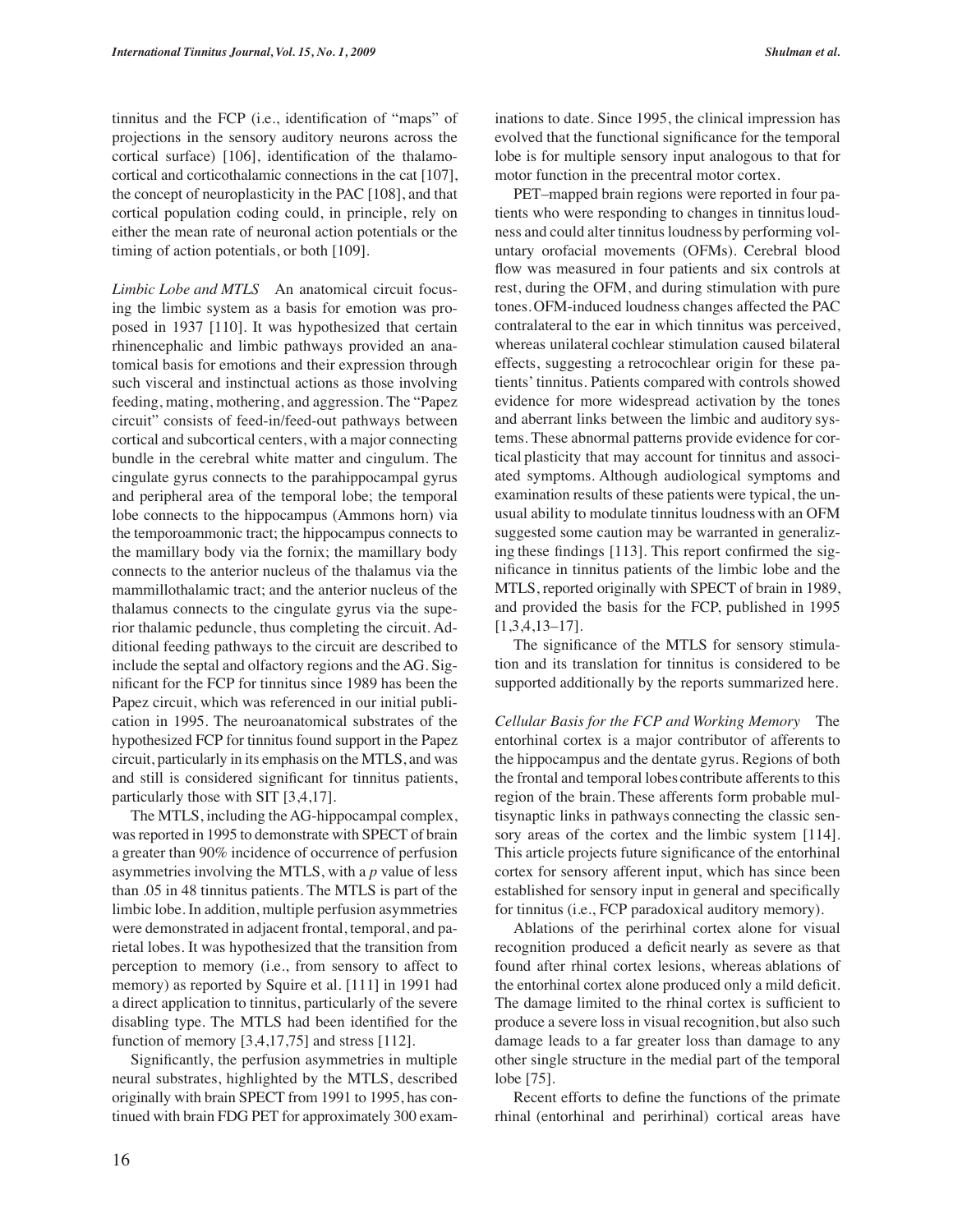focused on their interaction with the hippocampus in the mediation of normal memory. Less is known of the functional meaning of their strong connections to the AG, a key substrate for emotion. A previous study showed evidence that complete rhinal ablations yield changes in monkeys' behavioral responses to affectively salient stimuli. The two separate lesions in entorhinal or perirhinal cortex produced similar changes, and each replicated the effects of complete rhinal lesions (i.e., attenuated affiliation and enhanced defense). Failure to modulate responses based on previous experience (i.e., memory difficulties) may explain these affective changes [115]. This is considered to support the significance of establishing the paradoxical auditory memory in the FCP.

Working memory represents the ability of the brain to hold externally or internally driven information for relatively short periods. The entorhinal cortex in the parahippocampal region is crucially involved in the acquisition, consolidation, and retrieval of long-term memory traces for which working memory operations are essential. Neurons from layer V of the entorhinal cortex link the hippocampus to extensive cortical regions; it is linked to cholinergic muscarinic receptor activation and relies on activity-dependent changes of a  $Ca^{2+}$ -sensitive cationic current. An intrinsic neuronal ability to generate graded persistent activity constitutes an elementary mechanism for working memory [116]. This article provides a significant pathophysiological cellular basis for working memory and its translation for the FCP and potential future tinnitus treatment with medication.

*QEEG, Tinnitus, and the FCP* The significance of QEEG for tinnitus was introduced in 2000 (i.e., tinnitustypical electroencephalography features can be extracted from the electroencephalogram) [26]. A descriptive analysis-interpretation of QEEG data for the metric of power in patients with tinnitus of the severe disabling  $type (N = 61)$  revealed statistically significant abnormalities in frontal greater than temporal electrode recording sites. The results suggested multiple central electrophysiological correlates for different clinical types of tinnitus identifiable with QEEG, for the metric of power, by frequencies of brain activity of delta greater than beta greater than alpha greater than theta bands (delta  $beta > alpha$  theta), reflecting physiologically the individuality of brain function and clinically the heterogeneity of the symptom of tinnitus for tinnitus patients. Clinical interpretation of the QEEG data in terms of brain function in a tinnitus patient—with a focus on theories of a neuroanatomical homeostatic system that regulates baseline levels of local synchrony in multiple neuronal assemblies and on theories of consciousness—introduces a paradigm switch in our clinical understanding of the symptom of tinnitus and an application for tinnitus diagnosis and treatment. The pattern of brain rhythm activity of delta  $>$  beta  $>$  alpha  $>$  theta in frontal greater than temporal greater than occipital recording sites and occipital equal to parietal and central recording sites is clinically considered to reflect multiple neuroanatomical ensembles of activity in patients with predominantly central-type SIT. Specifically, an electrophysiological correlate is seen for a predominantly central-type tinnitus of the severe disabling type (i.e., the thalamo-frontotemporal circuit) [23,24].

*Tinnitus Masking and FCP* In a masking paradigm, magnetoencephalographic (MEG) recordings from tinnitus patients revealed responses in the MTL [117]. A neurophysiological approach to tinnitus was proposed in 1993. It is a significant contribution to the theory and clinical course of tinnitus, with application for tinnitus treatment [118]. The original article is considered to be a translation from the Papez circuit with an emphasis on the limbic system and the affect behavioral component of tinnitus. It provides a focus on the philosophy of perception, the affect behavioral response of the tinnitus patient, and the concept of tinnitus as a phantom perception. To be considered is that, in physiology, the term of a phantom perception for a sensation is reserved for sensations lacking identifiable neural substrates. Since 1989, multiple neural substrates have been identified in brain in SIT patients via nuclear medicine imaging (SPECT/FDG PET) and, since 2000, with electrophysiological identification of low-frequency brain rhythms from multiple scalp recording sites with QEEG. This is the basis for our recommendation that clinically tinnitus *not* be considered a phantom sensation.

Magnetic resonance imaging (MRI) diffusion tensor tracking has reported a new amygdalo-fusiform and hippocampal-fusiform pathway. This pathway has been hypothesized to have possible significance for recognition, memory consolidation, and emotional processing of visual and lexical information [119]. The fusiform gyrus may have significance for the brain function of attention and consolidation of the paradoxical memory in the FCP.

**Parietal Lobe** The parietal lobe is identified as having three parts: postcentral gyrus, superior parietal lobule, (BA7), and the inferior parietal lobule (BA40). The primary somatesthetic area includes the posterior bank of the central sulcus and the postcentral gyrus, which receive inputs for tactile and kinesthetic sensations and are somatotopically oriented. The superior (BA71) and inferior parietal lobules (BA40) are caudal to the postcentral gyrus. The inferior parietal lobule consists of two gyri, the supramarginal part of Wernicke's area and the angular gyrus part of Wernicke's area (BA39). The inferior parietal lobule represents a cortical association area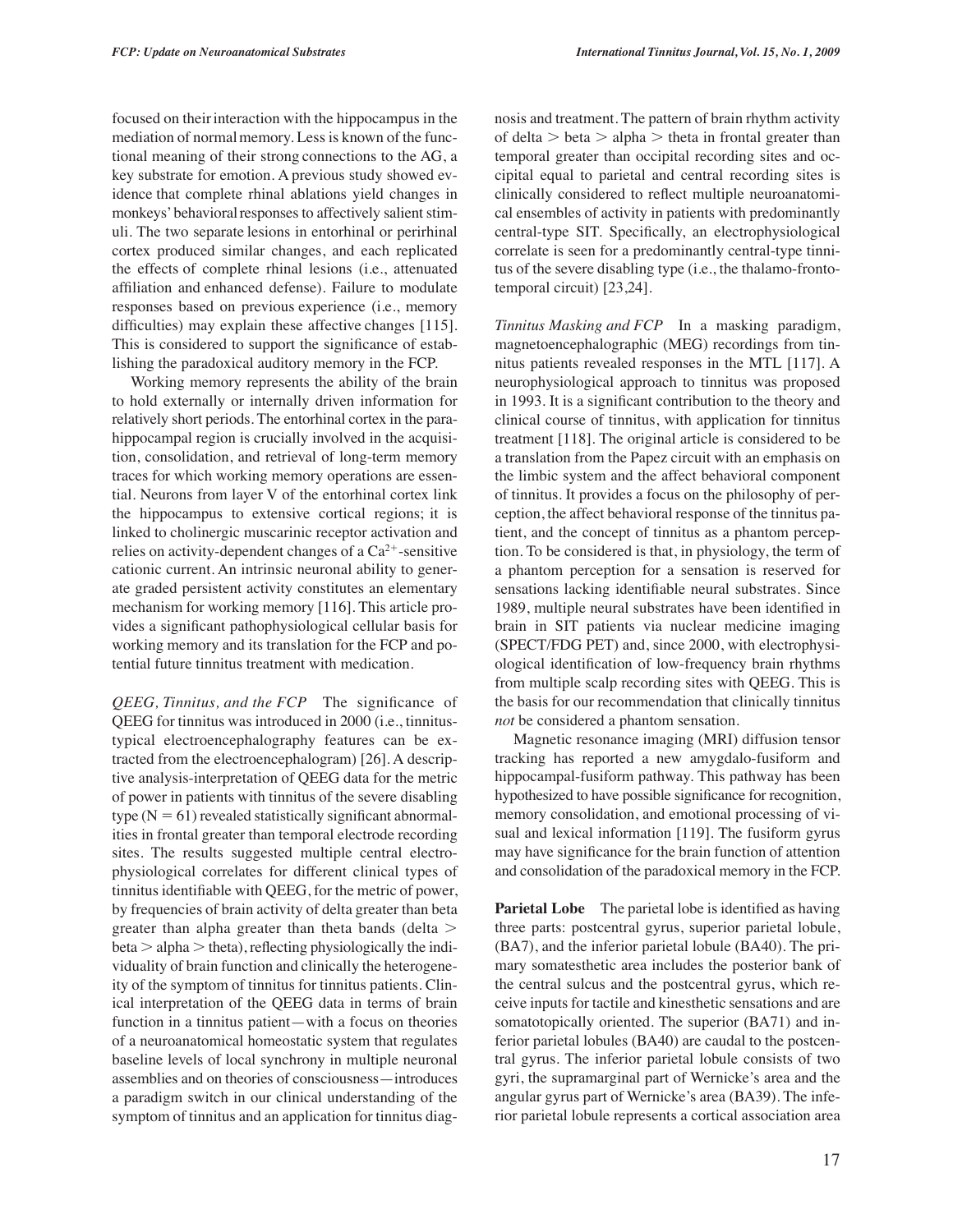movement, orientation, recognition, visuospatial processing, integration, and perception of stimuli (i.e., visual, auditory, vestibular, somatosensory) [55]. The posterior parietal cortex is referred to by visual scientists as the dorsal stream of vision. The ventral stream of vision is in the temporal lobe. The following reports are considered significant to support the role of the parietal cortex in the FCP.

Neuroanatomical tracers were injected into two functionally distinct areas in the lateral sulcus of macaque monkeys: the parietal ventral (PV) area and the second somatosensory (S2) area. Our results indicate that the PV receives substantial input from the inferior division of the ventral posterior nucleus (VPi), the anterior pulvinar (Pla), and the ventral portion of the magnocellular division of the mediodorsal nucleus (MDm), which also is interconnected with the PFC, the entorhinal cortex, and the AG. The S2 receives input predominantly from VPi, the ventral posterior superior nucleus (VPs), and the Pla. These results indicate that the PV and the S2 are involved in processing inputs from deep receptors in the muscles and joints. Because the PV and the S2 receive little, if any, cutaneous input from the thalamus, cutaneous input to these fields must arise mainly through cortical connections. Connectional data support the proposition that the PV and the S2 integrate motor and somatic information necessary for proprioception, goaldirected reaching and grasping, and tactile object identification. Further, the PV may play a role in tactile learning and memory [120]. This article is considered to demonstrate the integrative function of the parietal lobe for the components of tinnitus in the FCP (i.e., sensory, affect, and psychomotor), with a focus on brain function processes of emotion and memory.

The parietal lobe has been suggested to be part of a "global workspace." The concept is that the formation of a conscious percept involves a coupling between neuronal activity in a sensory cortex with other neurons widely distributed in brain frontal, cingulate and, in particular, parietal lobes: a frontal-parietal-cingulate network for a conscious perception that is clinically manifest to an individual. Lack of such coupling would not be clinically manifest (i.e., a subliminal nonconscious stimulus) [121]. This concept is significant for its support of (1) what has clinically been identified since 1983 to be subclinical tinnitus and (2) the multiple neuroanatomical substrates reported with nuclear medicine and QEEG to be involved in the FCP. It is recommended to be considered in context of reports of consciousness and global brain function theories (see the section Neuroscience and Brain Function).

**Cerebellum** The cerebellum lies in the posterior cranial fossa and consists of a midline portion, the vermis, and two lateral lobes, the hemispheres. Its surfaces are superior (covered by the tentorium), inferior (overlying the fourth ventricle), and posterior (in the suboccipital region). Structurally, it consists of the gray cerebellar cortex, a medullary core of white matter, and four pairs of intrinsic nuclei. The cerebellum connects to three lower segments of the brainstem by three paired cerebellar peduncles: superior, middle, and inferior. The hemispheres are divided into the anterior and posterior lobes of the cerebellum. The function of the cerebellum is one of processing, organizing, and integrating sensory inputs. Output function contributes to control of somatic motor function and arises from the deep cerebellar nuclei to exert major influences on brainstem nuclei at multiple levels [122]. The following reports are considered to support the role of the cerebellum in the FCP.

Classically, the cerebellum has been associated with motor function. New anatomical labeling techniques have led to new concepts for the function of the cerebellum, which include identification of corticocerebellar loops and their involvement in motor and nonmotor aspects of behavior. Associations between stimuli involved in cognitive function generate new context-dependent and adaptive responses via cerebellar signaling to nonmotor areas of cortex [123,124].

Functional imaging studies report the cerebellum to be involved in working memory, implicit and explicit working memory, and language [125]. A specific neurological condition called *cerebellar cognitive affective syndrome* is proposed; in it, cerebellar damage leads to a dysmetria of thought. Cerebellar influence on cognitive thought is considered to be analogous to its influence on motor function [126,127].

The cerebellum and descending auditory system (DAS) are clinically considered to be significant for influencing the development of the clinical course of tinnitus, particularly SIT. Brain SPECT demonstration since 1993 of perfusion asymmetries in the cerebellum in 60–70% of patients with central-type tinnitus was reported to clinically reflect the influence of an aberrant auditory stimulus—tinnitus—on the activity and function of the DAS highlighted by the cerebellum and the acousticomotor systems. Abnormalities in cerebellar function identified with brain SPECT correlated with abnormal visual vestibular interaction, prolongation, and interference in the vestibuloocular reflex and craniocorpography and are considered to reflect the psychomotor component of tinnitus [18].

An auditory cortical-cerebellar-thalamic loop has been hypothesized and is supported by the following reports. Regional cerebral blood flow and PET have demonstrated an increase in cortical synaptic activity with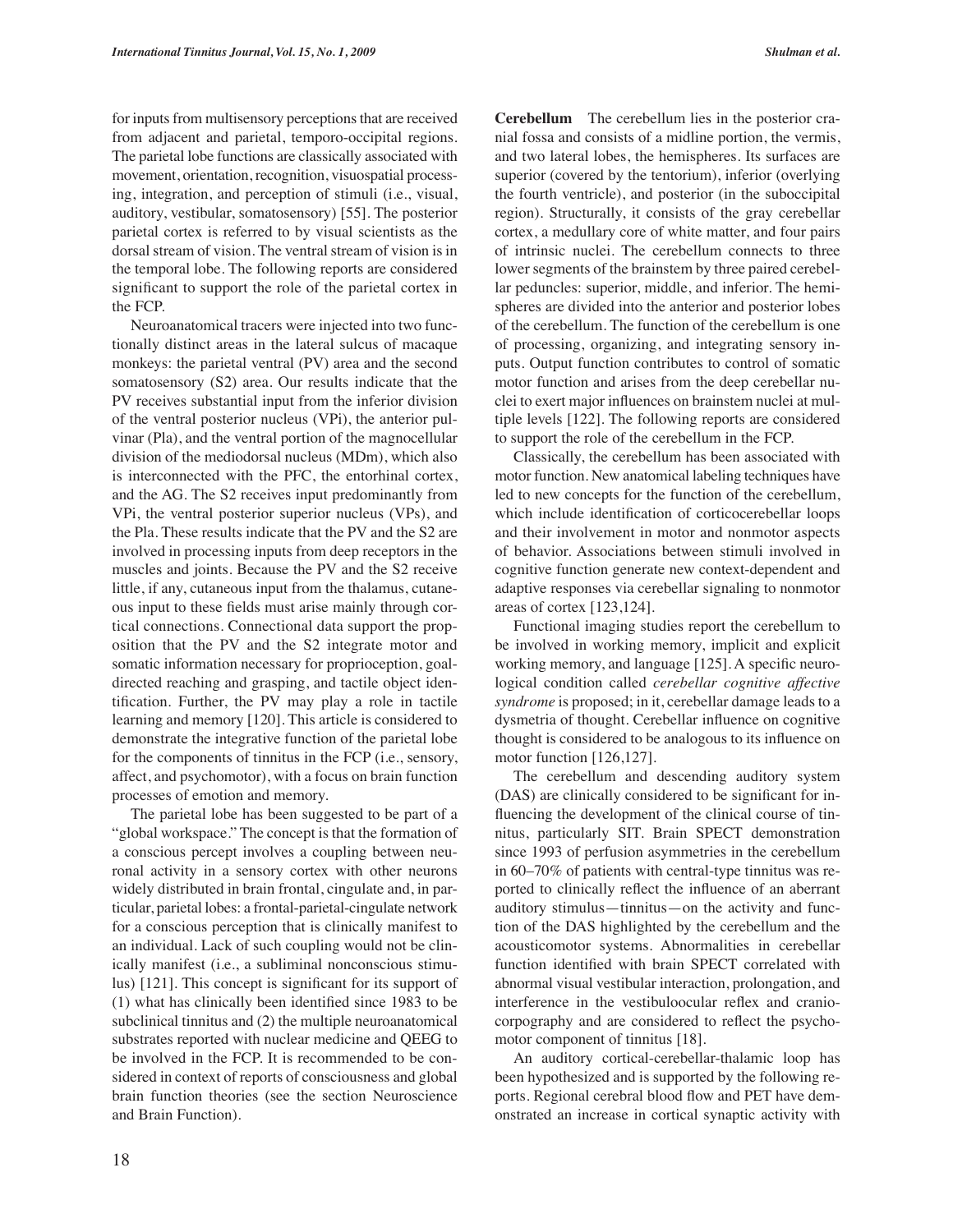40-Hz stimulation in the PAC, posterior STG, and STS and in bilateral activation of the cerebellar hemispheres. The cerebellum, driven by the auditory STG-STS, fulfills the role of an epicenter within the attentional network that may modulate ongoing corticothalamic oscillatory activity, in this case the generation of the steady-state auditory response. In humans, 40-Hz auditory input engages the coupling between auditory area–STG-STS and Crus II in a selective fashion [128].

There is increasing evidence that the steady-state auditory response at 40 Hz represents an induced oscillatory brain activity rather than an evoked response [129]. The anatomical substrate comprises the cortico-pontocerebellar projections, part of a closed loop with the cerebral cortex, in which the cerebellum returns projections to the cerebral cortex via the thalamus. The systems interacting with the cerebellum are not just somatosensory and motor but include visual and auditory loops [130].

The participation of corticothalamic loops in stimulusinduced oscillatory brain activity has been described previously [131]. The mechanism of oscillatory thalamocortical activity is manifested at cortex in a 40-Hz synchrony of brain rhythm.

An event-related fMRI experiment suggested that input from the PAC to the cerebellar hemisphere through cerebropontine pathways is conveyed, preferentially, at gamma-band frequencies. In other words, the cerebellum gates cortical output in the cortical-cerebellar-thalamic loop to preferentially boost 40-Hz responses [132].

Activated areas have been reported in the posterolateral portion of both cerebellar hemispheres, lateral to the paravermian region, Crus II [133]. The cerebellum receives monaural auditory input, processes it bilaterally in the lateral hemispheres, and integrates visual signals in neighboring hemispheric areas [134].

Connectivity studies in the cat have shown that the bulk of afferents to Crus II originate in the temporal lobe with a relay in the pontine nuclei, before reaching the cerebellar cortex. Primates demonstrate no direct projections from the primary auditory area; instead, corticopontine auditory fibers originate in the secondary auditory area A2 and adjacent association areas, although the most important cortico-ponto-cerebellar afferents are from multimodal areas in the upper bank of the STS [135].

The inferior parietal lobule (IPL) is a functionally and anatomically heterogeneous region that is concerned with multiple aspects of sensory processing and sensorimotor integration. Subcortical inputs to this cortical region are not known. To examine this issue, retrograde transneuronal transport of the McIntyre-B strain of herpes simplex virus type 1 were injected into four monkeys to identify the second-order neurons in subcortical nuclei that project to the IPL. The IPL is known to be involved in oculomotor and attentional mechanisms, the establishment of maps of extrapersonal space, and the adaptive recalibration of eye-hand coordination. The findings suggested that these functions are subserved by distinct subcortical systems from the superior colliculus, the hippocampus, and the cerebellum. Furthermore, the finding that each system appears to target a separate subregion of the IPL provides an anatomical substrate for understanding the functional heterogeneity of the IPL [136].

Neurons from multimodal areas in the upper bank of the STS project to the dorsolateral and lateral nuclei of the pons, which in turn project to the cerebellar area, Crus II [137]. The cerebellum returns connections to the cortex via the thalamus (i.e., an auditory corticalcerebellar-thalamic loop).

The role of the cerebellum in tinnitus patients is considered to be an integration of functions: motor response to the aberrant auditory stimulus (i.e., acousticomotor system) and cognitive and behavioral response (i.e., auditory cortical-cerebellar-thalamic loop). It is suggested for the FCP that the role of the cerebellum is clinically significant. First, its activity is clinically manifested as the psychomotor component of the aberrant auditory sensation of tinnitus, a brain function analogous to that of the OFC or the affective-emotional-behavioral component of the aberrant auditory sensation—tinnitus—and that of the PAC for the sensory component (i.e., analogous and integrated brain functions) reflecting the components of a sensation—normal or aberrant.

**Parabrachial Nucleus** The parabrachial nucleus (PBN) is a region in the human brain that is related to the ascending reticular activating formation (ARAF). The PBN is a noncortical site located near the lateral lemniscus and the inferior colliculus, with connections to both the auditory and the somatosensory periphery [138]. The significance of the PBN for integration into the FCP and for the theory of tinnitus is supported by the following reports.

After salicylate treatment in Mongolian gerbils, c-fos expression in auditory brainstem nuclei was as low as after saline treatment (in controls). Pronounced differences between groups were found, however, in areas susceptible to stress, with many immunoreactive cells in the locus ceruleus, the midbrain periaqueductal gray, and the lateral PBN of salicylate-treated animals. These results suggest that salicylate may evoke tinnitus through a combined effect on auditory and nonauditory brain nuclei. Though activity in auditory brainstem nuclei is reduced, stress-susceptible nonauditory areas are activated. It seems possible that the interaction of these effects at particular locations of the brain causes tinnitus [139]. Distributions of arg 3.1 and c-fos immunoreactive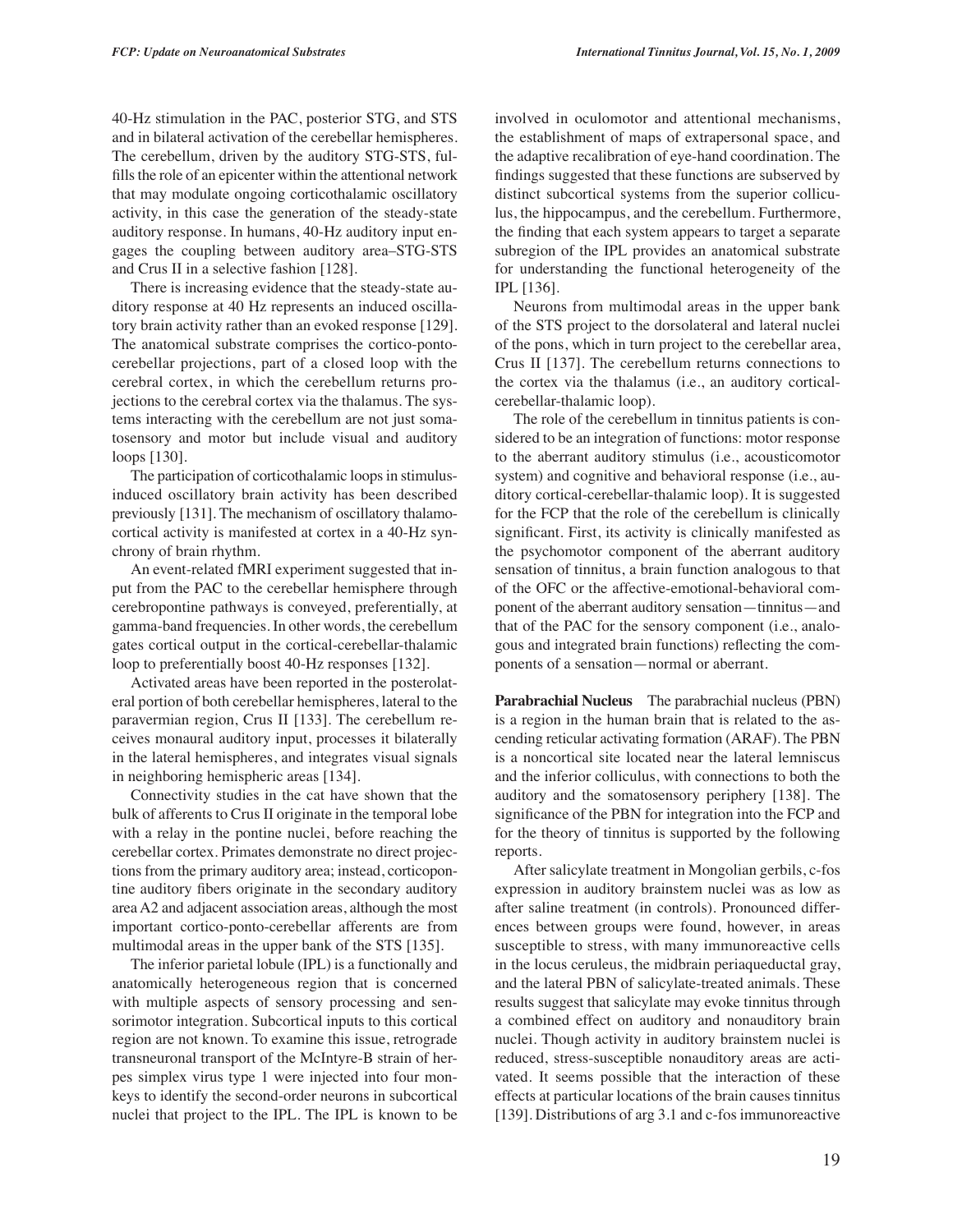neurons in gerbil PAC and AG showed characteristic differences when comparing systemic application of the tinnitus-eliciting drug salicylate with acoustic stimulation or saline injections. Similarly, in the inferior colliculus, numbers of c-fos immunoreactive neurons were lowest after salicylate injections. In the AG, c-fos and arg 3.1 immunoreactive neurons were increased substantially after salicylate injections as compared to auditory stimulation or saline injections. In particular in its central nucleus, c-fos and arg 3.1 immunoreactive neurons were found exclusively after the tinnitus-inducing treatment, suggesting that coactivation of the PAC and the AG may by an essential feature of tinnitus-related activation [140]. The report of c-fos immunochemistry in the PBN has been integrated as an active nonauditory site into the FCP [105].

The PBN, with projections to the central amygdaloid nucleus and on to the intralaminar thalamic nuclei, contributes to conscious emotional behavior, including stress and anxiety often associated with tinnitus. The AG can further induce autonomic reactions and endocrine stimulation indirectly through the hypothalamus. The PBN has direct connection to the hypothalamus and visceral receptors. As a result, the PBN contributes directly to the sense of the physiological condition of the body's well-being, or interoception. Interoception is thus the "how I feel" sense, frequently described negatively by tinnitus patients with severe debilitative disease. These patients will often have "bad" days, frequently described as just "feeling poorly." These somatic complaints appear to be based on physiological mechanisms involving the PBN as part of the FCP, which contributes to the "emotional feeling" of tinnitus [141].

The PBN appears to be a logical but heretofore overlooked component that contributes to the transfer of an aberrant acoustic signal in the AG to an emotional feeling by the insula. It may be that the somatic aspect of the negative emotional feeling modulated by the PBN accounts for some of the "bad" bodily feelings that seem to define severe, idiopathic, debilitative tinnitus [105].

The relationship of the PBN to the ascending reticular system and the thalamus provides an anatomicophysiological pathway for influence of the oscillatory activity between the thalamus and the cortex, and ultimately on the synchrony of electrical activity at the cortex. This anatomicophysiological pathway has been integrated into the TDST [6].

**Insula** The insula is an invaginated cortical area buried in the depth of the lateral sulcus and can be seen only when the temporal and frontal lobes are separated. It is also sometimes grouped with limbic structures deep in the brain into a limbic lobe [142]. Parts of the frontal, temporal, and parietal lobes form opercula over the insula. The insular cortex is considered by some authorities to be a separate lobe of the telencephalon. Other sources see the insula as a part of the temporal lobe [143].

The insular cortex, in particular its most anterior portion, is considered a limbic-related cortex [143]. The insula is well situated for the integration of information relating to bodily states into higher-order cognitive and emotional processes. The insula does not act alone; it is part of multiple circuits. The insula receives information from "homeostatic afferent" sensory pathways via the thalamus and sends output to a number of other limbicrelated structures, such as the AG, the ventral striatum, and the OFC. The insula plays a dominant role in the conscious awareness of the emotional feelings [144]. The summarized reports that follow are considered to support the role of the insula in the FCP.

The MTL system, including the AG and the hippocampus (involved in processing emotions and memory), is connected into the lemniscal and extralemniscal pathways at both the cortical and subcortical levels. It is hypothesized that the initial process in the transformation of a sensory stimulus to one of affect is the establishment of the aberrant auditory memory in tinnitus. Reciprocal neuronal connections among the MTL system—OFC, PFC, striate, cuneus, and hypothalamus—modulated by the insula transform the sensory component of the aberrant auditory stimulus into one of affect. This process establishes the paradoxical auditory memory and psychomotor and autonomic responses, manifested clinically in the behavior of tinnitus patients [2,41,105,145].

Functionally speaking, the insula is believed to process convergent information and integration of emotion with the sensation: The anatomical location of the insula provides for the integration of information relating to bodily states into cognitive and emotional processes. The anterior insula is related predominantly to olfactory, gustatory, viceroautonomic, and limbic functions. The posterior insula is related more to auditory-somestheticskeletomotor function. The insula also receives differential cortical and thalamic input along its length. The anterior insula receives a direct projection from the basal part of the ventral medial nucleus of the thalamus and a particularly large input from the central nucleus of the AG. Additionally, the anterior insula itself projects to the AG. The posterior insula connects reciprocally with the S2 and receives input from spinothalamically activated VPi thalamic nuclei. The VPi receives inputs from the ventromedial nucleus (posterior part) of the thalamus that are highly specialized to convey emotionalhomeostatic information such as pain, temperature, itch, local oxygen status, and sensual touch [146].

Functional imaging experiments have revealed that the insula has an important role in pain experience and the experience of a number of basic emotions, including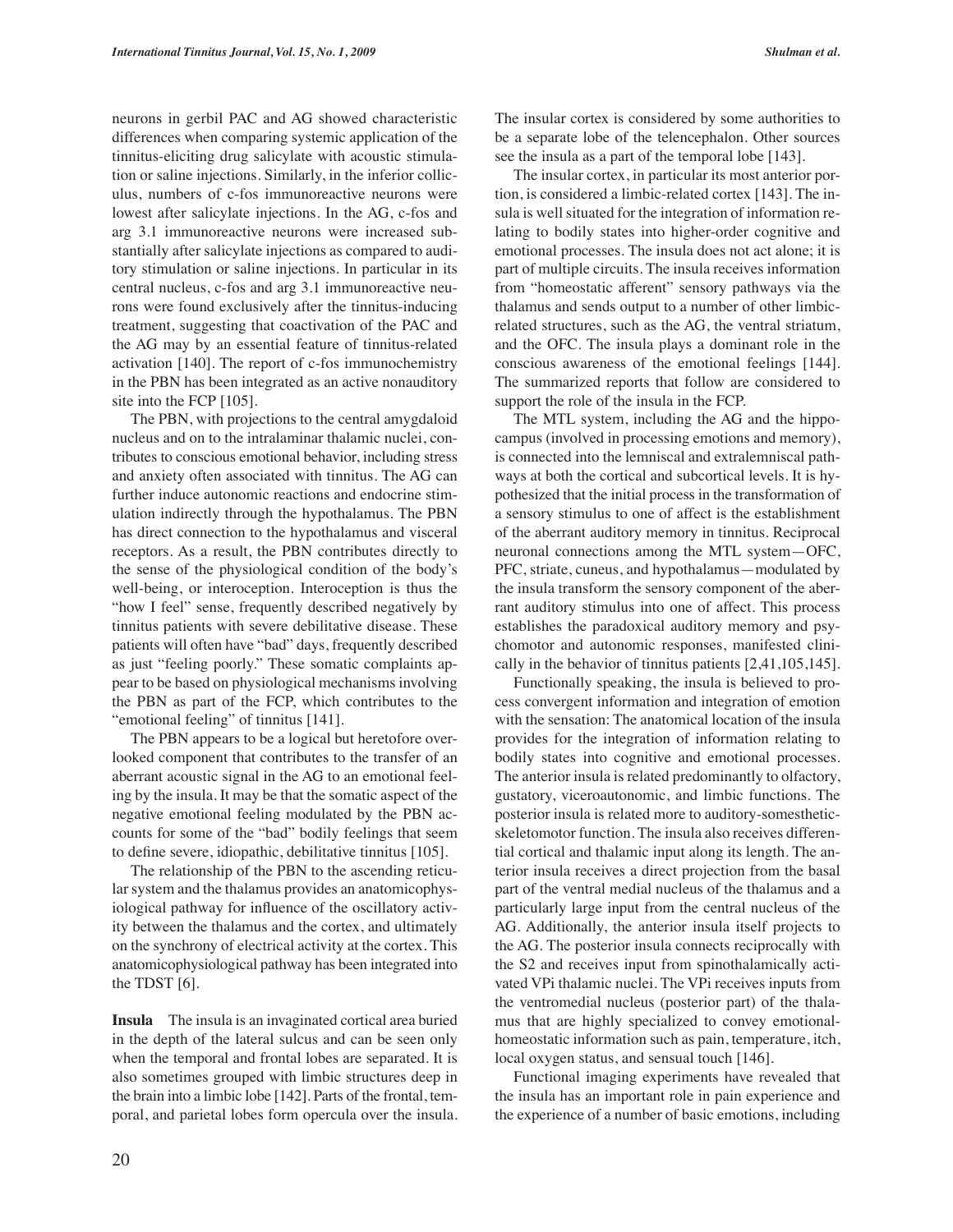anger, fear, disgust, happiness, sadness, and conscious desires, such as food and drug cravings. The insula receives information from "homeostatic afferent" sensory pathways via the thalamus and sends output to a number of other limbic-related structures, such as the AG, the ventral striatum, and the OFC [143,147,148].

The insula cortex (Brodmann's 13–16) has distinct auditory and multisensory areas that have been identified through imaging to be active or hypoactive in cases of severe tinnitus. As such, the insula is a candidate for inclusion in the FCP for tinnitus. The insula has connection with the prefrontal and auditory cortices, the AG, the thalamus, the PBN, the OFC, the striate, the cuneus, and the cerebellum. The insula, as part of the MTLS which also includes the AG and the hippocampus modulates its metabolic activity after high-frequency stimulation. The FCP is characterized by numerous areas in the lemniscal and extralemniscal pathways, including the auditory regions in the thalamus, the cortex, and the cerebellum. It is suggested that elements of the FCP, formulated into a general model of tinnitus, should be considered in designing treatment strategies. This view is the direct result of our past and recent new experiences using ultra-high-frequency sound therapy in cases of severe disabling tinnitus, presented at this time. The use of multisensory vibration stimulation (somatosensory and high-frequency jointly) should also be explored to maintain or reprogram the auditory cortical map and induce activity in the FCP circuit, including the PBN and the insula, which may be the physiological substrate of tinnitus behavioral tests [149].

A general hypothesis that has been proposed integrates cognitive processing with neuroanatomy to explain anxiety. The anterior insula is suggested to play a key role in this process [150,151]. A somatic marker hypothesis proposes the idea that rational thinking cannot be separated from feelings and emotions. The insula plays a starring role [76].

It receives information from receptors in the skin and internal organs. Such receptors are nerve cells that specialize in different senses. Thus, there are receptors that detect heat, cold, itch, pain, taste, hunger, thirst, muscle ache, visceral sensations, and so-called air hunger, the need to breathe. The sense of touch and the sense of the body's position in space are routed to different brain regions [152].

**Basal Ganglia** Anatomical classifications of the BG include the following factors. Classically, the BG are identified as subcortical nuclear masses derived for the telencephalon. Structures composing the BG include the caudate nucleus, the putamen, the globus pallidus, and the amygdaloid nuclear complex. Together, they have been considered to constitute the corpus striatum.

The lentiform nucleus refers to the putamen and the globus pallidus. It lies between the internal and external capsules. The putamen is the largest and most lateral of the corpus striatum. The caudate nucleus is related throughout its extent with the lateral wall of the lateral ventricle. It has an enlarged rostral part (i.e., the head) and a narrower body and tail. The body lies dorsolateral to the thalamus. The tail terminates in the region of the amygdaloid nuclear complex. The caudate nucleus and the putamen along with the interposed anterior limb of the internal capsule are collectively known as the *corpus striatum* (i.e., striated body) because of their appearance [153].

Classically, the striatum has been conceived as consisting of a dorsal sensorimotor and a ventral portion processing limbic information. Anatomy and physiology demonstrate that the two striatal areas have the basic structure and lack sharp boundaries. Behaviorally, a distinction between dorsolateral and ventromedial is supported in accordance with a mediolateral functional zonation imposed on the striatum by its excitatory cortical, thalamic, and amygdaloid inputs [154].

The striatum has been known for its role in the modulation of movement pathways. It is also involved in cognitive processes involving executive function. In humans, it is activated by stimuli associated with reward, aversive, and novel unexpected or intense stimuli to which the striatum is reacting. This article is significant for the role of the striatum in the affect and psychomotor components of the FCP and for the interaction of the striatum and the AG for the brain function of fear (see the section Nucleus Accumbens, subsection Fear).

At this time, the BG are referred to as five major subdivisions: a rostral striatum consisting of the putamen and caudate nucleus and the external segment of the globus pallidus and the internal segment of the globus pallidus and a caudal portion, including the subthalamic nucleus and the substantia nigra. Functionally, they control voluntary and establishing postures. In the brain, they are interconnected with the cerebral cortex, the thalamus, and the brainstem. Mammalian BG are associated with a variety of functions: motor control, cognition, emotions, and learning [155].

The following anatomical classification of the BG and related centers is considered clinically relevant for the FCP. The BG consist of the corpus striatum (i.e., the striatum and the globus pallidus). The components of the striatum are the caudate and putamen (the dorsal striatum [DS]) and the nucleus accumbens (the ventral striatum). The globus pallidus is identified by it medial (internal) and lateral (external) segments (the dorsal pallidum and the ventral pallidum). The remaining components include the substantia nigra and the ventral tegmental area [156].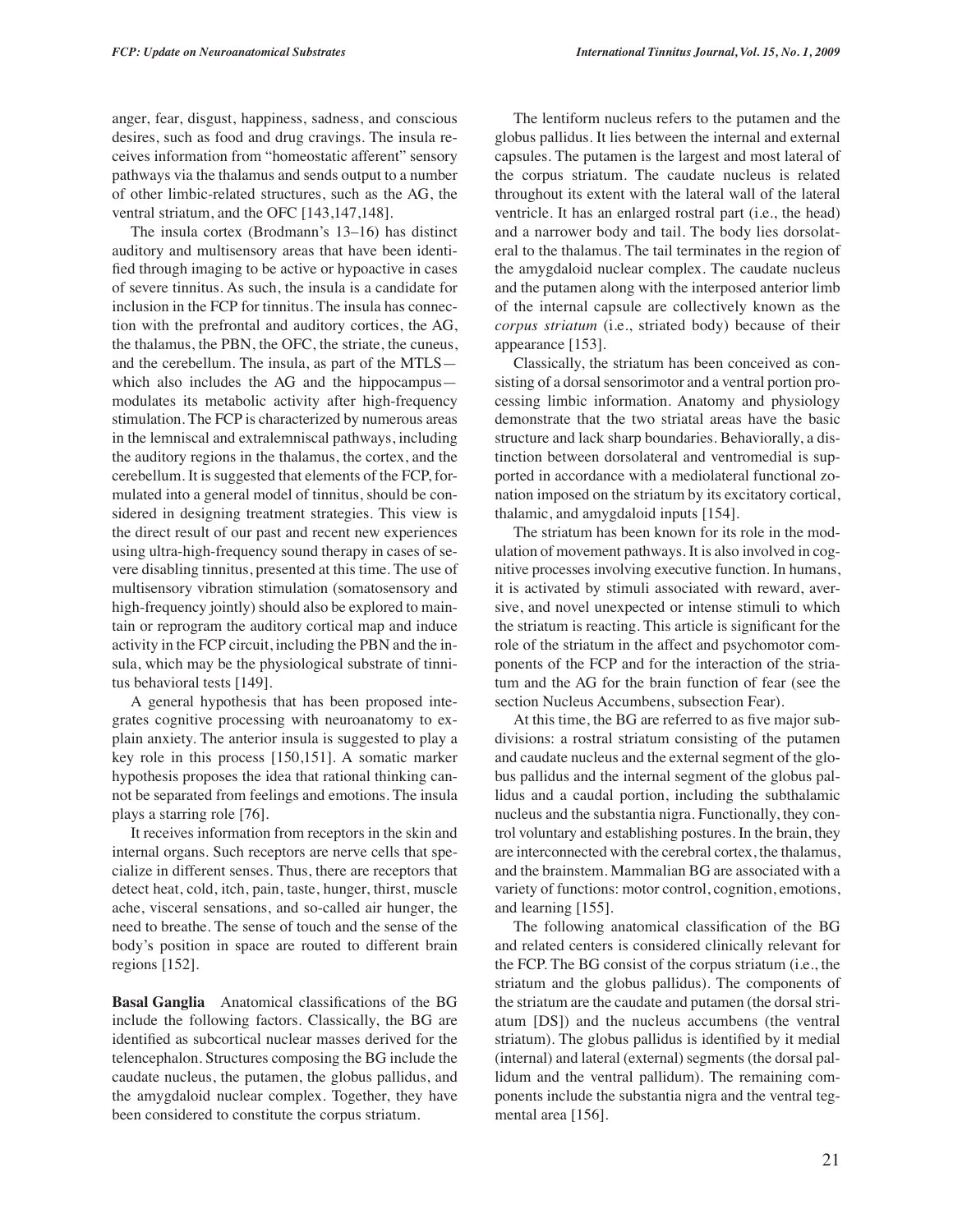**Nucleus Accumbens** The nucleus accumbens (NA) forms the floor of the caudal part of the anterior horn of the lateral ventricle, between the head of the caudate nucleus and the anterior perforated substance [157]. Various reports, as summarized here, support the integration of the NA into the FCP.

The NA is included in the "limbic-related" (or paralimbic) ventral striatum and plays a crucial role in the formation of adaptive behavioral responses to environmental stimuli. In humans, the NA is active during instrumental and Pavlovian conditioning [158]. In animal studies, the NA has been shownto be involved in rewarddirected and avoidance learning. Lesions of the NA in rats impair the habituation to noise bursts preceded by a warning sound [159].

The NA receives inputs from the AG [160] and brain stem raphe nuclei [161], which are involved in the regulation of sleep and arousal. Interconnected parallel circuits have been identified between the NA and the thalamus, in particularthe TRN [162]. Significant for the FCP is the report of structural brain changes in tinnitus. Tinnitus sufferers were compared with healthy controls by using high-resolution MRI and voxel-based morphometry. Within the auditory pathways, gray-matter increases were identified only at the thalamic level. Outside the auditory system, gray-matter decrease was found in the subcallosal region, including the NA. The results suggested that a reciprocal involvement of both sensory and emotional areas is essential in the generation of tinnitus. It is hypothesized that in the area of the TRN, the NA can exert an inhibitory gating influence overthe thalamocortical relay. Decreased gray-matter volume in the NA would, therefore, reduce the inhibition normally produced by the NA. The subcallosal area and the posterior thalamus are critical in the pathogenesis of tinnitus.Only the combined changes in both regions seem to bring about the sensation of tinnitus. Long-term habituation mediated by the subcallosal region or, more specifically, the NA normally helps to cancel out the tinnitus signal at the thalamic level (TRN) and prevents the signal from being relayed onto the AC. Thus, in cases in which the subcallosal region becomes impaired or disabled, a chronic tinnitus sensation would be the result [163].

**Thalamus** The thalamus is the largest subdivision of the diencephalon, positioned between the interventricular foramen and the posterior commissure and extending from the third ventricle to the medial border of the posterior limb of the internal capsule. The lateral and caudal parts of the thalamus are enlarged and overlie midbrain structures. The stria terminalis and the terminal vein are dorsal in position at the junction of the thalamus and caudate nucleus. The subdivisions of the thalamus include the anterior tubercle, the pulvinar, and the medial

and lateral geniculate bodies. The medial and lateral geniculate bodies contain relay nuclei, lie ventral to the pulvinar, and are concerned with audition and vision. The internal medullary lamina is a thin layer of myelinated fibers that divides the thalamus into the anterior, lateral, medial, and ventral nuclear groups. The intralaminar thalamic nuclei are a collection of nuclei within the internal medullary lamina [164].

The significance of the role of the thalamus for sensation is well known. The functionality of the thalamus includes (1) distribution of most of the afferent input to the cerebral cortex; (2) control of the electrocortical activity of the cerebral cortex; (3) integration of motor function via relays through which inputs from the corpus striatum and cerebellum reach the motor cortex; (4) parallel processing of sensory signals; (5) parallel processing of sensory signals; (6) integration of inputs that modify motor activities; and (7) input selection, output tuning, high-fidelity impulse transmission, synchronization, and dyssynchronization of cortical activities. The dominant role of the thalamus in the maintenance and regulation of states of consciousness, alertness, and attention has formed the basis of its being regarded as the chief integrating and tuning mechanism of the neuraxis (i.e., the axial unpaired part of the CNS composed of the spinal cord, rhombencephalon, mesencephalon, and diencephalon) [164,165].

The understanding of the anatomical significance of the thalamus to the neuraxis was the basis of its inclusion at the central position of the algorithm of the FCP (see Fig. 1). The FCP, by its integration of the anatomy of the thalamus and its interrelationships with temporal and frontal cortices, the OFC, the BG, and the insula, provides a basis for clinical translation for tinnitus theory, diagnosis, and treatment.

**Lemniscal and Extralemniscal Systems** The lateral and medial lemniscus are fiber tracts of the tegmentum of the midbrain. Most of the fibers of the lateral lemniscus extend dorsally, rostrally from the lower pontine tegmentum, and surround the nucleus of the inferior colliculus. Some of the fibers end there, and others continue into the medial geniculate body of the thalamus [100,166].

The lateral lemniscus is a major and principal ascending auditory pathway in the brainstem and is also referred to as the *classical auditory pathway.* The extralemniscal system is non-tonotopic and includes the external and pericentral nuclei of the inferior colliculus, the medial division of the medial geniculate body, and a belt of the AC surrounding the tonotopic fields. This system is referred to also as the "lemniscal adjunct" or "diffuse system," provides "nonspecific" auditory input to the cortex, and includes the brainstem reticular formation and the intralaminar nuclei of the thalamus [167–169].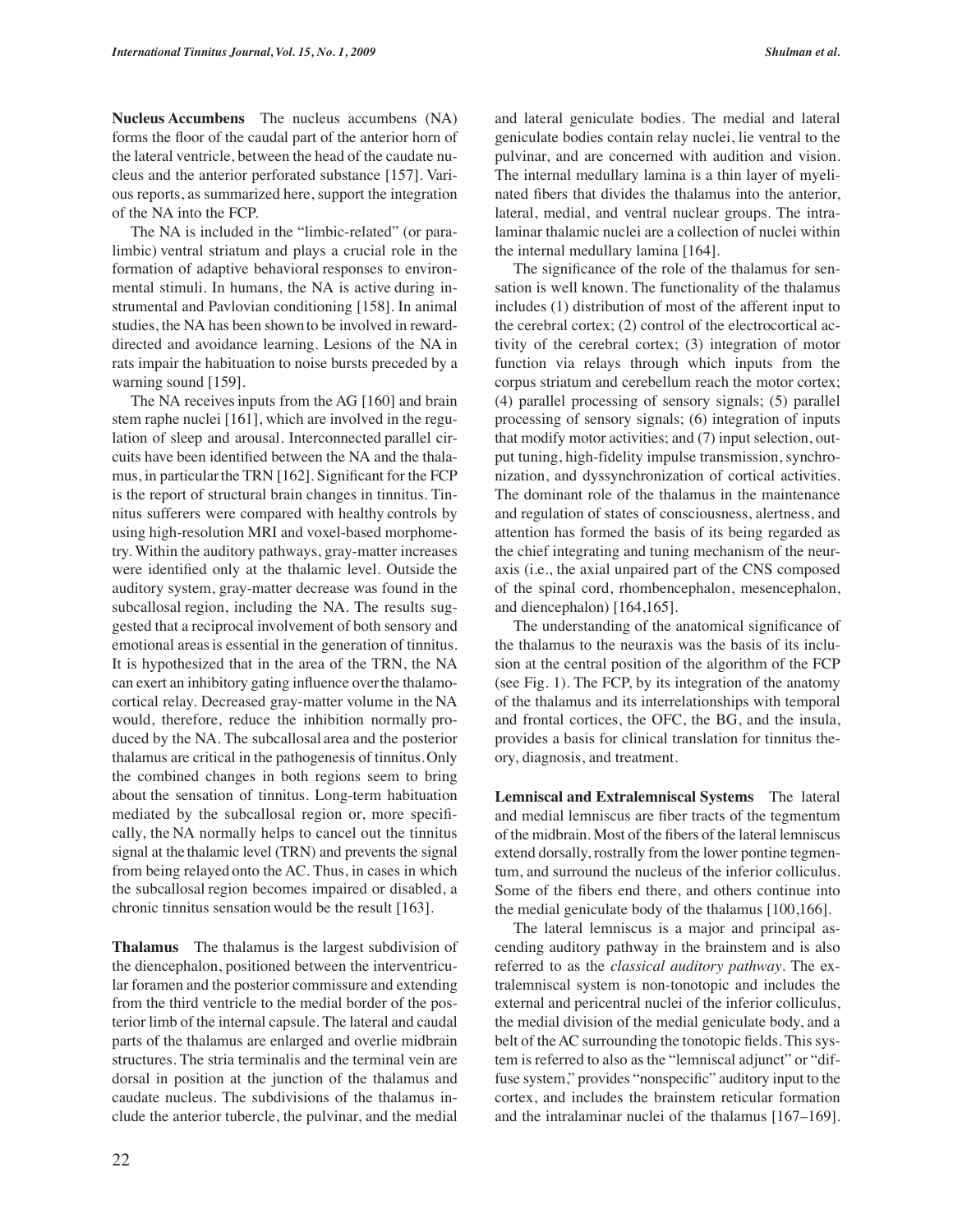The following reports support the integration into the FCP of the lemniscal-extralemniscal systems and their cortical projections.

The ascending ARAF, part of the extralemniscal system, has been hypothesized to be significant in a theory of consciousness [53]. Sensory input into the CNS ascends via the ARAF to the thalamus and is hypothesized to be part of an exogenous system of the CNS for the receipt of sensory information arising from the environment or the peripheral or central nervous system. When integrated with the theory of consciousness, the FCP provides a model for an integrated theory of tinnitus and brain function—TDST [6]. In 1991, it was speculated that information for normal auditory function was processed along two different pathways, one for sensory and the other for affect [170].

An overview of central auditory processing by Brugge [167] gains particular significance for theories of tinnitus, the FCP, and translation of what is known of the anatomy and physiology of the auditory system for tinnitus diagnosis and treatment. Particularly significant for the FCP and for clinical translation to tinnitus professionals for theory, diagnosis, and treatment of the disorder are the sections on sensory integration and neural encoding, the auditory forebrain, and the extralemniscal pathways. The forebrain of mammals comprises the entire CNS rostral to the midbrain and is divided into a caudal part, the diencephalon, and a rostral part, the telencephalon. The concept of a "code" as applied to the auditory system describes how sound information can be and is represented in neural activity. This concept of code has been translated for identifying via QEEG an electrophysiological correlate for tinnitus, which provides data in support of the FCP [24]. In the original algorithm of the FCP, the identification of the central role of the thalamus, the major portion of the diencephalon, provides a basis for understanding the anatomicophysiological interrelationship of activities between thalamus and the cortex via reciprocal innervating thalamocortical and corticothalamic pathways. The lemniscal system's auditory information processing is limited by the cochleotopic map on which other stimulus attributes may be superimposed. The inclusion into the AC of cortical fields referred to as *polysensory*, *nonspecific*, or *associational areas* that have little or no cochleotopic organization (the extralemniscal pathways) provides tinnitus professionals with a basis for clinically understanding (1) the need to identify components of tinnitus, (2) the heterogeneity of the tinnitus symptom as manifested by the clinical identification of different clinical types of tinnitus (i.e., auditory and nonauditory tinnitus), and (3) the association with tinnitus of the clinical manifestation of multiple brain functions reflecting the processing of acoustical information: attention, learning, memory, and the execution of hearing-related motor tasks, as hypothesized in the FCP [8,168].

Recently, the lemniscal system has been referred to as the *classic* (lemniscal or specific) *pathways* and the extralemniscal system as the *nonclassic* (extralemniscal or diffuse) pathways [171]. These entities provide clinicians with an understanding of the anatomicophysiological basis for attempting tinnitus relief by differentiating recommendations for treatment targeting the components of tinnitus: sensory, affect, and psychomotor [172].

## *Sensory Physiology Dilemma: Sensory–Affect Transformation*

A sensory physiology dilemma in the past and continuing today is an understanding of how a sensory stimulus—a sensation—becomes transformed into affect (emotion-behavior) and vice versa. The clinical translation for tinnitus diagnosis and treatment of the components of tinnitus (sensory, affect, and psychomotor) provides a basis for differentiation of recommendations by tinnitus professionals. This has resulted in an increase in the efficacy of therapy modalities attempting tinnitus relief [43,172]. The reports summarized next are considered significant for sensory–affect transformation and its translation to the FCP.

Historically, attempts to understand the brain's transition-transformation from sensory to affect for a sensation is not new. Descartes regarded the mind as something immaterial, separate from brain but interacting with it in some manner [11,12]. Sensory physiology has identified three components of any and all sensations. They are (1) the sensory component (sensory stimulus), (2) the affect component (behavioral response to the sensory stimulus), and (3) the psychomotor component (the motor response to express the behavioral response to the sensation) [173].

Neural substrates identified in tinnitus patients via nuclear medicine imaging and involving the PAC and associated auditory cortices for the sensory component, OFC for the affect component, and cerebellum and acousticomotor pathway for the psychomotor component have been integrated into the new algorithms for tinnitus [2–4,13–15,18,42] (see Fig. 2).

An FCP for tinnitus proceeds on the basis of identifying these perfusion-based asymmetries in multiple regions of interest in the brain highlighted by the MTLS. This system is a neuroanatomical substrate found to be significant in the sensory–affect transformation wherein the initial process is the establishment of a paradoxical memory for an aberrant auditory stimulus, tinnitus. The hypothesis of the FCP for tinnitus and the identified neuroanatomical substrates, when viewed in terms of the physiology of sensory processing, is considered to be expanded in its significance for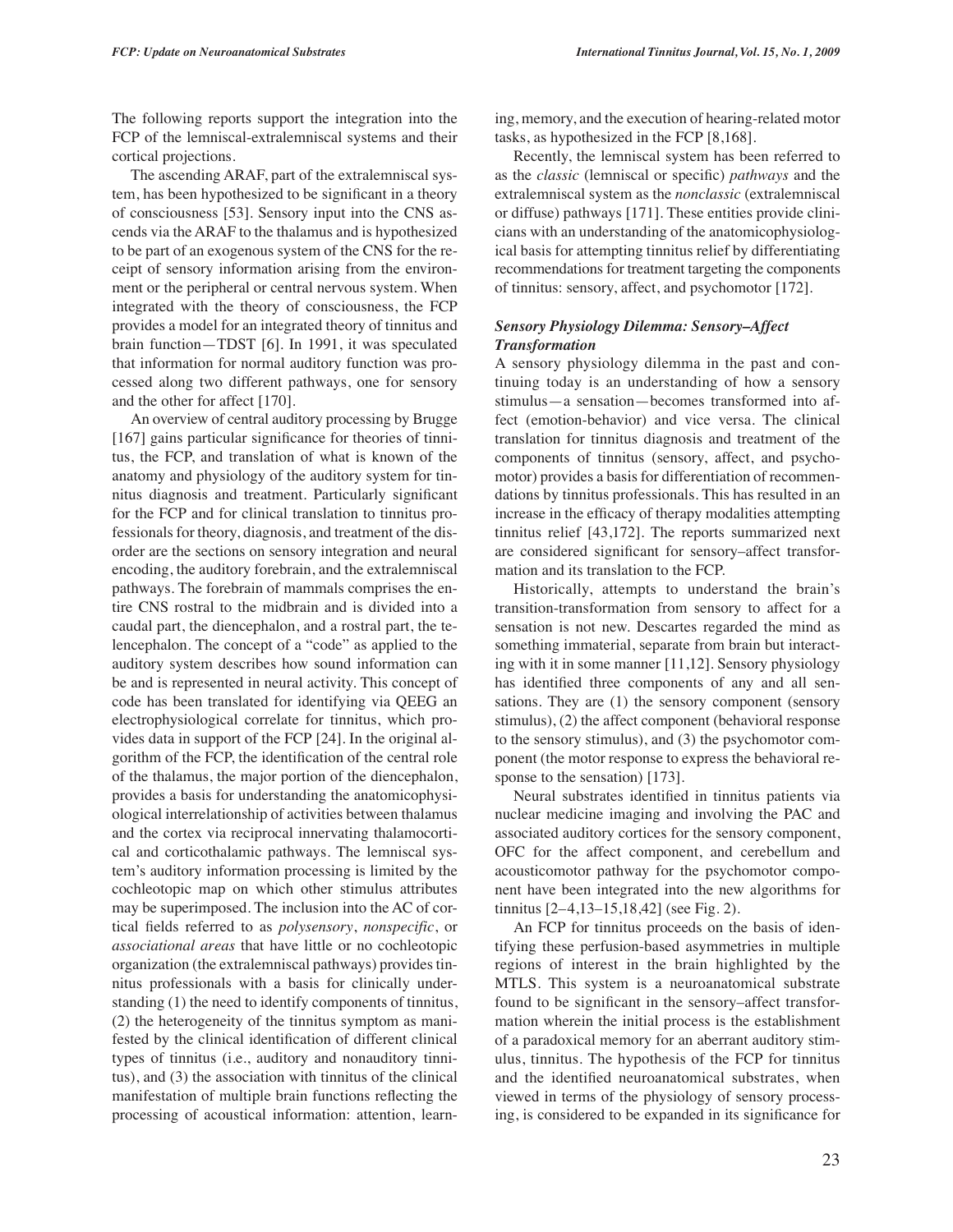tinnitus by its application for all sensations, normal or aberrant [2].

Computed ultrasonographic craniocorpography for objective recording, documentation, and quantitative evaluation of abnormal psychomotor activity in psychiatric patients has been reported. It is a new version of craniocorpography originally reported in 1968 [174].

#### **Neuroscience and Brain Function**

Advances in neuroscience in animals and humans are providing objective data for understanding brain function in general and particularly for the FCP and brain functions associated with tinnitus. In particular, although the sensory–affect transformation in tinnitus patients is the predominant brain function featured in the FCP and the clinical manifestation of the tinnitus symptom, multiple associated brain functions are reflected in the clinical heterogeneity and complexities of the tinnitus symptom (perception, consciousness, etc.).

Definitions and identification of processes involved in perception and consciousness are a work in progress. Clinically, we define *perception* as a physical awareness of a sensory stimulus. *Consciousness* is the awareness of a memory activated by a stimulus in the environment and reflecting a summation of synchronous neuronal activity in many neural ensembles in multiple neural substrates.

It is hypothesized that for all sensory systems, the sensory–affect components of a sensation are linked by memory. The experience of the sensation is a perceptual image of the stimulus. This concept is proposed as a basic tenet of the FCP for tinnitus of the cochleovestibular system. It is hypothesized that an FCP for tinnitus exists in the brain of all tinnitus patients [2].

Various historical references, as summarized next, have significantly influenced our understanding of sensory processing and brain function and have contributed significantly to the initial hypothesis and ongoing development of an FCP for tinnitus.

#### *Perception and Consciousness*

Behavioral brain action has been classified into simple (e.g., motor) behaviors and complex affective and cognitive behaviors (e.g., feeding, learning). The mind can be considered a range of functions performed by the brain [175]. The brain function of consciousness is critically important for tinnitus patients, particularly those with the severe, disabling type (such as SIT). The history of the clinical course of tinnitus in each patient reflects a heterogeneity in the conscious awareness of duration and masking characteristics. William James [176] observed that consciousness is not a thing but a behavior process. When applied to the FCP for tinnitus, a patient's conscious awareness of the tinnitus is a process of behavior reflecting a correlation of structure-function, mind, and brain. James proposed that subjective emotional experience (i.e., feelings) arise from our brain's interpretation of bodily states that are elicited by emotional events (i.e., an example of embodied cognition).

A global workspace theory of consciousness was hypothesized in 1988. It suggested that conscious experiences involve widespread distribution of focal information to recruit neuronal resources for problem solving [177]. The global workspace theory suggests that consciousness is needed to recruit unconscious specialized networks that carry out detailed working memory functions. Interactions are suggested between conscious and unconscious aspects of working memory. The minimal assumptions of the global workspace theory may have translation to understanding the clinical course of tinnitus and the brain function process of consciousness in tinnitus patients: (1) the brain is viewed as a collection of distributed specialized networks; (2) consciousness is associated with a global workspace in the brain; (3) a global workspace can integrate competing and cooperating input networks; (4) unconscious networks shape the contents of the conscious (contexts); (5) the contexts tend to limit the conscious events; (6) goals of the contexts are motives and emotions; and (7) executive functions are expressed at levels of the goal contexts [178].

Studies of different levels of consciousness suggest a global workspace (ongoing brain activity in multiple areas). It is suggested that attending to a sensory subliminal stimulus requires a connectivity between the sensory cortex and frontal cortex [25]. A neuroanatomical homeostatic system is hypothesized to regulate baseline levels of local synchrony [179,180], global interactions among regions [181], and periodic sampling of the signal space [182].

It is hypothesized further that a conscious percept clinically reflects a summation of synchronous activities of neuronal activity recordable from multiple neural substrates at the brain cortex. Perception is described as an active process that specifies the content of consciousness. It is a reflection of a combination of a "groundstate" of brain function activity that allows the normal brain to achieve adaptive and normal behavior. Alterations in the homeostatic regulation of the ground-state are a reflection of brain response to a "sensory exogenous system." The sensory exogenous system receives sensory stimulation from the environment or the peripheral or central nervous system. Sensory information received in the brainstem ascends via the ARAF to the thalamus, which is combined within an "endogenous system" in the temporal lobe to provide continuous episodic and short-term memories and emotional content to the sensory signal. The signal of neuronal activity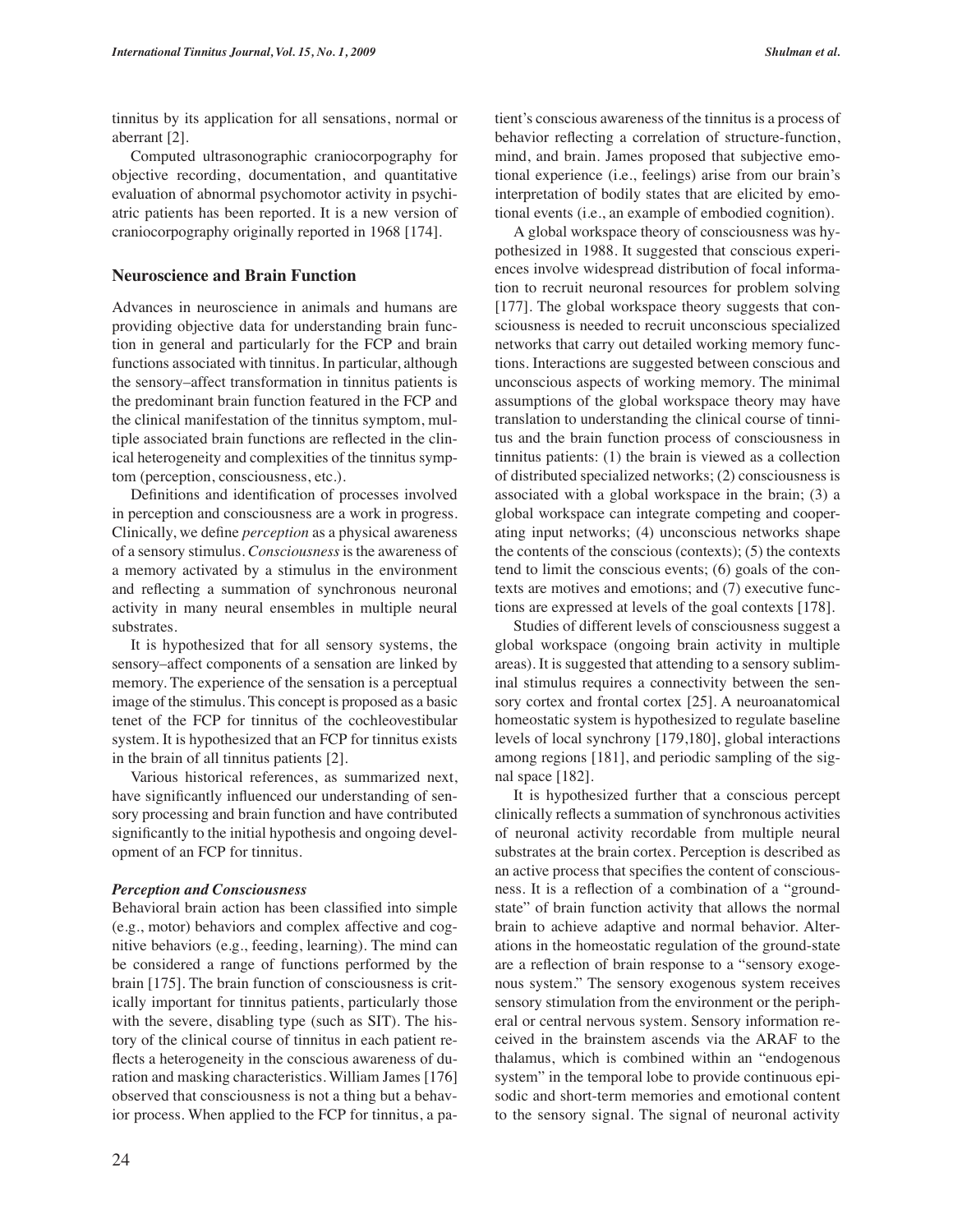received from neuronal assemblies and applied for the brain's adaptive response is separated from the spontaneous neural activity, or noise, to restore the groundstate. Failures in this self-organizing system for the encoding of the signal result in a deviation of brain activity for reestablishing the brain activity's ground-state and may become clinically manifest in seizure activity, inappropriate behavior, misperceptions, delusions, or other psychiatric symptoms. Consciousness is an inherent property of an electrical field resonating in a critical mass of coherently coupled cells [53,54].

The theory of homeostatically regulated thresholds for every neuronal population in brain and how this activity is transformed into a subjective experience is the problem of consciousness [179]. Sensory input received by the relay nuclei in the thalamus are pacemaker neurons that oscillate in the frequency range of alpha (8–12 Hz) and synchronize the excitability of cells in the thalamocortical pathways. This modulation is further distributed throughout the cortex by corticocortical interactions. The theta activity (4–8 Hz) is generated in the limbic system by pacemakers in the septal nuclei. They are inhibited by collaterals from the mesolimbic system's entorhinal and hippocampal influences [183] and propagated to the cortex by the anterior cingulate and medialis dorsalis. Delta activity (0.5–4 Hz) is generated in the cortex when cortical neurons are deprived of input (i.e., extreme depression of thalamic gates) together with decreased activity of the brainstem reticular formation, also called the *ARAF.* Significant is the inhibition of ARAF by descending pathways from the cortex via the striatum. Beta activity (12–25 Hz) largely reflects intracortical interactions, which receive collaterals from all afferent sensory pathways and exert cholinergic influences, resulting in a diminution of the GABAergic influence of the reticular nucleus neurons that can be initiated by glutaminergic influences from the cortex and result in a depolarizing effect on the thalamic cells—an increase of the alpha rhythm, which is expressed on the thalamocortical circuit in the beta range. The beta band reflects corticocortical and thalamocortical oscillations related to specific information processing. Gamma activity (25–39 Hz) reflects corticocortical and corticothalamic transactions. Its significance is suggested to reflect perceptual processes and consciousness. Normal conscious function is proposed to require activation among the ARAF, the intralaminar nuclei of the thalamus, and the cortex. The binding together of fragments of perception from dispersed neuronal assemblies into a unifying reverberating system comprises the perceptual content of consciousness [53,54].

Consciousness has been considered to be a series of events, not a physiological state, reflected electrophysiologically by a coherence of shared electrical activity at

the gamma frequency [6]. A characteristic low-frequency brain wave (i.e., theta) has been reported to modulate ultra-high-frequency oscillations (high gamma power), thereby allowing communication between corticocortical regions that support behavior [184]. Conscious awareness of "joys, sorrows, memories, ambitions, sense of personal identity and free will is the behavior of a vast assembly of nerve cells and their associated molecules" [185]. A "framework for consciousness" has been described in ten aspects and provides "a coherent scheme for explaining the neural correlates of consciousness." A framework offers a point of view, not a set of hypotheses, to guide research for studies of consciousness. Conscious awareness is proposed as a series of static snapshots reflecting activities of shifting neuronal coalitions. Conscious experiences are sustained by coalitions of neurons that need to be above a certain threshold to be conscious. The nature of the threshold is unknown [186].

Over time, an increasing consolidation of the auditory memory for the tinnitus becomes clinically manifest as SIT. The brain functions of perception of the aberrant auditory sensation (i.e., the sensory component) and its transformation to one of affect-behavior (i.e., the affect component) become the focus of tinnitus patients. The motor expression of the affect-emotion is the psychomotor component of the tinnitus.

#### *Thalamocortical Oscillations*

Thalamocortical oscillation has been investigated in the past. Synaptic background activity controls spike transfer from the thalamus to the cortex. A corticothalamic feedback mechanism is significant in the oscillatory effect between the thalamus and the cortex [183,187–193]. It has been hypothesized that in a homeostatic system, the generation and regulation of the electroencephalographic power spectrum depends on a complex of ionic currents causing a sequence of hyperpolarizations followed by depolarizations that influence the thalamocortical circuits to act as pacemakers in response to network interactions [194]. Specifically, depolarized potentials received at the thalamus are manifested by single-action neuronal discharges. Hyperpolarized potentials result in activation of low-threshold calcium T-type channels, which trigger high-frequency bursts of action potentials that in cortex result in an activation—the "edge effect" —the symptoms of which reflect the underlying stimulated neural substrate. The identification of this mechanism at cortex is hypothesized to result in the perception of tinnitus [193].

The significance of the central role of the thalamus in the original algorithm of the FCP is reinforced by the clinical translation of efforts in the past (and present) of thalamocortical oscillations for tinnitus theory, diagnosis, and treatment.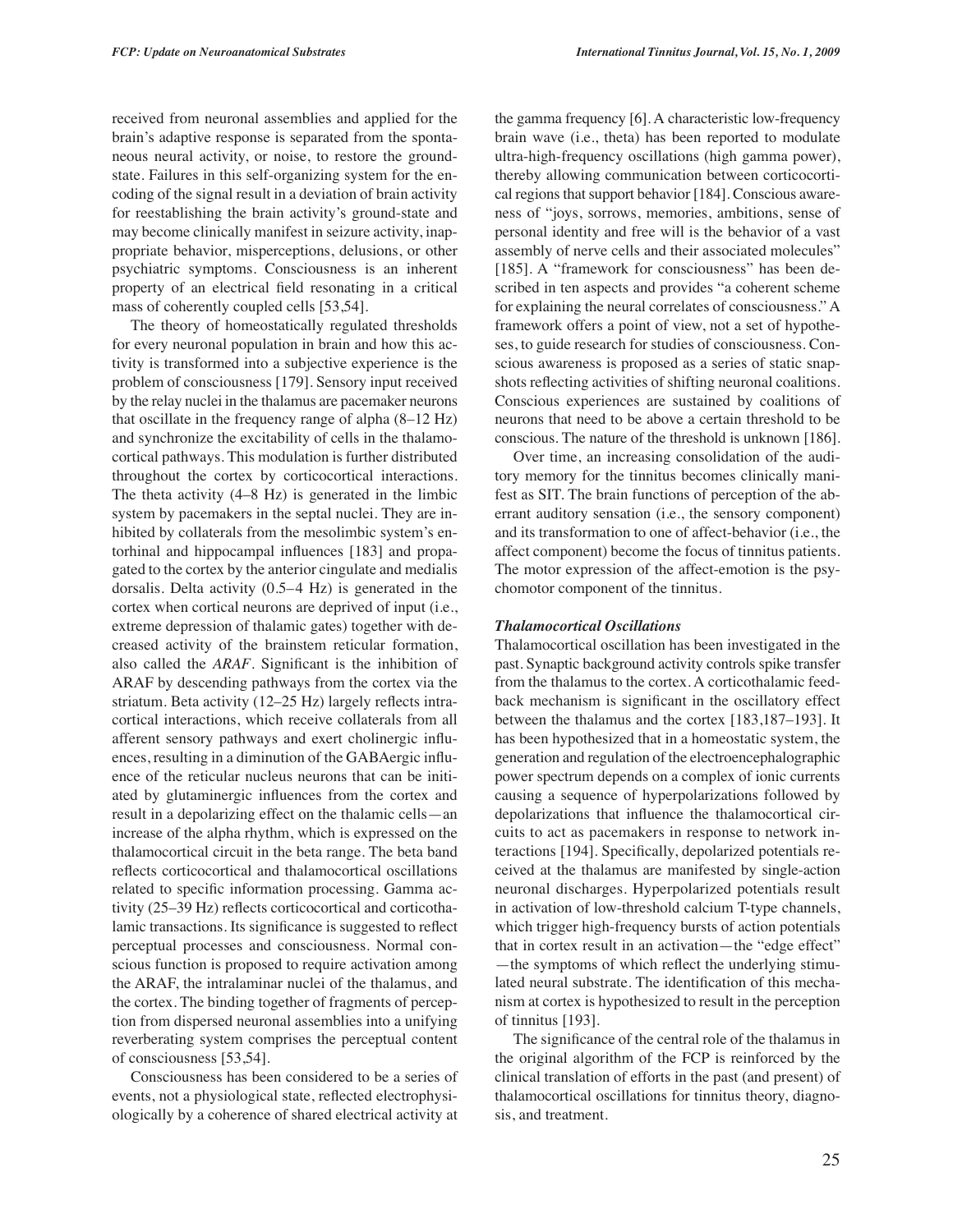#### *Fear*

Fear is a neuroanatomical subcortical emotional processing circuit (i.e., thalamo-amygdala) in which the emotional significance of an auditory stimulus can be learned, stored in memory (thalamo-amygdala-frontal), and expressed in body physiology by the autonomic nervous system or in behavior by the somatosensory system [195,196]. This circuitry had been integrated into the original algorithm for the FCP, first theorized in 1991– 1995 [2].

#### *Attention*

Attention has been defined as the act of keeping one's mind closely on something or the ability to do this [197]. The following summaries of publications reflect initial investigations of the brain function process of attention in clinical psychology and the visual system and are considered significant for identifying the role of attention in the interaction of the sensory and affect components of tinnitus as hypothesized in the FCP.

Attention was described as being closely related to subjective awareness to the world around us. It can be active (voluntary) or passive (involuntary) [198]. Attention is a brain function reflecting a network of anatomical regions and not the specific function of a single center or function of the brain as a whole. In cognitive science, it is viewed as a neural system for the selection of information, similar to the visual, auditory, or motor systems. Separate neural mechanisms or systems mediate different aspects of attention [199,200].

A visual attention mechanism may have a number of basic components: selection of a region of interest in the visual field, selection of feature dimensions and values of interest, control of information processing through the neuronal network of the visual system, and the shift of focus on selected regions of interest from one to the next over time [201]. Visual attentional control neural processing has been suggested to include two pathways: (1) bottom-up, or stimulus-driven (exogenous attention), and (2) top-down, or goal-directed (endogenous attention) [202].

Awareness has been defined by the triangular circuit of attention. Attention is assumed to be a brain event consisting of simultaneous neural activity in three areas interconnected by a triangular circuit. The three activity sites correspond to three aspects of attention: expression (region of cognitive function in the posterior and anterior cortex), enhancement mechanism (thalamic nuclei), and control (frontal cortex). An attentional event occurs when the three sites are simultaneously activated [203].

Categories of attention have been proposed: (1) selective attention and shifting, (2) sustained attention, and (3) divided attention [204]. A model for attention

has been proposed—on the basis of studies of visual orienting with behavioral neuroimaging, lesion, and electrophysiological studies—that different attentional operations during sensory orienting are performed by two separate frontoparietal systems: dorsal and ventral attention systems. The dorsal system is bilateral and composed of the intraparietal sulcus and the junction of the precentral and superior frontal sulcus in each hemisphere. It is involved in voluntary top-down orienting. The ventral system is right-lateralized and composed of the right temporoparietal junction and the right ventral frontal cortex. The functional anatomy of the dorsalventral model of human attention is inferred from results of conventional task-response studies [205].

An alternative perspective to identifying dorsal and ventral attention systems (other than task-response studies) has been fMRI studies in the absence of a task, stimuli, or explicit attentional demands. The results identified a bilateral dorsal attention system and a right-lateralized ventral attention system on the basis of spontaneous activity. The findings demonstrate that the neuroanatomical substrates of human attention persist in the absence of external events and are reflected in the correlation structure of spontaneous activity. In addition, prefrontal regions correlated with both systems, a mechanism for mediating the functional interaction between the systems [206].

This study applied a systems-based analysis approach for identification of nonselective systems of attention. Comparison was made of activity in the PAC elicited by sounds while rats performed an auditory task (engaged) with activity elicited by identical stimuli while subjects were awake but not performing a task (passive). Engagement was reported to suppress responses in contrast with selective attention. In the auditory thalamus, engagement increased spontaneous firings but did not affect evoked responses. It is proposed that suppression represents the wakeful baseline condition on which other forms of attention and nonattentional modulation are superimposed [207]. This article is significant in general for the brain function of attention and, specifically, for the need to include in the design of an evaluation protocol for tinnitus patients nonselective attention, the sensory–affect transformation the FCP.

Attentional and executive functions have been identified to significantly influence the regulation of fear and anxiety. Voluntary and involuntary attentional processes on behavioral and neural levels have been implicated in the maintenance of fearful or anxious behaviors. Interference in these processes can result in maladaptive behavior [208]. An engineering control approach that has been attempted sought to improve our understanding of the interaction of emotion and attention [209].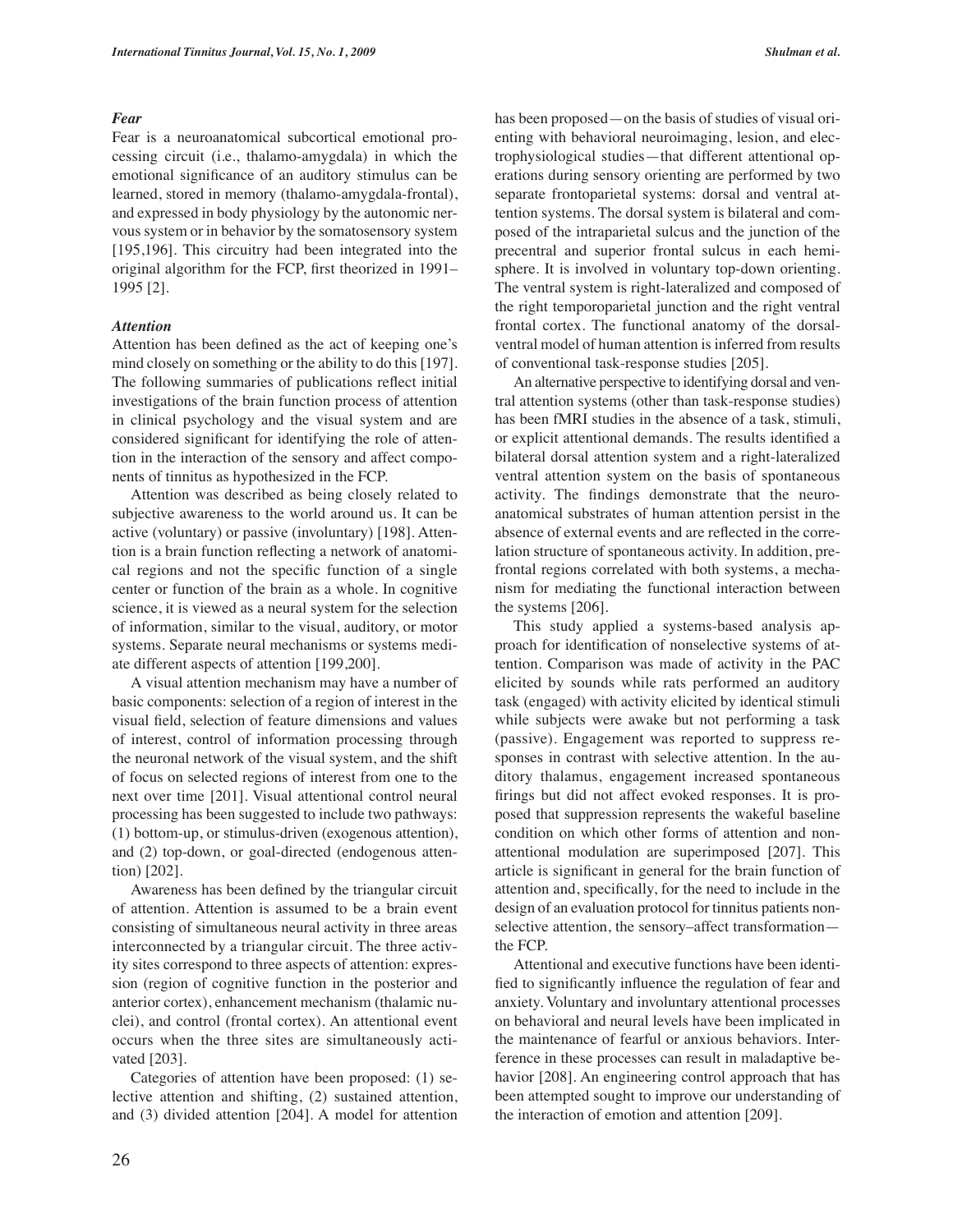Attempts were made to identify neural correlates of attention at the earliest sensory-processing stage by recording MEG signals while subjects performed detection tasks requiring employment of spatial or nonspatial attention, in auditory or visual modality. Using distributed source analysis of MEG signals, we found that, contrary to previous studies that used equivalent current dipole analysis, spatial attention enhanced the initial feed-forward response in the primary visual cortex (V1) at 55–90 msec. We also found attentional modulation of the putative PAC (A1) activity at 30–50 msec [210].

Individuals with tinnitus of at least 6 months' duration (14 male, 15 female) and healthy controls (14 male, 21 female) were tested for arousal and habituation to repetitive stimulation at the brainstem-thalamus level by measuring the P50 potential, a scalp-recorded, auditoryevoked response, using pairs of click stimuli [211]. Results showed no difference between tinnitus patients and controls in level of arousal or habituation to repetitive sensory stimulation, as measured by the amplitude of the P50 potential and the ability to suppress a second, closely paired stimulus, respectively. However, reactiontime assessments showed that patients with tinnitus have attentional deficits relative to controls ( $p = .02$ ). We found no significant correlation between sleep disturbance or tinnitus severity and reaction-time testing.

The parietal cortex has been proposed as part of the neural network for guiding spatial attention. Behavioral performance and hemodynamic responses were recorded using fMRI from a patient with focal left parietal damage in covert visual orienting tasks requiring detection of targets at the attended or unattended locations. Though the patient's reaction times to left visual-field stimuli were speeded by valid (relative to invalid) cues, attention to left visual-field stimuli was associated with enhanced activities in the right extrastriate cortex, right parietal and cingulate cortices, and bilateral frontal cortices. However, the patient's behavioral and neural responses to right visual-field stimuli were not influenced by cue validity [212].

Attention is reported as consisting of a selective component composed of an increase in responsiveness to an attended sensory stimulus and a nonselective component involving arousal, vigilance, and sustained attention. The neural signature of selective attention consists of an increase in responsiveness to the attended stimulus [213].

Cortical activity elicited in rats engaged in an auditory task was compared to auditory activity elicited by identical stimuli when the rats were passive but awake, the nonselective component. Engaging in an auditory task suppressed responses in the AC. The suppression is proposed to represent the wakeful baseline condition on which other forms of attentional and nonattentional

modulation are superimposed. The passive but wakeful condition is reflected in a specific neural signature accompanying the nonspecific components of attention. It is proposed that task-engaged suppression may represent an initial stage in the routing of the projection from the PAC to the visual cortex, the posterior parietal cortex, and the AG, in which activity in neurons irrelevant to the task are reduced. Where no task is defined (passive condition), no well-defined population of neurons is necessary for the task The result may be a propagation of the auditory signal to a wider range of targeted brain regions, with resultant reduction in responses in the PAC. Engagement was reported to suppress responses, in contrast with selective attention. In the auditory thalamus, engagement increased spontaneous firings but did not affect evoked responses. It is proposed that suppression represents the wakeful baseline condition on which other forms of attention and nonattentional modulation are superimposed [207].

This report has clinical translation for tinnitus theory of long duration and particularly SIT; increased attention of the SIT patient, a passive but wakeful condition, is reflected in activity in multiple regions of interest in the brain. The tinnitus signal may not be threshold, and suppression may emerge as the dominant mechanism at the PAC. The activity of response in the PAC varies or may be absent. This is considered clinically to support results of metabolic and electroencephalographic (EEG) recordings in some SIT patients.

In summary, the brain function processes of attention are clinically considered to accompany and influence the hypothesized initial brain process of the FCP (development of a paradoxical auditory memory). The brain function processes of attention are not unitary. It is hypothesized that multiple memory systems develop for different types of attention. Over time, it is suggested that brain function processes of both memory and attention interact and supplement the action of each other. Specifically, brain function processes involved in increasing attention become clinically manifest in the brain function of concentration, reflecting a consolidation of memory. The synchrony of activity between ensembles of neuronal populations in associated brain cortices is hypothesized to result in an increased conscious awareness of the aberrant auditory stimulus (i.e., tinnitus). The neuroanatomical substrates for attention contribute to the neural correlates of the FCP (see the section FCP Algorithms).

#### *Memory*

Memory in our clinical experience can be defined as the brain function of processing, storing, and retrieving information. The MTLS has been identified in humans and monkeys for the brain function of memory [74]. Studies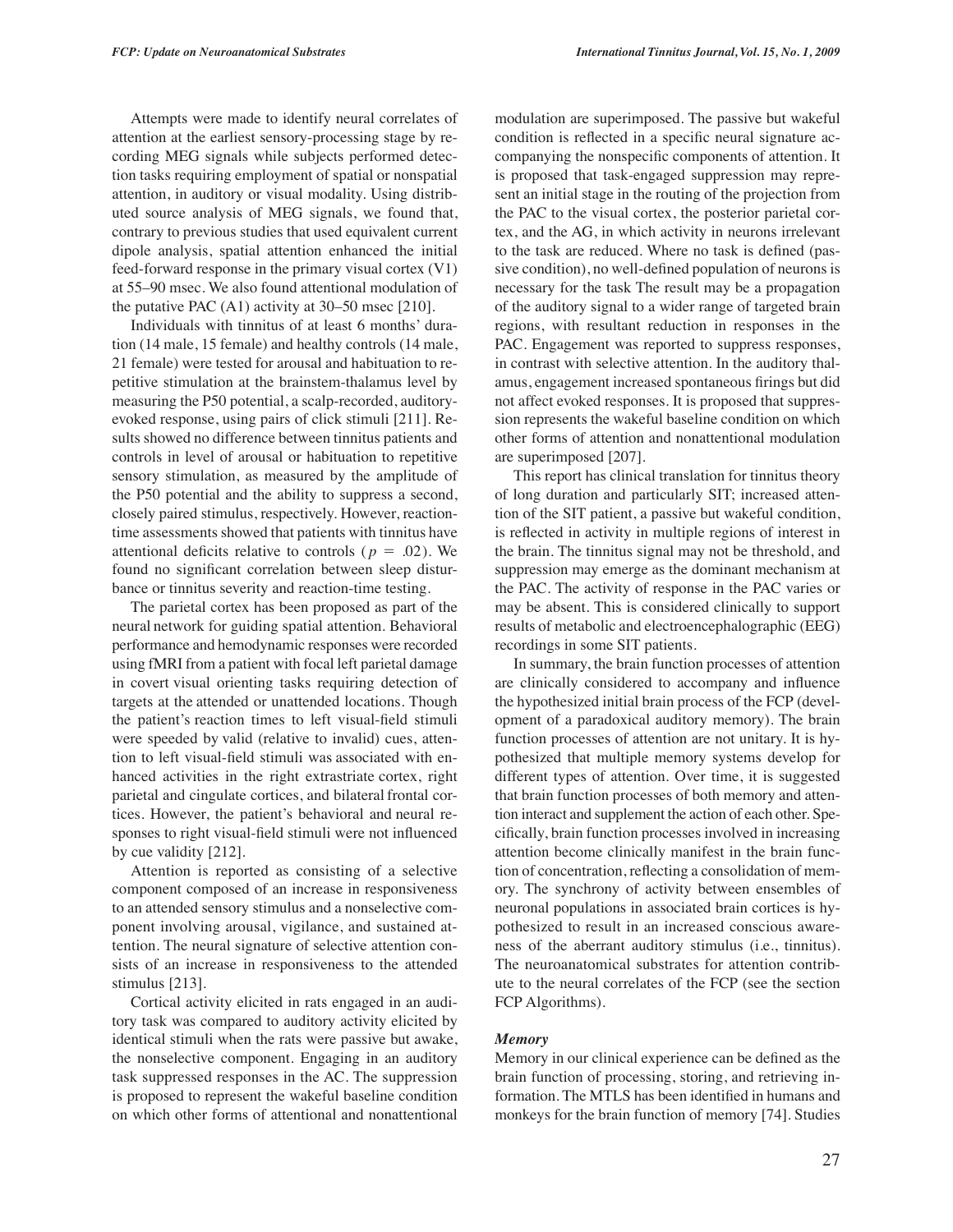of working memory in monkeys and rats have demonstrated that neurons in the prefrontal and the parietal cortices and the thalamus exhibit ramping activities that linearly correlate with the interval that the animal is trained to memorize [214–216].

The significance of the perirhinal and entorhinal cortices of the MTLS has been reported for memory. Performance on visual delayed nonmatching to sample was assessed in rhesus monkeys with combined and separate ablations of the perirhinal and entorhinal cortices and in unoperated controls. The results demonstrated not only that damage limited to the rhinal cortex is sufficient to produce a severe loss in visual recognition but that such damage leads to a far greater loss than damage to any other single structure in the medial part of the temporal lobe [75].

Memory is reported to be not a single faculty but composed of separate systems, only one of which is impaired in amnesia (i.e., declarative memory) [217]. Long-term declarative memory is mediated by a network of brain structures including the hippocampus; the parahippocampal region, including the entorhinal, perirhinal, and parahippocampal-postrhinal cortex; and extensive neocortical association areas [90].

Declarative memory, also called *episodic* or *explicit* memory, is a memory for facts and events. Nondeclarative memory, also called *implicit* memory, includes all abilities that are unconscious and expressed through performance [74]. It has been proposed that long-term memories are ultimately stored through interactions between the hippocampal memory system and the neocortical association areas that initially processed the to-bestored information [91]. The OFC is considered to be an association neocortex reciprocally connected with the hippocampal memory system and is important in odor recognition in the rat. It is proposed that sensory information is initially processed in widespread neocortical association areas and propagated through the hippocampalparahippocampal region. Memory information is sent via back-projections from the hippocampus to the parahippocampus and then to the association neocortex, which serves as the ultimate repository for these memories. The OFC interacts with the hippocampal memory system to store long-term declarative memories (e.g., olfactory memory) [89].

The proposal for establishment of a declarative memory for olfaction is similar to and supportive of the hypothesized initial process in the FCP as establishment of a paradoxical auditory memory for tinnitus.

# *Stress Thalamus*

The stress model for tinnitus proposed that a cycle can be established wherein reciprocal projections between hippocampus, amygdala, entorhinal cortex,

and hypothalamus can vary in degree of control of cortisol levels, resulting in further strengthening of an already paradoxical memory with resultant additive negative affect, behavioral manifestations of emotion, fear, anxiety, depression, etc. Stress is considered to be the modulator for the affect component of the tinnitus. The modulator of the sensory component of the tinnitus is considered to be the efferent system and the process of masking [218–220].

Various published reports, as summarized here, are considered to support the stress model for tinnitus and the role of stress in the FCP.

A model is proposed for understanding differentiation between declarative and nondeclarative memory functions in processing trauma-related information in posttraumatic stress syndrome (PTSD). The brain areas cited as involved in memory functioning and the stress response are the hippocampus, the AG, and the PFC. Chronic stress affects the hippocampus, suggesting that hippocampal dysfunction may partly account for the deficits in declarative memory in PTSD patients. Deficits in the mPFC, a structure that normally inhibits the AG, may further enhance the effects of the AG, thereby increasing the frequency and intensity of the traumatic memories [221].

Significantly, in our experience with the PTSD population, the consolidation of the paradoxical memory for the symptom of tinnitus is the basis for resistance to clinical attempts to provide tinnitus relief. The hippocampus provides a feedback regulation of the hypothalamicpituitary-adrenal cortex axis [112]. This article supports the hypothesis of the paradoxical memory in the FCP as well as the significance of the MTLS in the FCP.

Animal research related to PTSD indicates that acute and chronic stressors, such as restraint or immobilization, are the most relevant stimuli to study how neural and endocrine systems are affected, both immediately and in the long term. Of particular relevance are the onset and duration of stressor effects on brain areas subserving emotional memories, such as the AG, the PFC, and the hippocampus. The hippocampus plays a role in memory and in vegetative functions of the body. The hippocampus receives input from the AG, and its function in spatial memory is altered by AG activity. Repeated stress in the rat suppresses dentate gyrus neurogenesis and causes dendrites of hippocampal and medial prefrontal cortical neurons to shrink. Conversely, it causes basolateral AG neurons to increase in dendritic complexity and sprout new synapses. Repeated stress also increases fear and aggression, reduces spatial memory, and alters contextual fear conditioning [222]. This article supports the role of stress and the significance of the neuroanatomical substrates of the MTLS and cerebellum in the FCP.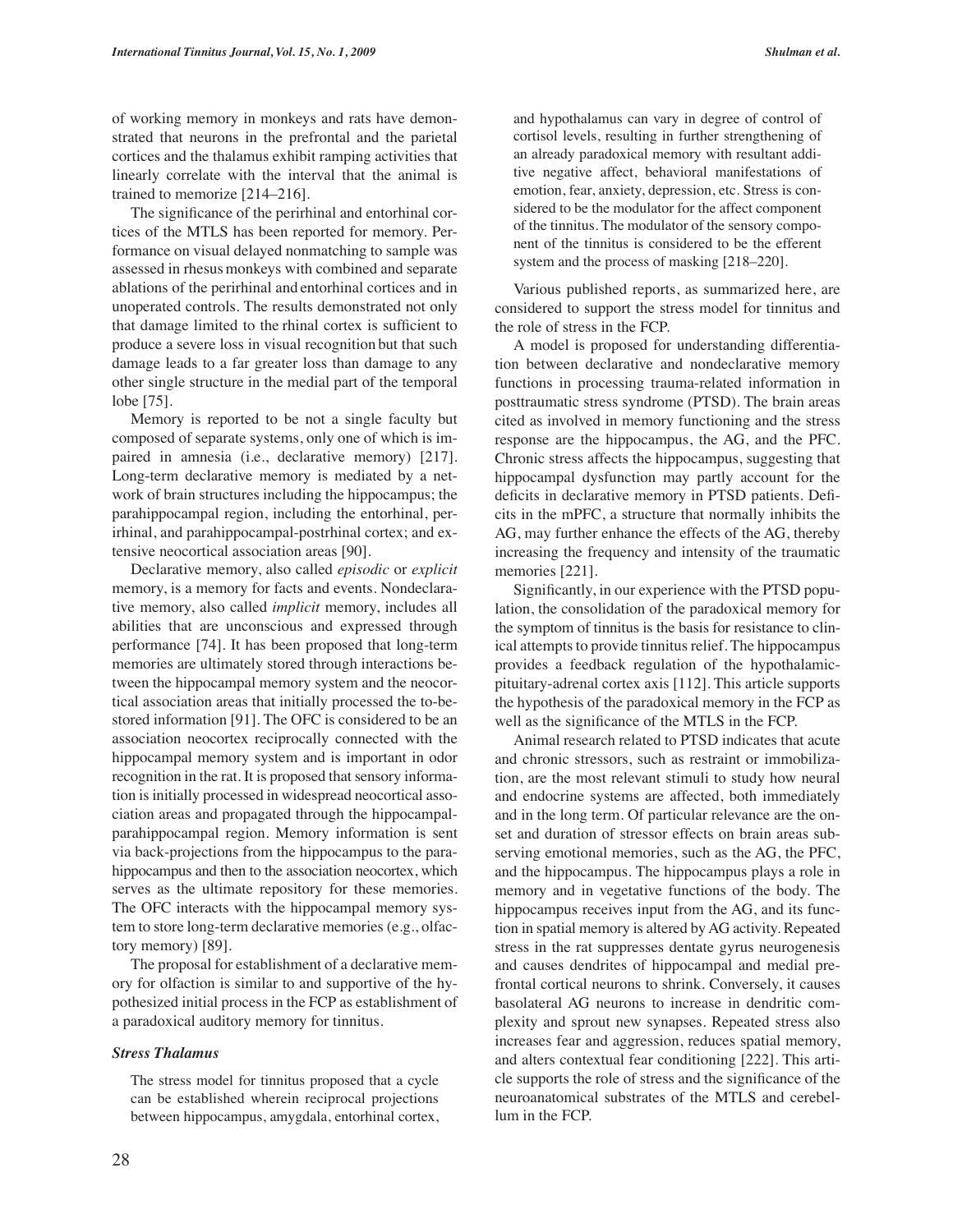#### *Cross-Modal Sensory Brain Integration*

Our understanding of sensory processing in the human brain, on the basis of studies of sensory modalities of audition, vision, and somatosensation, is that it is an active process that includes the projection from transduction in receptors to its representation in the brain; integration with brain function processes of experience, attention, and other homeostatic processes; and other multiple sensory modalities.

*Cross-modal brain integration* refers to processes by which input from one sensory modality (e.g., vision, audition, somatosensation) influences the processing of information from another modality and leads to either increased or decreased neural responses (multisensory integration). *Unimodal* cortex refers to cortical regions that receive input from one sensory modality, whereas *heteromodal* cortex refers to regions of cortex that receive inputs from more than one sensory modality [223].

It has been proposed that cross-modal sensory integration can be divided into integration of cues leading to facilitation of either localization or identification. Specific roles have been proposed for two heteromodal brain regions: intraparietal sulcus in localization and STS in identification [224]. Facilitation of odor detection by visual cues has demonstrated increased activity in the region of the STS and a region of the OFC adjacent to the olfactory association cortex [225].

Resolution of the FCP dilemma involves the basic issue of sensory processing: the integration, identification, and understanding of the ongoing, underlying, simultaneous multiple associated brain function processes from not one sensory modality but from multiple sensory modalities, accompanying and associated with an FCP, of which the predominant brain function process is that of the sensory–affect transformation—that is, translation of a sensation to its conscious awareness by the patient. The FCP algorithms demonstrate integration of the modalities of somatosensation with audition with associated multiple brain functions (see Fig. 2).

The FCP provides a model for tinnitus theory, diagnosis, and treatment. The neuroanatomical substrates of the FCP are proposed to be neural correlates of sensory processing for tinnitus and for its interconnections in brain with regions of cortex that receive inputs from more than one sensory modality (cross-modal integration of brain function). The integration of additional sensory modalities and brain function processes into the FCP awaits future advances in sensory processing (see the section FCP Algorithms and Fig. 2).

#### *Masking*

"*Masking* is a term used to refer to the effect of one tone or one sound on another tone or sound or combinations thereof" [226]. The FCP clinically considers auditory

masking to be predominantly a brain function with peripheral and central components. The manifestation of the symptom of tinnitus is considered to be a reduction in the normal auditory masking function in the brain: The neuroanatomical substrates are hypothesized to involve the cochlea, the brainstem, the thalamus, and multiple cerebral cortices (see the section FCP Algorithms and Fig. 2).

#### **Brain Imaging**

The 1989 introduction of nuclear medicine brain imaging with SPECT by then SUNY/DMC Director Dr. Arnold M. Strashun is considered to have been a singular event for the discipline of tinnitology. The variations in metabolic activity observed on brain PET are considered to be a metabolic correlate for a predominantly central-type tinnitus. SPECT and PET are functional imaging techniques that reveal spatial patterns of neural activity in brain. Functional MRI brain imaging and MRI spectroscopy are additional resources of investigation for identifying in tinnitus patients underlying neurocircuitries and neurotransmitter systems for the translation to tinnitus theory, diagnosis, and treatment. Nuclear medicine imaging has provided insights into the pathophysiology of tinnitus and a basis for its clinical translation to both tinnitus diagnosis and treatment. Increasingly, reports are considered to support the FCP.

#### *SUNY/DMC Experience: SPECT and PET*

The published brain SPECT peer-reviewed reports since 1991 focused on identifying perfusion asymmetries with a tracer Tc 99–HMPAO in multiple neuroanatomical substrates associated with the symptom of tinnitus: For the first time, in vivo identification of alterations in brain function in tinnitus patients was possible. Together with the identification of brain structure with MRI, a correlation of structure and function became available to tinnitus patients and professionals. PET brain imaging with FDG has been ongoing since 2000 and has supported the original SPECT brain reports from which evolved the FCP.

The asymmetries in activity in brain in neuroanatomical substrates identified with brain SPECT/FDG PET have been considered a physiological response in the brain cortex reflecting glucose metabolism. Clinically, the reported SPECT/PET anatomical regions of interest in the brain in tinnitus patients are hypothesized to reflect responses to the presence of the aberrant auditory tinnitus signal—but not the specific aberrant auditory tinnitus signal itself.

Initially, the clinical translation of the brain perfusion asymmetries identified with brain SPECT provided an objective measure for a subjective complaint, a basis for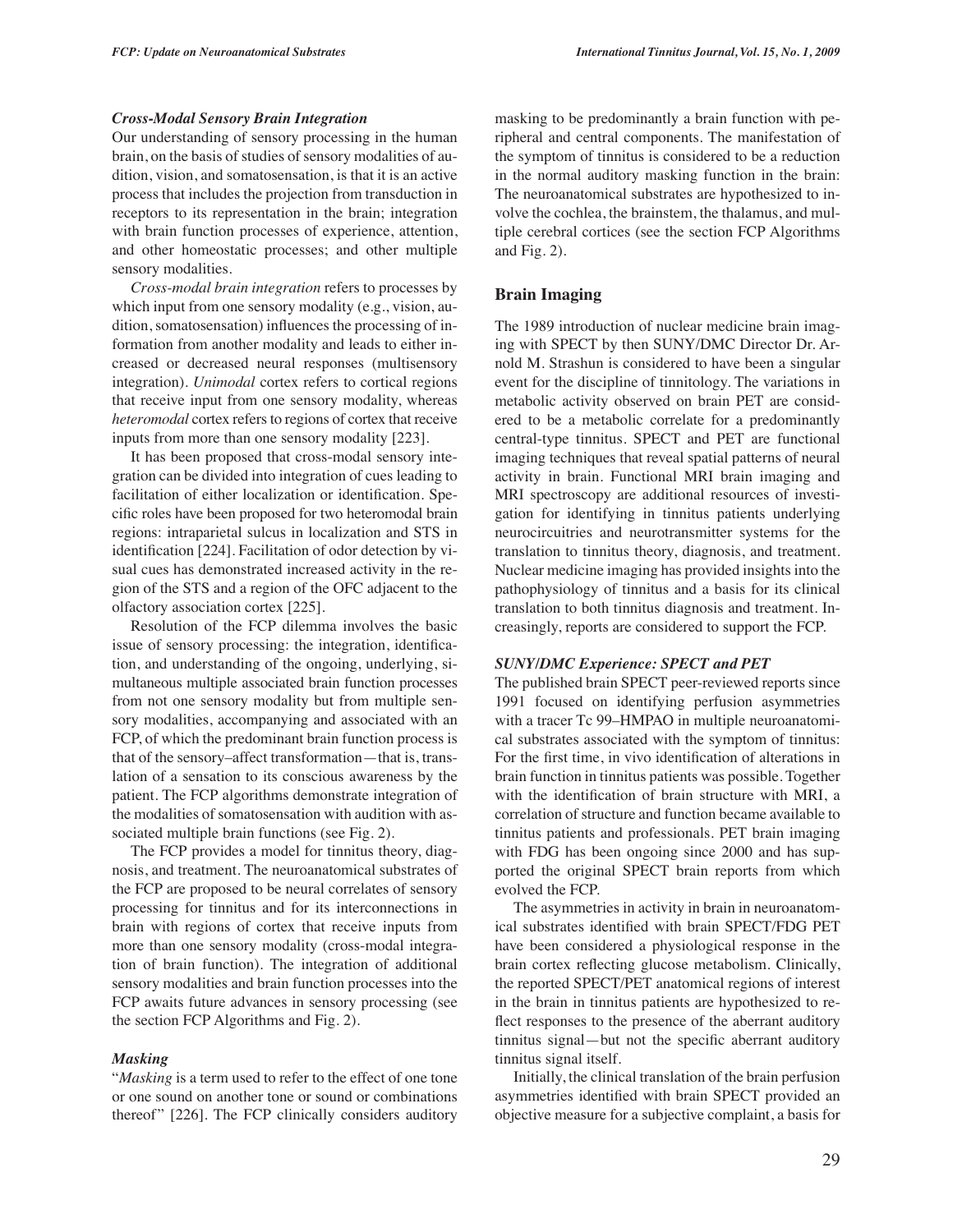the hypothesis of the FCP and the identification of the medical significance of the tinnitus. The SUNY/DMC nuclear medicine experience to date has been translated to tinnitus theory, diagnosis, and treatment on the basis of the FCP.

The publications cited in this manuscript reflect an evolving clinical experience with nuclear medicine imaging in tinnitus patients, highlighted by the following:

- the FCP in tinnitus, stress diathesis model of tinnitus [2];
- the descending auditory system (DAS), the cerebellum, and tinnitus [18];
- identification of a biochemical marker for a predominantly central-type tinnitus (GABA-A/BZ/C1 receptor) and the FCP [46];
- hypothesis and identification of a benzodiazepine deficiency syndrome in the tinnitus patient [47];
- a receptor-targeted therapy (RTT-GABA);
- a TDST  $[6]$ ;
- identification or demonstration of tinnitogenesis in a predominantly central-type tinnitus and its role in the FCP  $[4]$ ;
- identification of a metabolic correlate for tinnitus [2]; and
- the coregistration of brain PET and QEEG in tinnitus patients [23,24].

PET, brain fMRI, and electrophysiology (QEEG) have confirmed the SUNY/DMC findings of neuroanatomical substrates in brain (reported originally in 1991 and published in 1995) and multiple additional neuroanatomical substrates identified in brain in SIT patients. Numerous publications, as summarized here, are considered to support the original reported neuroanatomical substrates and the FCP.

The identification of activation of the PAC was confirmed by brain PET [19]. Brain PET also confirmed the significance in tinnitus patients of varying degrees of activity in multiple regions in the brain [20] and of the limbic lobe in tinnitus patients [21].

#### *Functional MRI for Tinnitus*

The introduction of fMRI for investigation of tinnitus patients has identified alterations in brain activity on the basis of blood oxygen levels in brain tissue, not with a tracer (as with brain PET). Functional MRI has raised the possibility of obtaining objective data of the psychological aspects of tinnitus, such as the associated distress. An fMRI study of individuals with tinnitus lateralized to one ear and normal hearing thresholds revealed asymmetrical activation at the level of the inferior colliculi in response to a binaural masking stimulus [33,34].

Functional MRI investigations of tinnitus-like perception induced by aversive auditory stimuli activated primary and secondary auditory areas bilaterally, the dorsolateral attention area, and structures in the limbic system involved in emotional processing areas. Initial fMRI reports in tinnitus patients reveal support for the FCP. It was hypothesized that the perception of tinnitus may involve a functional linkage of secondary AC and DLPFC and the limbic system [35]. This report focusing on the affect-emotional component of tinnitus supports the FCP.

The neuronal basis for whether the tinnitus experience can be recalled or forgotten is clinically significant. The results of recordings from the MTL in patients with implanted intracranial microelectrodes in the AG, the entorhinal cortex, and the hippocampus, though enabling them to encode and recall word-paired associates at a single neuron level, support—at the single-neuron level for MTL—contributions to encoding and retrieval. They also suggest the existence of possible differences in the level of contribution of MTL regions to these memory processes [227]. This report supports the role of the MTLS in the FCP.

The compact structures of the MTL appear to function as a system of specialized components that synchronously encode declarative memories. Lesion studies have suggested that separate MTL subregions make distinct contributions to memory [228]. This article is significant for future identification of the contribution of the MTL neural substrates to the process of development of a paradoxical memory for tinnitus in the FCP.

Functional neuroimaging has demonstrated that a relationship exists between the intensity of deafferentation pain and the degree of deafferentation-related reorganization of the primary somatosensory cortex. Therefore, to suppress pain, it seems logical to attempt to modify this deafferentation-related somatosensory cortex hyperactivity and reorganization. This can be achieved using neuronavigation-guided transcranial magnetic stimulation (TMS). This clinical experience suggests that somatosensory cortex stimulation may become a new, neurophysiology-based approach for treating deafferentation pain in selected patients [229]. This article supports the role of the somatosensory system in the FCP in some clinical types of tinnitus.

Functional imaging techniques have demonstrated a relationship between the intensity of tinnitus and the degree of reorganization of the PAC. The results in the first patients treated by PAC stimulation demonstrated a statistically significant tinnitus suppression in cases of unilateral pure-tone tinnitus without suppression of white or narrow-band noise. Hence, AC stimulation could become a physiologically guided treatment for a selected category of patients with severe tinnitus [230]. The results of this report suggest that the FCP may assist in the selection of sites for TMS.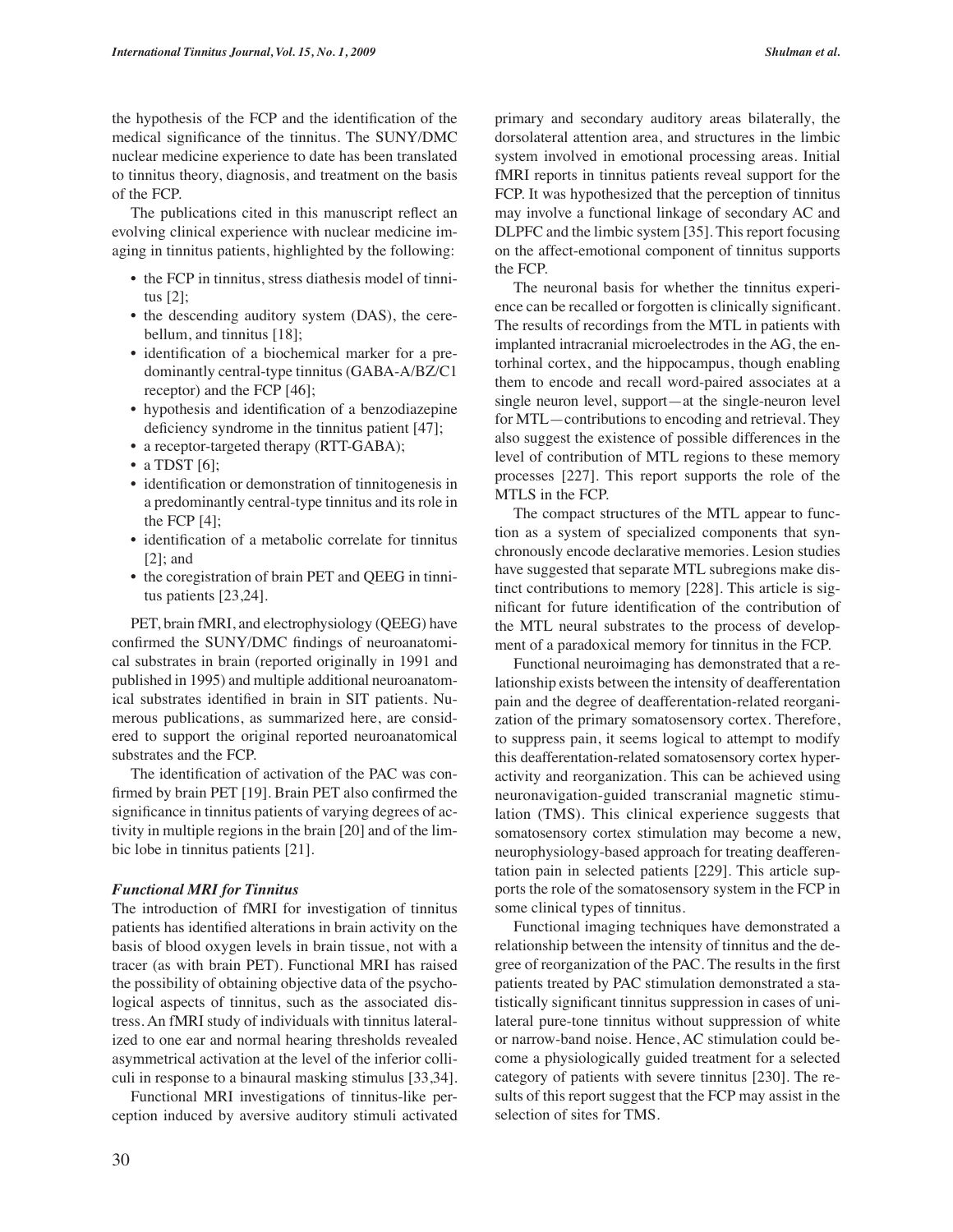It has been hypothesized that altered activity in the AC will be part of the FCP of tinnitus generation [25]. This presentation finds support for the FCP. Recent research suggests that tinnitus is a phantom phenomenon based on hyperactivity of the auditory system, which can be visualized by functional neuroimaging and transiently modulated by TMS. Results of the first implanted electrodes on the primary and secondary AC after unilateral pure-tone tinnitus are good surgical successful TMS suppression suggest that patients with candidates for electrode implantation and permanent electrical stimulation of the AC, provided that the tinnitus is of recent origin and can be suppressed by TMS [231].

Although the role of the hippocampus in tinnitus has not been established, neuroimaging studies have demonstrated increased metabolism in the hippocampus in tinnitus patients. The idea that the AG-hippocampal area is involved in generating a paradoxical auditory memory for tinnitus is to be considered. Support for hippocampal activity is cited by c-fos studies. Further, superselective Amytal injections into the anterior choroidal artery that supplies the AG-hippocampal area and transiently suppresses tinnitus support the idea that some form of tinnitus might be generated in the hippocampus [232].

Activity within the PFC has been identified with functional imaging during tasks requiring memory processing. Activity foci within the mid-dorsolateral prefrontal areas (BA46 and 9/46) have been shown to be related to the monitoring of information in working memory, whereas activity in the mid-ventrolateral PFC is related to activity-controlled retrieval of memory from both short- and long-term memory [233]. Significantly, monkeys with lesions in the OFC do not habituate easily to the presentation of novel stimuli [234].

#### **Electrophysiology**

Physiology, the basic science that attempts to understand the function of the living organism and its parts and the physical and chemical factors and processes involved, and electrophysiology, the study of electrical activities in the body, have provided insight to an evolving understanding of brain function and introduction into the pathophysiology of tinnitus. Historically, with respect to tinnitus, the statistical technique called *neurometrics*, which evaluates electrical brain activity quantitatively by extracting a common metric of probability from the different electrophysiological phenomena, is considered significant. It has been applied to the clinical identification of neuropsychiatric diagnoses including cerebral ischemia, depression, schizophrenia, alcoholism, and head injury [180,235].

QEEG power spectral mapping is a simple and relatively inexpensive method for measuring regional brain activity and various EEG abnormalities in the temporal lobe and other areas of the brain. It is a technique that provides a spectral analysis of the raw EEG data bands and frequencies of electrical activity in different metrics of analysis—that is, quantified, for the frequencies of response in brain and displayed in multimetric topographic maps (i.e., QEEG topographic maps of power, asymmetry, relative power, coherence, and phase). The frequencies of response reflect multiple brain functions. QEEG provides an objective measure for display in the brain of the influence of modalities of treatment attempting tinnitus relief. The introduction of QEEG for tinnitus diagnosis and treatment is thought to have been introduced by Weiler and Brill [26–28].

Source localization analysis in the brain of scalprecorded electrical potentials for the different metrics of analysis has been an ongoing effort for the last few decades. For tinnitus, it allows us to identify spontaneous activity in the brain cortical regions and changes in response to varying conditions (e.g., TMS, cochlear implantation). The contributions of Pascual-Marqui et al. [236] and Bosch-Bayard et al. [237] are considered significant.

The following physiology publications provide a pathophysiological basis for support of the neurocircuitries and processes hypothesized in the FCP.

In a review of the pathophysiology and neuroscience of tinnitus, tinnitus is considered as a percept dependent on activity in the auditory cortices. The significance of central centrifugal cortical activity on peripheral structures is recognized [238]. Neural correlates investigated for tinnitus in animal models include hair cell loss in the cochlea, burst firing in the central inferior colliculus nucleus after salicylate application, and demonstration of neural synchrony in cortical neurons. Synchrony in the affected frequency region increases with time and relates to the reorganization of the cortical tonotopic representation by noise trauma. In the "phantom limb" model, decreased auditory input to the cortex due to deafness may increase local excitability, leading to increased firing of cortical auditory neurons, which causes hallucinations of sound [36]. In cortical neurons, transitory increases in burst firing in the PAC (A1) after noise trauma return to baseline within a few hours [37]. It has been demonstrated in cats that a very high auditory input after noise trauma reduced both the extent of hearing loss and signs of tonotopic map reorganization in the PAC [38].

The functional role of neural synchrony is reflected in cortical tonotopic map reorganization and in the emergence of pathophysiological phenomena such as tinnitus. Increased neural synchrony and tonotopic map reorganization go hand in hand. Cortical reorganization with hypersynchrony can be considered as an important driving force underlying tinnitus [39].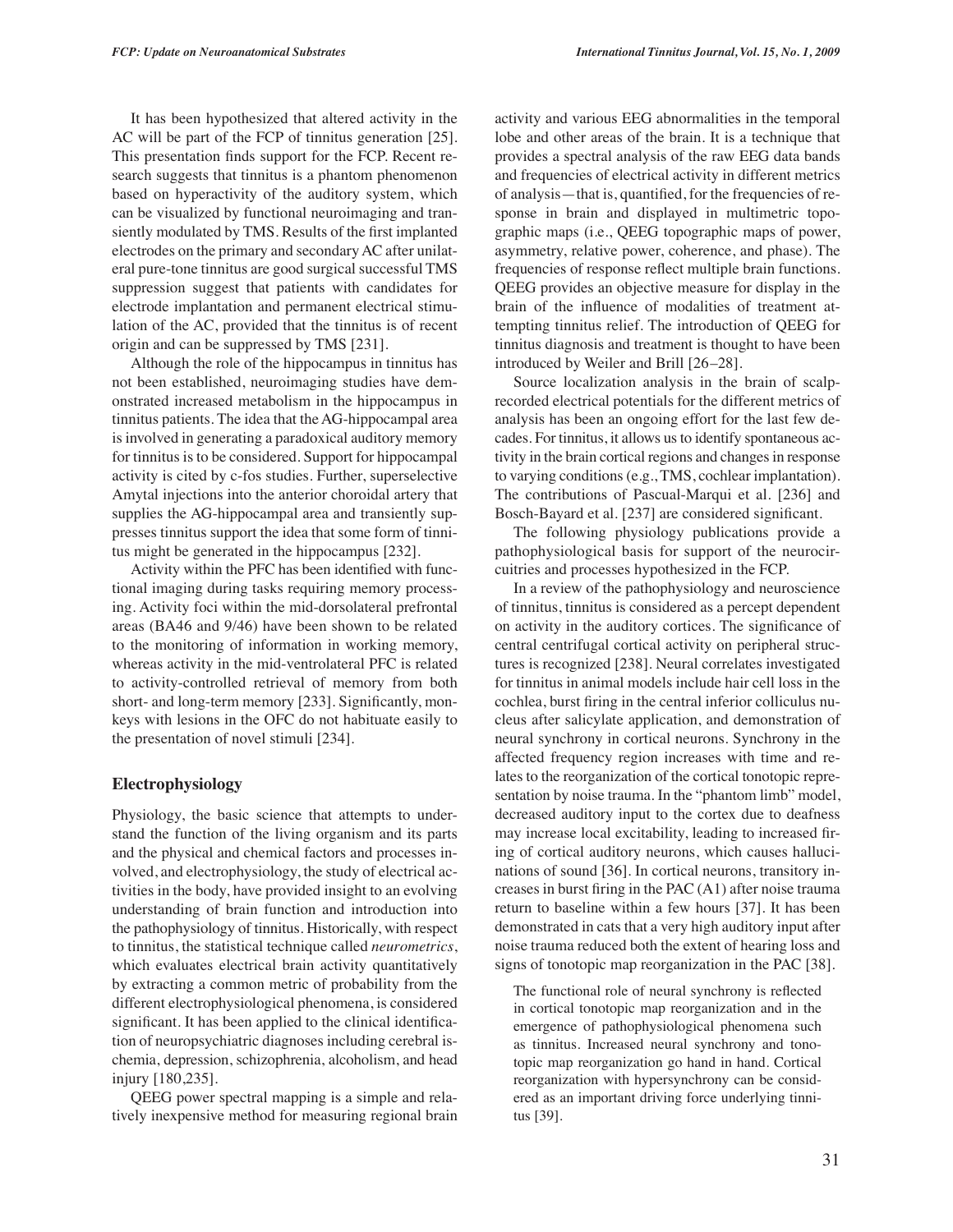All references cited are considered to support the FCP and TDST hypotheses and have had clinical translation to tinnitus diagnosis and treatment.

A MEG study has reported an increase and decrease of delta and alpha power in tinnitus patients as compared to healthy controls [239]. It has been hypothesized that synchronous neuronal activity of cell assemblies within the AC could be the underlying neural code of tinnitus. Alterations in central neuronal activity patterns are suggested to contribute to development of tinnitus. The significance of the gamma frequency  $(>40$  Hz) has been reported for tinnitus patients. Specifically, increased gamma activity in tinnitus patients reflects the synchronous firing of neurons in the AC. It is proposed that the gamma activity could be the neurophysiological correlate of basic sound perception [29,30]. MEG and EEG techniques recorded such synchronous activity. The conclusion was that such an "oscillatory model" of tinnitus may explain many of the different observations of tinnitus.

Clinically, the hypothesis of Weisz et al. [29,30] is considered to be supported by the results of an analysis of QEEG data for the metric of power in SIT patients  $(N = 61)$ . Specifically, statistically significant abnormalities were observed in 41 of 61 patients (67.2%) in frontal greater than temporal electrode recording sites for the frequencies of brain activity delta  $>$  beta  $>$  alpha  $>$ theta, reflecting physiologically the individuality of brain function in tinnitus patients and the heterogeneity of the symptom of tinnitus. Weisz et al. [30] interpreted that the "enhanced gamma activity reflects the synchronous firing of neurons within the AC and could be the neurophysiological correlate of basic sound perception." Our QEEG experience with SIT patients suggests that the correlation of the beta and gamma bands to delta, theta, and alpha may clinically reflect the most severe disabling tinnitus (i.e., preponderance of recording sites frontal greater than temporal of the gamma  $>$  beta, or gamma  $>$  beta  $>$  delta  $>$  alpha  $>$  theta) [2,16,24]. The hypothesis of Weisz et al. is clinically considered to provide electrophysiological evidence in support of an electrophysiological correlate for tinnitus, the TDST, and the FCP [2,16,24].

Abnormal outer or inner hair cell function is reported to correlate with the presence of tinnitus [40,240]. Highfrequency gamma oscillations may be neural correlates of perception and consciousness [31]. MEG and EEG analysis of abnormal thalamocortical oscillations at the cortex have revealed that the thalamocortical loop contributes to the rhythmicity of the scalp EEG and MEG [241,242].

Using QEEG power spectral mapping, a clinical study of otherwise healthy patients with intractable unilateral tinnitus identified discrete localized unilateral foci of

high-frequency activity in the gamma range  $(>40-80$  Hz) over the AC in eight patients experiencing tinnitus during recording [32]. The results of the *Z*-score analysis of QEEG recordings—for the metric of power for SIT patients—based on a large normative database were clinically considered to be a global response of interneuronal cortical networks reflecting multiple brain functions to an aberrant sensory, conscious, perceptive auditory disorder. Specifically, a cortical interneuronal network pattern of spontaneous brain function activity was seen  $(i.e., delta > beta > alpha > theta$  in frontal  $>$  temporal  $>$  occipital recording sites and equal in occipital, parietal, and central recording sites). The predominance of frontal and temporal recording sites provided objective evidence to support the clinical consideration of a frontotemporal thalamic circuit in SIT patients, modulated by the thalamus (i.e., a thalamo-fronto-temporal circuit). The QEEG data in tinnitus patients clinically is considered to have objectively identified electrophysiologically the tinnitus circuit—the frontotemporal thalamus hypothesized originally in the FCP model-algorithm of 1995. The QEEG results were considered to reflect activation of multiple electrode recording sites, providing objective evidence for an interneuronal cortical network highlighted by the frontal and temporal recording sites modulated by the thalamus (i.e., a thalamo-frontotemporal circuit). The pattern of an electrophysiological correlate for SIT was considered to have been identified, highlighting the individuality of brain function for each tinnitus patient and different clinical types of tinnitus. Clinically, the interpretation of QEEG results for the metric of power in relation to the theory of consciousness is considered to demonstrate how the brain, in response to a dyssynchronous auditory signal (tinnitus), is attempting to reestablish homeostasis in multiple neuroanatomical substrates with a synchrony of activity reflected clinically by a subjective awareness or consciousness. The electrophysiological information obtained with a multimetric analysis (including not only absolute power but *Z* scores of relative power, amplitude asymmetry, coherence, and phase) may provide additional measures for objective clinical analysis of the tinnitus complaint.

It was suggested that the reports of QEEG results in tinnitus patients specify the normative database being referenced for the *Z*-score analysis of the data [24]. This 2006 report clinically confirmed a preliminary 2002 report that supported the significance of QEEG for identifying brain function in tinnitus patients. Specifically, in the preliminary report, data from 21 SIT patients were found to support the hypothesis of the significant role of the temporal and frontal regions of the brain in tinnitus patients. Our clinical experiences with QEEG recordings in tinnitus patients were the basis for recommending its routine inclusion into the MATPP, both for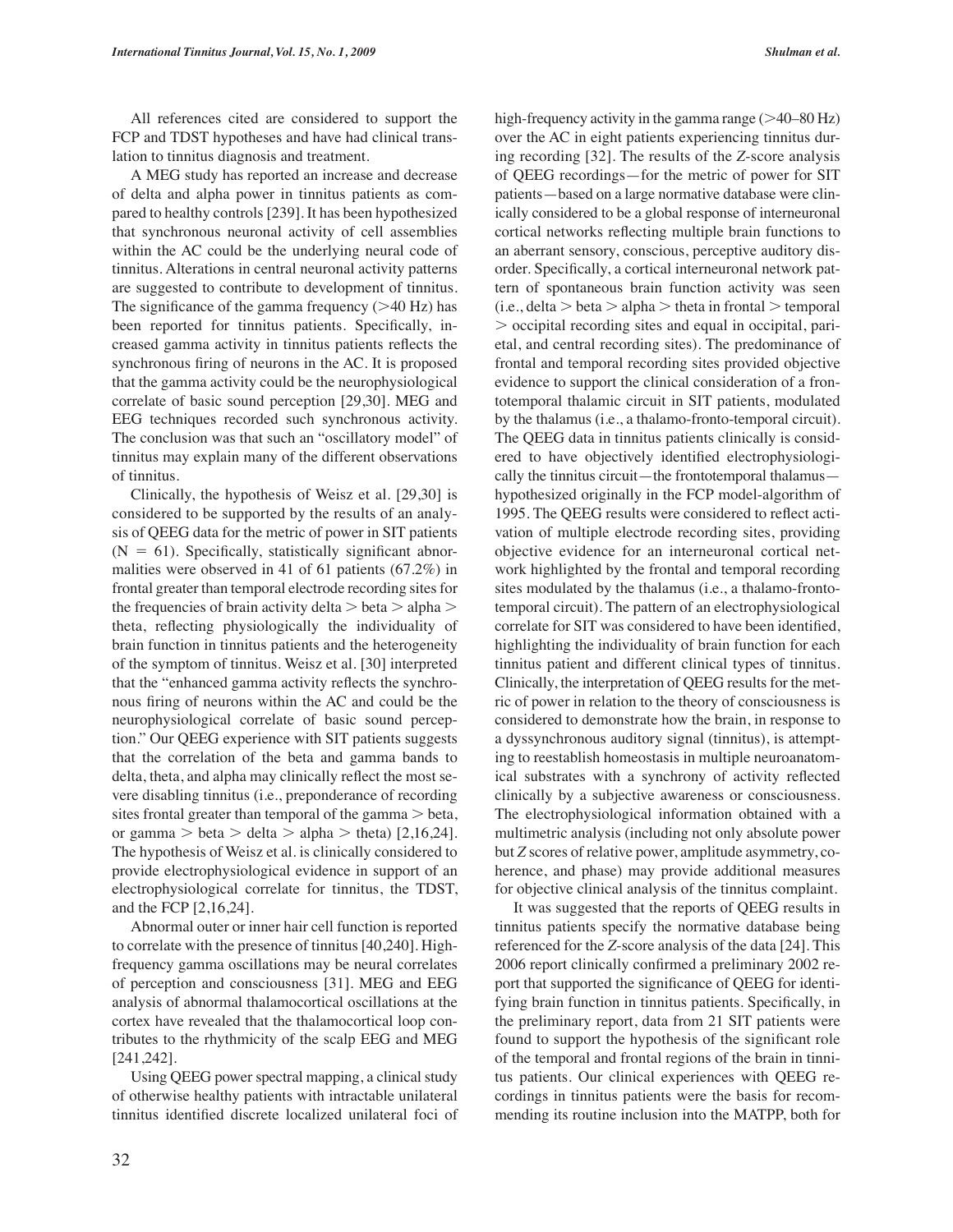tinnitus diagnosis and as an in-office monitor to establish the efficacy of therapeutic modalities attempting tinnitus relief [23].

Significantly, in both studies (2002 and 2006), the power distribution by frequency bands and electrode sites correlated with a reported clinical experience of identifying neural substrates with nuclear medicine (SPECT) brain imaging in patients with SIT (i.e., alterations in perfusion in multiple regions of interest in the brain in frontal, temporal, and parietal lobes, the BG, and the cerebellum—and highlighted by hypoperfusion in the MTLS of the brain).

Two hundred tinnitus patients were reported to have been studied with brain electric tomography (Loreta) and compared to those obtained in 40 normal patients. In the tinnitus patients, a common pattern of pathology was reported (i.e., compromised BA21 and 22 and compromised BA47) [243]. The reports of cortical alteration accompanying TMS are providing information for tinnitus theory, diagnosis, and treatment [25].

The basolateral AG mediates the effects of emotions on memory [244]. Its influence has been identified to extend to various types of memories, including striataldependent habit formation. An auditory stimulus-response task in rats has demonstrated that coherent gamma oscillations were identified to coordinate amygdalostriatal interactions during learning and might facilitate synaptic plasticity. The basolateral AG projection to the ventral striatum is an important route for emotionally significant stimuli to influence behavior. This article provides objective evidence of the influence of emotional arousal on memory, for which the basolateral AG is responsible, and support for the FCP sensory–affect transformation in tinnitus patients [245] (see the section FCP Algorithms).

The hypothesis was tested with fMRI in humans via a visual discrimination task: that the amplitude of evoked gamma-band responses and BOLD responses covaried intra-individually as a function of stimulation and interindividually as a function of the gamma trait. The study further supports the notion that neural oscillations in the gamma frequency are involved in the cascade of neural processes that underlie the hemodynamic responses measured with fMRI [245,246]. These articles are significant for future identification of neuroanatomical substrates of the FCP, demonstrating the gamma response hypothesized to reflect a conscious awareness of a sensation.

Functional MRI and electrophysiology have demonstrated that processes related to sensory integration are not restricted to higher association cortices but already occur in early sensory cortices, such as the PAC. Functionally, this was tested on the basis of the hypothesis that the STS is a source of visual input to the PAC. Interactions from the PAC to the STS prevailed below 20 Hz, whereas interactions from the STS to the auditory sulcus prevailed above 20 Hz. The findings suggest that beta frequencies might be important for interareal coupling in the temporal lobe. The STS might provide a major source of visual influences to the PAC [247]. This report is significant for consideration of the role of visual input for tinnitus patients and its influence on the FCP. Significantly, QEEG occipital recordings have occasionally been noted and anecdotally reported (A. Shulman, 2002, 2006).

## **Clinical Medicine**

In our experience since 1989, the introduction of nuclear medicine imaging, initially with brain SPECT in 1989 and brain PET in 2000, has demonstrated relatively consistent asymmetries of activation in multiple neural substrates, highlighted by the MTLS, and continued support for the hypothesis of an FCP, as cited in our publications. Various reports, summarized here, lend support to this hypothesis.

A neurophysiological approach to tinnitus was proposed in 1993 [118]. It is a significant contribution to the theory and clinical course of tinnitus with application for treatment (tinnitus retraining tinnitus [TRT]). TRT is an attempt for tinnitus treatment influencing the FCP by focus on the affect component of the tinnitus—an example of clinical application of the FCP for attempting tinnitus relief. Support for TRT is found in both the past and the present. Perceptual sensitivity to simple sensory stimuli can improve with training [248]. Performance was modeled on the basis of the readout of simulated responses of direction-selective neurons in the middle temporal area of the monkey cortex. A common, feedback-driven mechanism was demonstrated for some forms of associative and perceptual learning [249].

The literature was reviewed to consider the potential for TMS as a therapy in tinnitus [250]. TMS is a noninvasive method of modulating excitability in the cerebral cortex. It uses electromagnetic principles and has been employed successfully in the treatment of other conditions associated with increased activity of the cerebral cortex. Meanwhile, a growing number of studies suggest that repetitive TMS may be effective in the treatment of chronic tinnitus [250]. This article supports the activation of multiple regions in the cerebral cortex as hypothesized in the FCP.

A significant clinical contribution to understanding the affect-emotional component of tinnitus, particularly in SIT, has been the investigation in the tinnitus population of the association of tinnitus severity, depression, and personality traits. The role of "the big five" personality traits neuroticism, extraversion, openness, agreeableness, and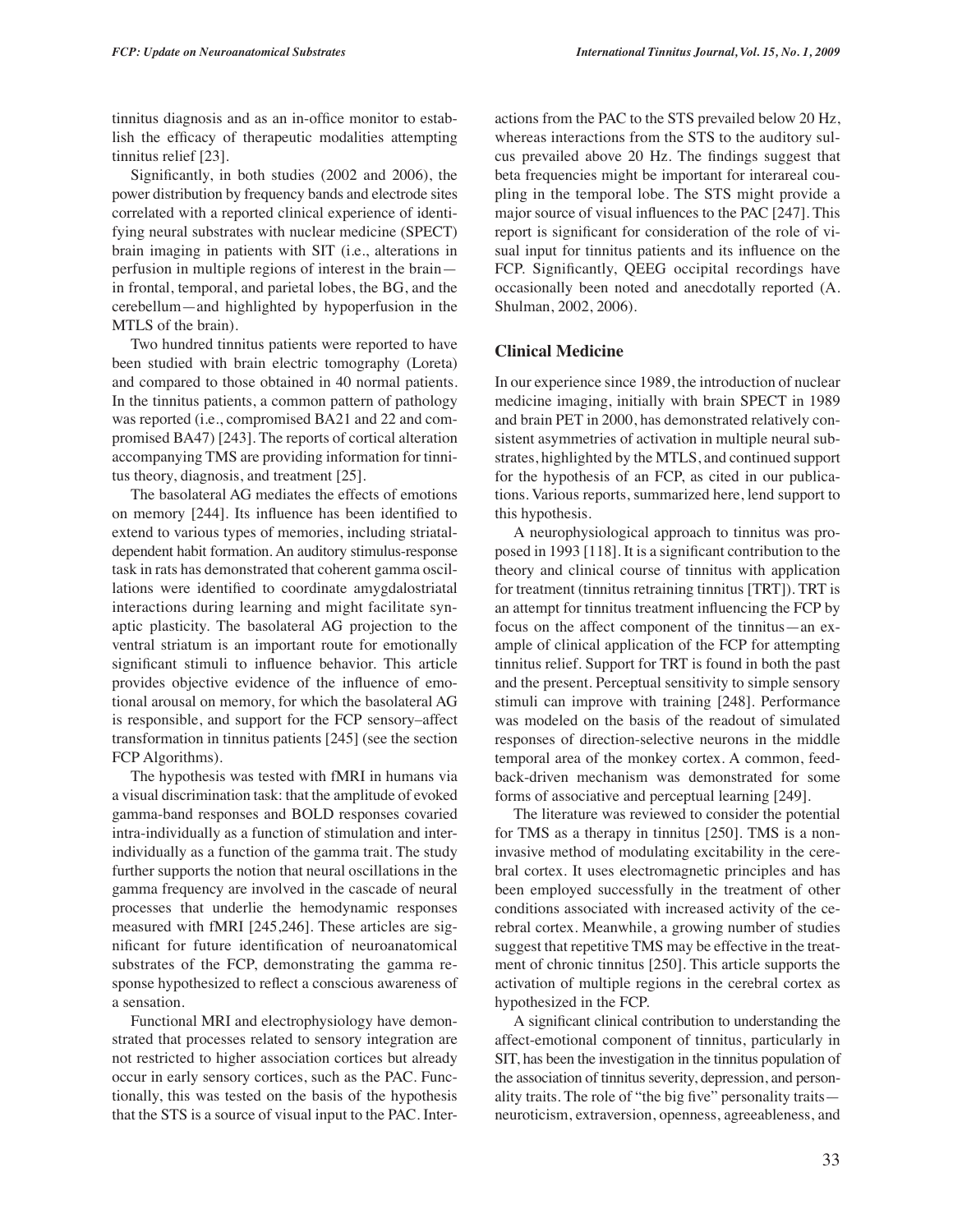conscientiousness—have been studied in relation to how the scores in the tinnitus handicap inventory and in the tinnitus questionnaire were affected. The role of trait, anxiety, and depression were confirmed. Low agreeableness was identified as a novel predictor of tinnitus severity on the tinnitus handicap inventory [52].

This study supports the significance of the affective component of the FCP and the need to clinically base treatment for tinnitus by differentiation between its sensory and affective components. The terminology of sensory physiology is recommended for tinnitus (i.e., the components of a sensation). The introduction of the word *distress* for SIT is accepted as a terminology that describes the severity of the affect-emotional response of tinnitus patients. Frequently, distress is associated with the term *fear.* It is suggested that although the term *distress* has a descriptive value (description of the affectemotional component of the tinnitus), its use complicates the terminology of sensory physiology (i.e., affect). The introduction of TMS in attempting tinnitus relief is providing not only a therapeutic modality but a modality of brain stimulation contributing to the understanding of brain function in general and specifically for the pathophysiology of tinnitus.

Repetitive TMS has been reported to be a noninvasive method used to induce electrical current in the brain via the external application of magnetic fields applied to the scalp. Tinnitus relief has been reported by modulation of excitability of neurons in the AC, considered to cause some forms of tinnitus [251]. The results of the first implanted electrodes on the primary and secondary AC were reported. Twelve patients underwent an AC implantation, ten for unilateral and two for bilateral tinnitus, on the basis of more than 50% suppression on applying TMS. Results were analyzed for pure-tone tinnitus and white-noise tinnitus. Pure-tone tinnitus might be the conscious perception of focal neuronal hyperactivity of the AC. Once visualized, this hyperactivity can be modulated by neurostimulation [230,231]. The preliminary results of the first implantations suggest that patients with unilateral pure-tone tinnitus are good surgical candidates for electrode implantation and permanent electrical stimulation of the AC, provided that the tinnitus is of recent origin and can be suppressed by TMS [231]. It was concluded that AC stimulation could become a physiologically guided treatment for a selected category of patients with severe tinnitus [229].

The initial efforts for attempting tinnitus relief with TMS are considered to support the FCP with a focus on the PAC (i.e., the sensory component). The TMS response, based on the FCP, is predicted to be individual and will be limited, reflecting the brain function associated with and accompanying the sensory–affect transformation.

# **FCP ALGORITHMS**

#### **General**

The neuroanatomical substrates of the FCP are presented as three algorithms of components of a sensation sensory, affect, and psychomotor—a translation from basic sensory physiology to tinnitus. The algorithms are considered to be dynamic in their development, an update from the original FCP algorithm presented in 1995, reflecting what is and is not known of sensory physiology and brain function (see Fig. 1). The algorithms reflect neuroanatomical correlates of the FCP for each of the components of the aberrant auditory sensation (tinnitus).

The algorithms are arranged to provide (1) the neuroanatomical substrates for each of the three components of the tinnitus sensation, (2) a basis for understanding the complexities of the interactions, neurocircuitries, and neurochemistries involved within and between the neuroanatomical substrates, and (3) correlation of the neuroanatomical substrates for each component of the tinnitus with the multiple spontaneous, simultaneous ongoing brain functions. Clinically, the brain functions of the sensory–affect transformation and its conscious awareness by tinnitus patients predominates. The brain functions included in the present algorithms have been previously cited. The neuroanatomical substrates are hypothesized to be reciprocally activated, providing a "closed circuit" of neuroanatomical substrates of the FCP.

The three algorithms reflect an attempt for integrating structure and function for the FCP as hypothesized at this time. Attempts have been made to include in the algorithms recent advances (cited in references in this manuscript) in sensory physiology, auditory science, and neuroscience. The reader is urged, in reviewing the algorithms, to consider the following: (1) identification, initially for orientation, of each algorithm component, followed by (2) identification of the neuroanatomical substrates for each algorithm, and (3) integration of each algorithm with the brain function.

#### *Algorithm 1: Sensory Component*

The neuroanatomical substrates of the sensory component include the cochlea, brainstem, cochlear nucleus, olivocochlear bundle, inferior colliculus, thalamus, medial geniculate body, PBN, MTLS, AG, entorhinal cortex, perirhinal cortex, hippocampus, parahippocampus, hypothalamus, nucleus accumbens, PAC, and the cerebellumacousticomotor system and somatomotor cortex. The brain functions include sensation perception, memory, fear, reward, stress, autonomic functions, and masking.

It is hypothesized that for the sensory component, the sensory information (i.e., the dyssynchronous aberrant auditory signal arising from the peripheral or central nervous system) ascends via the brainstem, the cochlear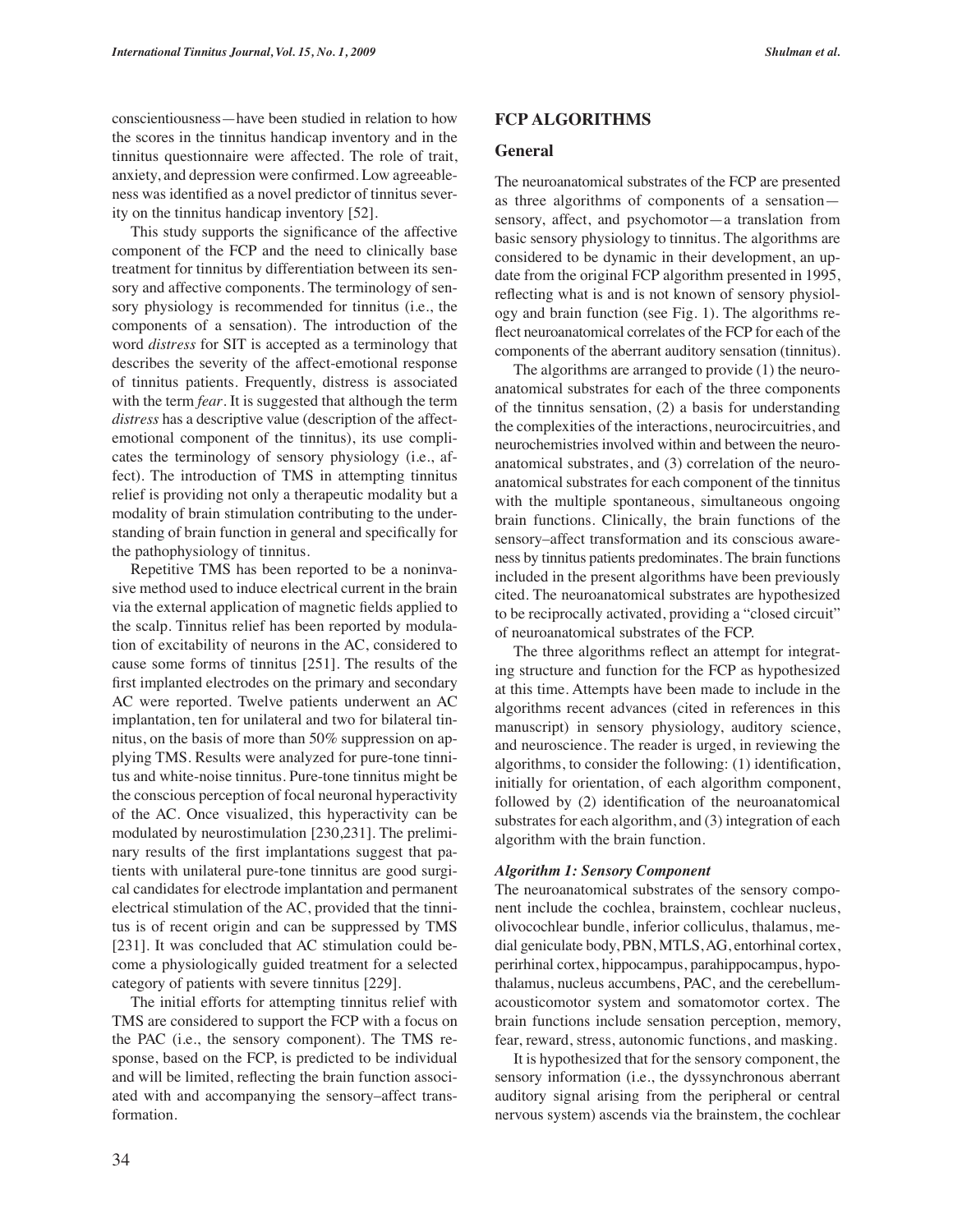nucleus, and the olivocochlear bundle to the inferior colliculus, the medial geniculate body, the thalamus, and the primary ARAF to the thalamus, part of the exogenous system of the CNS for the receipt of sensory information arising from the environment or the peripheral or central nervous system (see Fig. 2). Hyperpolarization and depolarization of a GABA-influenced thalamic neuron activity results in thalamocortical oscillations that results in a synchronous signal at brain cortex. A theoretical ground-state of brain activity from the synchronous alpha frequency is displaced down to a theta or delta rhythm or up to a beta rhythm. Input from the thalamus to the MTLS and entorhinal cortex, an endogenous system of the CNS, is hypothesized to result in the establishment of a "memory" for the sensory stimulus (tinnitus) that has a reciprocal influence on the thalamus. The summation of synchronous neural discharges from multiple neural ensembles of neurons at the cortex results in a gamma rhythm associated with a conscious awareness of the sensory stimulus. Synchronized neural activity in multiple neuronal assemblies is hypothesized to be the basis of perception and consciousness [16,53,54,241].

The brain function of an auditory memory is initially established at the MTLS and entorhinal and perirhinal cortices, receiving input from the thalamus and the PAC. The PAC interacts with the MTLS (hippocampus), the PFC, the cerebellum–parietal cortex, and the OFC. The brain's memory neurocircuitries in the sensory component for tinnitus are hypothesized to include the thalamocortical, the fronto-temporo-thalamic, and the frontotemporo-cerebello-thalamo-temporo-parietal neuronal circuitries. Long-term memory involves the parahippocampus, secondary association cortices, and OFC. The brain's fear function neurocircuitries in the sensory component for tinnitus are hypothesized to include the fronto-temporo-AG-PAC-PBN-thalamic circuit.

The brain function paradoxical-reward circuit in the sensory component for tinnitus is hypothesized to include the fronto-temporo-MTLS-AG-PAC-thalamic NA circuit. The masking function is hypothesized to be reduced, to have multiple components with contributions from the cochlea, brainstem, cerebellum, MTLS, hypothalamus, PAC, and parietal cortices. The brain's stress and autonomic function neurocircuitries are hypothesized to include the thalamus, MTLS, and hypothalamus.

#### *Algorithm 2: Affect (Emotional and Behavioral) Component*

The neuroanatomical substrates of the affect-emotional component include the OFC of the frontal lobe, the PFC, the temporal lobe (PAC-MTLS), and the insula (see Fig. 2). It is hypothesized that for the affect-emotional component, reciprocal input-output interactions occur among the PAC, thalamus, and AG in the MTLS-OFC

and the PFC in the frontal lobe, the insula, and the parietal lobe.

The brain function reciprocal neurocircuitries of affect-emotion for tinnitus are hypothesized to include the thalamotemporal (MTLS-AG) and the frontoparietal. By its location, the insula is hypothesized to be a modulator of input-output activities among the frontal (OFC), the temporal (AG), and the parietal lobes' affectemotion interactions.

The brain function reciprocal neurocircuitries of long-term paradoxical auditory memory for tinnitus are hypothesized to be in the PFC (i.e., the DLPFC) and involve the insula and the hippocampus and parahippocampus. The brain function reciprocal neurocircuitries of attention are hypothesized to include the thalamus and the frontal, temporal, and parietal lobes.

The role of the basolateral AG in the FCP is significant in the facilitation of memory. The basolateral AG is not the storage site of a facilitated memory but is involved transiently during or shortly after training (or both) to facilitate memory formation in the striatum and hippocampal formation. Evidence suggests that multiple parallel mechanisms are involved for the basolateral AG influence, involving basal forebrain and striatum neurons. AG-mediated facilitation of memory depends on the ability of the basolateral AG to generate gamma oscillations that facilitate the induction of activitydependent synaptic plasticity in target neurons (i.e., the basal forebrain, the striatum, and the hippocampal formation). The ventral striatum consisting of the NA, the olfactory tubercle, and ventral portions of the caudate and putamen are critically important for reward prediction and certain types of appetitive learning [253]. Inputs to the ventral striatum include the hippocampal and rhinal cortices, the frontal and associative cortical areas, and the AG. The AG, important for learning about aversive stimuli, is also important for a range of appetitive behaviors [254]. The ventral striatum can influence motor behavior via projections to the globus pallidus, the substantia nigra, and the ventral pallidum (i.e., mediation of motivational and appetitive influences on behavior).

In the FCP, the perception of tinnitus (the sensory component) initiates the formation of a paradoxical auditory memory, a cognitive "learning" experience, which, influenced by emotion, contributes to the sensory–affect transformation. The interaction of the basolateral AG and the striatum is hypothesized to contribute to and be reflected clinically in the motor response to the affectemotional component of the sensation (i.e., the sensory– affect transformation).

## *Algorithm 3: Psychomotor Component*

The neuroanatomical substrates of the psychomotor component include the insula, the parietal lobe, the striatum,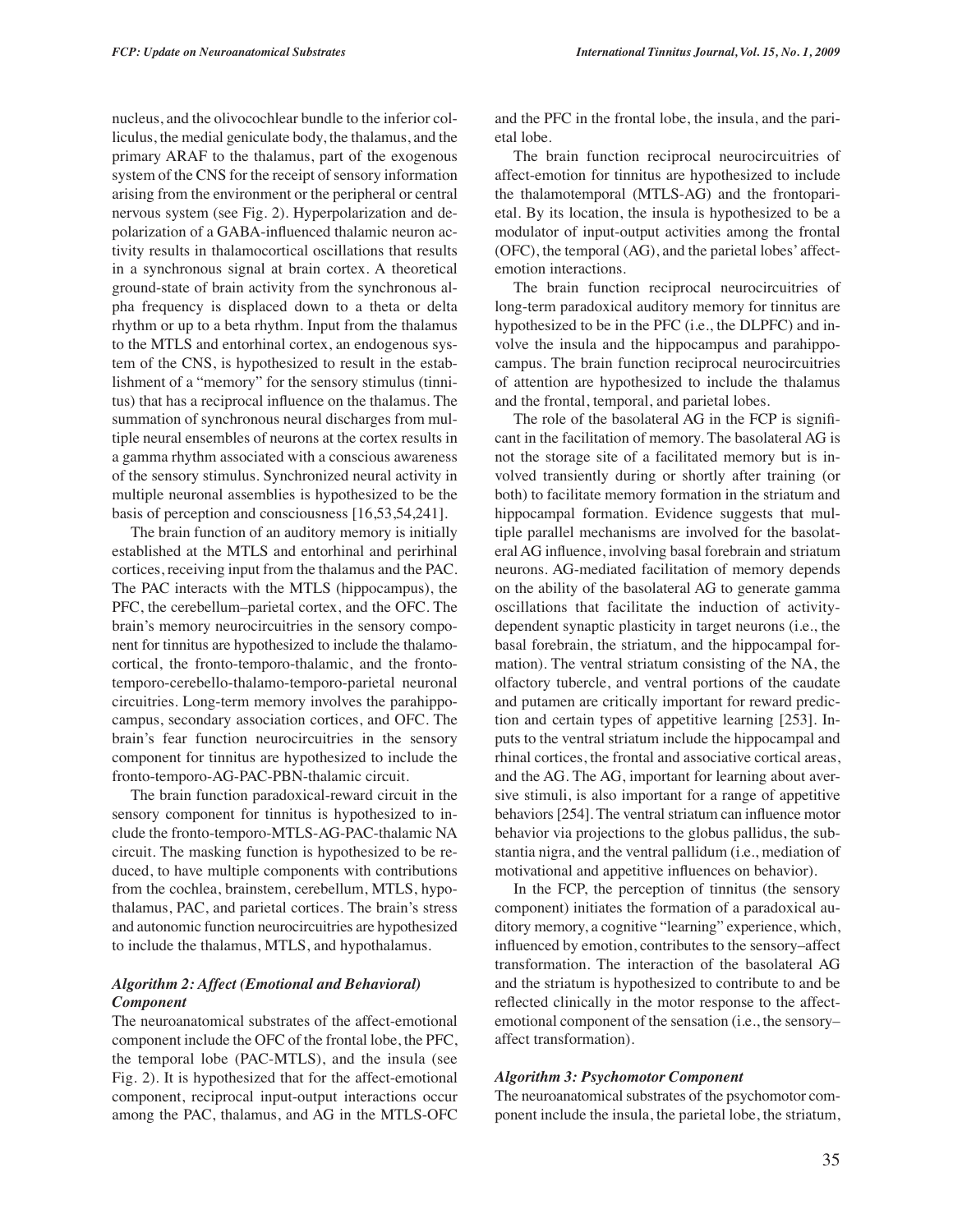and the cerebellum (see Fig. 2). The brain function reciprocal neurocircuitries of the psychomotor component for tinnitus include the thalamus, PBN, frontal lobe (OFC), insula, striatum, temporal lobe (MTLS), and PAC. The brain function reciprocal neurocircuitries for long-term paradoxical auditory memory for tinnitus are hypothesized to be the frontal lobe (OFC), insula, temporal lobe (MTLS), PAC, hippocampus, parahippocampus, BG, and cerebellum. The brain function reciprocal neurocircuitries of attention for tinnitus are hypothesized to be thalamus, the frontal, temporal, and parietal lobes, and the BG (see the section Cross-Modal Sensory Brain Integration).

## **Neurocircuitries**

The following reciprocal activating neurocircuitries are suggested in the algorithms of the FCP based on our clinical experience with nuclear medicine brain imaging (SPECT and PET) and electrophysiological recordings (QEEG) in SIT patients in whom hyper- and hypo-activation of multiple neuroanatomical substrates were identified:

Sensory component Cochlear brainstem, (lemniscal-extralemniscal), thalamic Thalamocortical (thalamus, PAC) Thalamo-cortical-cortical (PAC, associated auditory cortices) Thalamotemporal (PAC, MTLS, cerebellum) Thalamic (medial geniculate body, PBN, NA)– temporal (MTLS)–frontal (PAC) Thalamic-AG-hippocampal-parahippocampalfrontal-parietal Thalamic-AG-striatum-NA Thalamic-cerebello Thalamic-hypothalamic Affect component Thalamic-cortical-temporal (PAC, MTLS) Thalamic-cortical-frontal (PFC, DLPFC, OFC) Thalamic-cortical-parietal Frontal (PFC, OFC )–insular–temporal (MTLS) Temporal (MTLS)–insular–frontal (PFC, DLPFC) Temporal (MTLS, AG)–insular–striatum Psychomotor component Thalamic-frontal (PFC, OFC)–temporal (PAC, MTLS)–parietal Cerebellar-thalamic-cortical (temporal PAC, frontal PFC, parietal) Temporal (PAC, MTLS, AG)–insular–striatum Cerebellar-cortical-parietal, frontal, temporal Insular-parietal-striatum-cerebellum Cerebellum-striatum-parietal Insular-cerebellar-parietal

The algorithms of the FCP provide a framework for integrating the components of an aberrant auditory sensation (tinnitus) with multiple neuroanatomical substrates and brain functions (highlighted clinically by the sensory–affect transformation) and a basis for hypotheses of neurocircuitries and future identification of the underlying mechanisms and processes involved. Multiple brain function processes are ongoing simultaneously in tinnitus patients. Although each can be identified individually, the overriding brain function experienced or demonstrated by tinnitus patients is a conscious awareness of the sensory–affect transformation of the tinnitus. There is a "melding" and consolidation of activities between multiple neural networks within each of the neuroanatomical substrates associated with different brain functions, expressed clinically as the sensory–affect transformation (the FCP). The significance of the FCP for tinnitus is considered to be expanded and broader in its application for all sensations, normal or aberrant.

Simultaneous ongoing reciprocal interacting brain function processes in multiple neuroanatomical substrates for each component of the aberrant auditory sensation (tinnitus) are included in each algorithm of the FCP. Synchronized neural activity in multiple neuronal assemblies is hypothesized to be the basis of perception and consciousness [53,54].

In summary, the neuroanatomical substrates of the FCP exemplify sensory processing in the brain of an aberrant auditory sensation representative of and not limited to one sensory modality, the PAC (i.e., a unimodal cortex). Extensive and multiple are the interconnections of the PAC with other sensory cortices, vision, audition, and somatosensation (i.e., heteromodal cortices) and regions of the neocortex concerned with affective processing, memory, and the maintenance of a homeostasis of brain function.

## **DISCUSSION**

The hypothesis of the FCP that evolved in 1989 from our original interpretation of perfusion asymmetries in multiple neuroanatomical substrates, obtained with brain SPECT and PET, has since 1995 found support in efforts from basic science, clinical medicine, neuroscience, auditory science, electrophysiology, and nuclear medicine imaging, as cited. Significant is the correlation of neuroanatomial substrates with metabolic and electrophysiological evidence, which provides an objectivity for a subjective aberrant sensory complaint (i.e., metabolic and electrophysiological correlates for tinnitus).

The update of the FCP in terms of neuroanatomical substrates provides a dynamic framework and model for an evolving pathophysiology of tinnitus. The following considerations are presented for present and future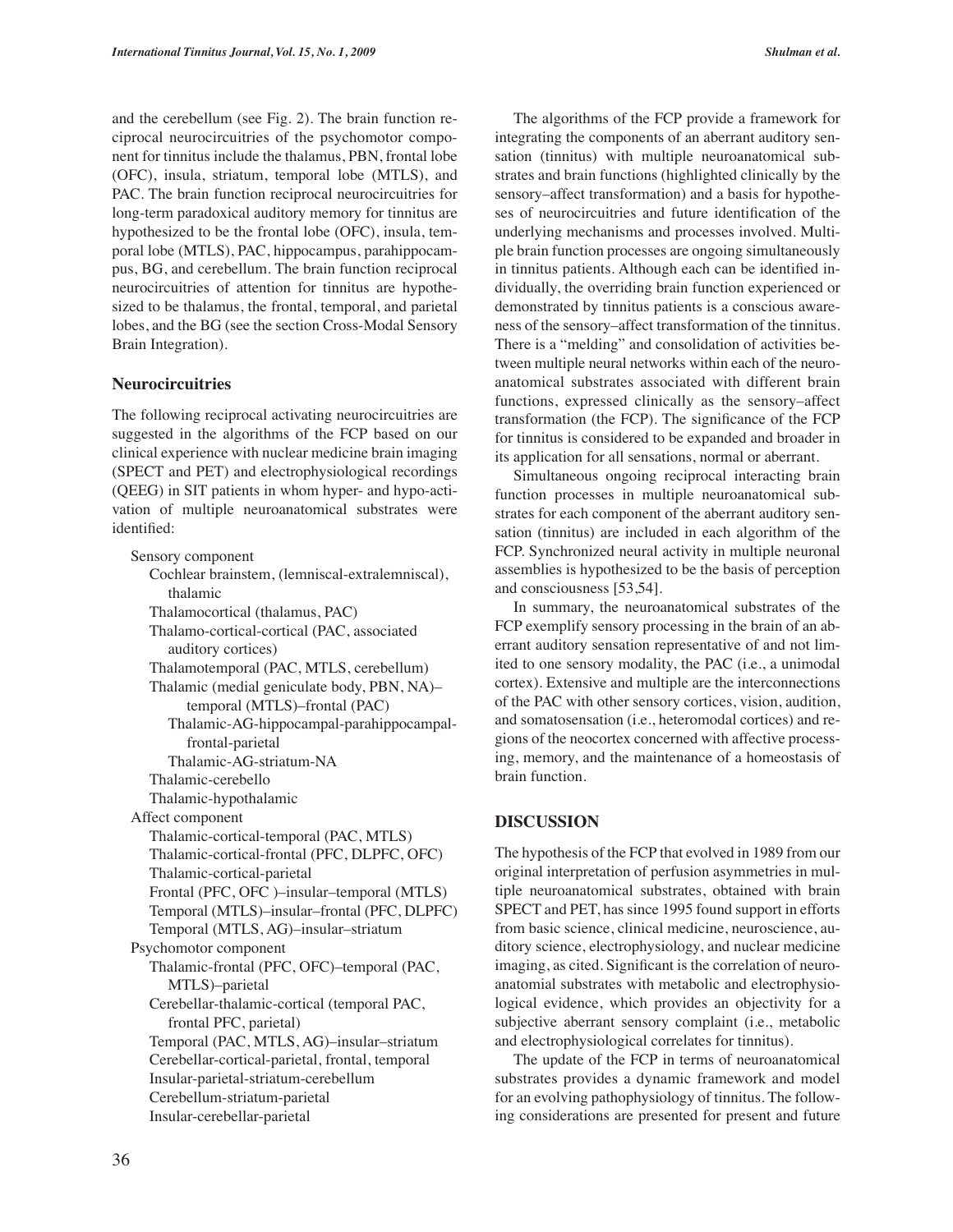translation of the FCP to sensory physiology, tinnitus theory, diagnosis, and treatment, and brain function.

## **General**

## *Sensory Physiology and Pathophysiology of Tinnitus and the FCP*

The basic principles of sensory physiology are recommended to be maintained in the course of translation to tinnitus theory, diagnosis, and treatment (i.e., components of sensation-sensory, affect-emotion, and psychomotor) [173]. Specifically, the cross-correlation of the neuroanatomical substrates for each component of the aberrant sensation as a specific algorithm with brain function processes provides a framework for investigating and identifying neurocircuitries, both real and hypothesized, and a basis for investigating underlying mechanisms of processing for particular brain functions—all contributing to an emerging pathophysiology of tinnitus. A pathophysiology of tinnitus based on principles of sensory physiology for the tinnitus symptom of all clinical types provides a continuity between multiple disciplines of terminology, planning of investigations, reporting of observations, and clinical translation for the ultimate benefit of tinnitus patients (i.e., basic science and clinical applications).

#### *Tinnitus Complexities and the FCP*

Tinnitus is not a unitary symptom. Clinically different types of tinnitus have been identified [8]. The algorithms of the FCP demonstrate the clinical complexities encountered by tinnitus patients and professionals. Specifically, each tinnitus patient manifests a clinical multiplicity of simultaneously ongoing brain function processes (perception, consciousness, etc.), as previously listed. Among these, the brain function of conscious awareness of the sensory–affect (emotional-behavioral) transformation predominates. The FCP provides basic scientists and clinicians with a unifying framework of tinnitus theory for establishing accuracy in tinnitus diagnosis and attempted relief.

#### **Tinnitus Theory and the FCP**

An integrative tinnitus theory has been hypothesized, encapsulating neuroanatomy, sensory physiology, and a theory of brain function (the TDST) [16]. From the start of our experience with tinnitus in 1979, the perception of tinnitus implied the significance of the CNS for tinnitus patients.

Significantly, the TDST originated from the identification in the early 1980s of a dyssynchrony in the shortlatency auditory brainstem response, which provided objective evidence of the clinical significance of the

CNS in tinnitus patients [9]. Nuclear medicine imaging (brain SPECT) in 1989 provided the first objective in vivo evidence in tinnitus patients of the identification of neuroanatomical substrates highlighted by the MTLS and the basis of the hypothesis of the FCP [2–4]. The power distribution by frequency bands and electrode sites via QEEG in tinnitus patients correlates with the original reported neural substrates identified with brain SPECT and of many other investigators as cited [19–24]. Specifically, QEEG results in tinnitus patients reflect activation at multiple electrode recording sites, providing objective evidence for an interneuronal cortical network highlighted by the frontal and temporal recording sites and hypothesized to be modulated by the thalamus (i.e., a thalamo-frontal temporal circuit) [23,24]. The clinical translation and integration into the TDST of the hypothesis of conscious awareness [53,54] and thalamocortical dysrhythmia [241], induced at the level of the thalamus (reflecting a lack of auditory input) and at the cortex in an increased synchrony provides a pathophysiological basis for understanding tinnitus and the FCP and a clinical relevance to the predominant role of the CNS for all clinical types of tinnitus. The two functional clinical measures—nuclear medicine imaging and electrophysiological data—provide objective evidence of dynamic maps of brain activity in interaction of frontal and temporal lobes and support the FCP for tinnitus [23,24,41]. The FCP and TDST complement each other, the FCP focusing on neuroanatomical substrates and the TDST focusing on underlying mechanisms of tinnitus production and associated brain functions highlighted by the FCP sensory–affect transformation.

It is hypothesized that tinnitus is a phantom phenomenon related to a deafferentation reflecting a lack of auditory input, which induces a reorganization and hyperactivity at the PAC [193]. Gamma band activity (30 Hz and higher) is necessary for the conscious awareness of any perception. It has been suggested that gamma band activity is required for any stimulus to be perceived. Such gamma band activity has been hypothesized and reported via MEG to predominate in the contralateral PAC [25]. Support of this theory is significant for the neuroanatomical substrates of the FCP highlighted by the thalamus and the PAC. To be considered, by definition, is that identifying neuroanatomical substrates for tinnitus precludes considering it a phantom sensation [2,16,24].

#### **Tinnitus Diagnosis and the FCP**

The accuracy of a medical diagnosis significantly influences the success of the recommended therapy. The FCP provides the neuroanatomical framework and model for correlation with the clinical history and cochleovestibular testing results to identify the clinical type of tinnitus.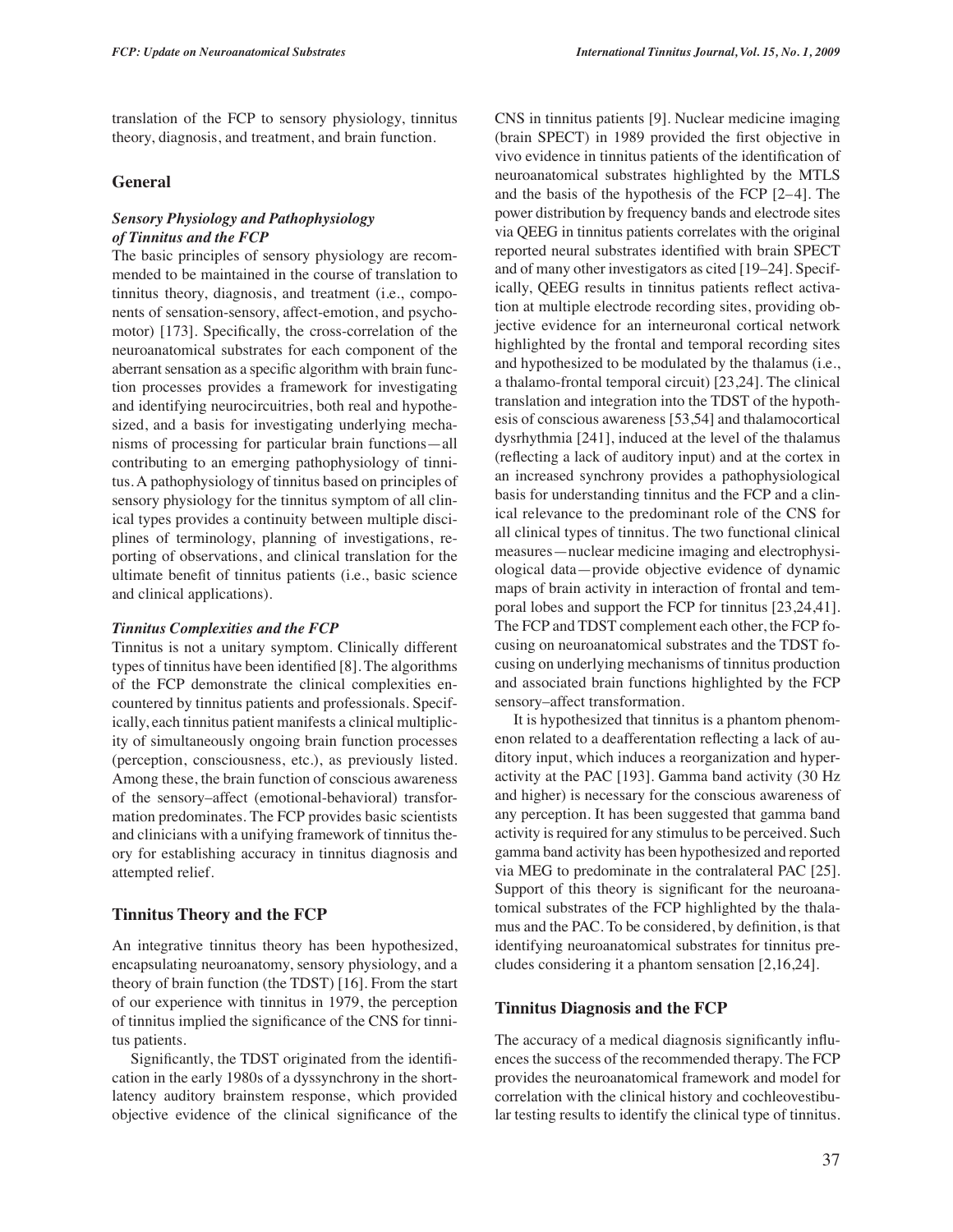It encompasses conditions in the ear and brain influencing the clinical course of the tinnitus, its medical significance, and a basis of treatment targeting the components of the tinnitus symptom [10,43,172].

#### **Tinnitus Treatment and the FCP**

The neuroanatomical substrates of the FCP provide a framework for (1) underlying mechanisms involved in the hypothesized neurocircuitries and (2) selection of modalities attempting treatment (i.e., medication, instrumentation, and surgery, alone or in combination). The clinical application of the FCP for treatment was the basis of the receptor-targeted therapy directed to the GABAA receptor for severe, disabling, predominantly central-type tinnitus (RTT-GABA) [46]. The identification of increased delta and beta activity via QEEG in predominantly temporal recording sites in that type of tinnitus controlled for factors influencing the clinical course in the patient. Further, the correlation via brain SPECT of the asymmetry in perfusion in the MTLS, a region of interest in the brain with a high density of the  $GABA<sub>A</sub>$  receptor, was the basis for recommending an innovative therapy attempting tinnitus relief (i.e., antiepileptic drugs). The RTT-GABA continues to provide significant long-term relief from that type of severe disabling tinnitus.

Tinnitus retraining therapy has been a significant translation of the neurophysiological theory of tinnitus for attempting tinnitus relief [118]. Its focus on the limbic system and habituation is considered additional support for the FCP.

TMS has recently been introduced and continues to be applied in attempting to provide tinnitus relief. The selection of sites for stimulation is considered to reflect neuroanatomical substrates hypothesized in the original FCP [25,250–252]. The lemniscal-extralemniscal systems have been reported to differentiate in the mode of transmission of the tinnitus signal—that is, the lemniscal system fires in a regular mode and the extralemniscal system in a "burst" mode. It has been hypothesized that white noise or noise like tinnitus might be generated by hyperactivity in the non-tonotopic extralemniscal system and a "tonal-quality" tinnitus in the lemniscal system. This may be a basis for clinical translation to tinnitus treatment (e.g., instrumentation) [25,252].

#### **Brain Function**

It has been hypothesized that for all clinical types of tinnitus, the predominant brain function is the transformation of the sensation to one of affect (emotion-behavior) —the FCP. Neuroanatomical substrates identified in tinnitus patients via nuclear medicine imaging and EEG provide a framework model for locating multiple brain functions (as listed previously) associated and occurring simultaneously with the sensory–affect transformation.

#### **Consciousness**

Establishing the concept of the brain's consciousness function is a work in progress. The recent integrative theory of consciousness propounded by Hughes and John [53,179] and John and Prichep [54] hypothesized that a conscious perception clinically reflects a summation of synchronous activities of neuronal activity recordable from multiple neural substrates at the brain cortex. It is considered to be supported by tinnitus QEEG results [24] and has been integrated into the TDST and the FCP. *Perception* is described as an active process that specifies the content of consciousness. *Consciousness* is defined as an inherent property of an electrical field resonating in a critical mass of coherently coupled cells.

A new definition of tinnitus is recommended: that it is a conscious, abnormal, auditory perception reflecting a dyssynchrony in the development of—or neural transmission in—either the peripheral nervous system or the CNS, or both. We have come to realize that the ultimate answer to the question of how a sensory phenomenon is transformed to one of affect will be seen in tinnitus theory, diagnosis, and treatment via the clinical translation of advances in neuroscience to brain function and, specifically, to consciousness.

## **Sensory–Affect (Emotion-Behavior) Transformation**

Significant neuroanatomical substrates in the sensory– affect (emotion-behavior) transformation are the OFC, the MTLS (i.e., the AG), and the striatum (OFC and BG). Of special note is the recent reported influence of the dorsal striatum on the emotional content of behavior. The dorsal striatum is involved in various forms of learning and memory. The AG role in emotional learning is acknowledged. The possible cooperation between the dorsal striatum and AG was investigated for the effects of electrolytic lesions in the dorsal striatum of rats on tone-fear conditioning. The results suggested that the dorsal striatum plays a role in tone-fear conditioning. Specifically, routes other than the well-established projections of the central amygdaloid nucleus to the periaqueductal gray matter may contribute to acquisitionconsolidation of the freezing response associated with the tone-fear conditioning. In addition, it is suggested that tone-fear conditioning and contextual fear conditioning are mediated by different anatomical networks [255].

The advances in neuroscience reported for affectemotion-learning-behavior are intertwined and inter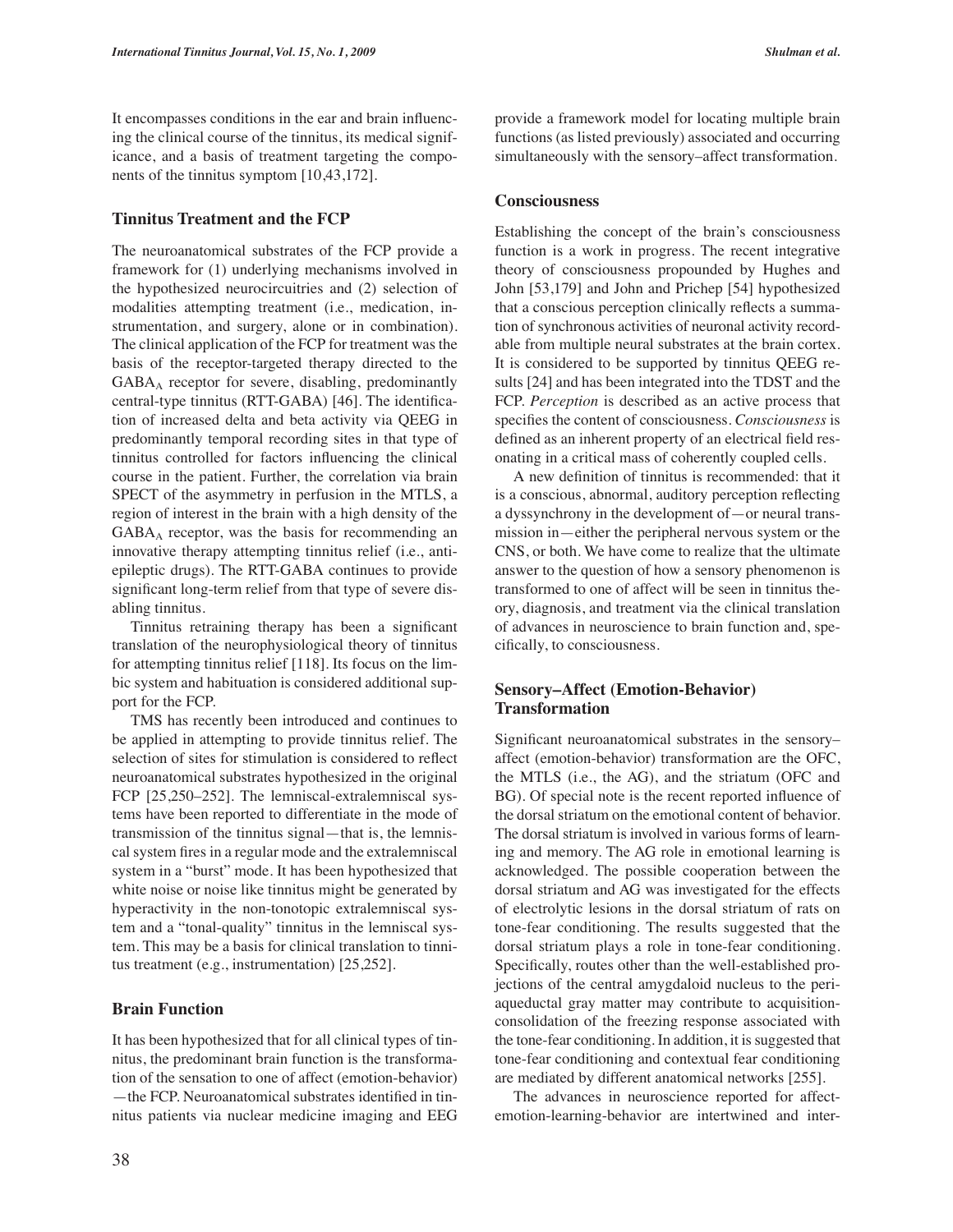related and are demonstrated clinically by tinnitus patients over time. The tinnitus symptom is considered to be a learning process that initially is subclinical. When tinnitus becomes clinically manifest to a patient as a sensory perception, a "paradoxical" memory is established, eliciting emotional and behavioral responses individual for each tinnitus patient—and reflecting cochleovestibular function-dysfunction and the degree of CNS plasticity. The consolidation of the memory in different "systems," identified and demonstrated in the FCP algorithms by neuroanatomical substrates, results over time in the clinical manifestation of tinnitus of the severe disabling type (e.g., SIT).

The pathways are hypothesized in the FCP algorithms of the sensory and affect components. Reciprocal innervating pathways are hypothesized to exist. The aberrant auditory stimulus, tinnitus, received by the thalamus from the lemniscal and nonlemniscal systems is forwarded to the PAC and the MTLS (i.e., the entorhinal cortex, the perirhinal cortex, the AG, the hippocampus, and the parahippocampus formation). From these multiple locations, there are projections to the PFC and the OFC, insula, anterior cingulate, parietal lobes, and cerebellum. The AG also connects with the reward pathways (NA). Primary and secondary cortices are hypothesized to connect to multisensory association areas and to the PFC. The DLPFC connects to all neuroanatomical substrates in the FCP algorithms. Significant is the participation of the AG in multiple brain functions in the sensory and affect (emotional-behavioral) components of the tinnitus, which is demonstrated in the FCP algorithms. Connections from the thalamus to the hypothalamus involving the insula are hypothesized to influence the autonomic response to an auditory stimulus.

The affect response is hypothesized not to be a separate brain function but rather a simultaneous ongoing brain function accompanying the initial perception of tinnitus in the PAC, initiated by simultaneous input from the thalamus to the PAC and the MTLS, as hypothesized in the original FCP algorithm and set forth in the FCP sensory component algorithm. Two pathways are reported to induce an emotional response. In one, the emotional stimulus is directly received by the thalamus and connects to the AG, providing an immediate response. In the second, the information is received by the PAC and forwarded to the PFC and the hippocampus, which influences the AG. Primary and secondary cortices connect to multisensory association areas and the PFC. The AG is indirectly or directly influenced by the auditory stimulus. Connections are hypothesized from the anterior cingulate to the anterior insula. The end result is integration of cognition and emotion in the DLPFC [25].

Much of our behavior is guided by rules. Although the human PFC and the anterior cingulate cortex are

implicatedin implementing rule-guided behavior, the crucial contributionsmade by different regions within these areas are not yet specified.In an attempt to bridge human neuropsychology and nonhuman primate neurophysiology, the effects of circumscribed lesionsto the macaque OFC, the principal sulcus, the superior DLPFC, the ventrolateral PFC, or the anterior cingulate cortex sulcus on separable cognitive components of a Wisconsin Card-SortingTest analog were investigated. Only the principal sulcus lesions impaired maintenance of abstract rules in working memory; only the OFC lesions impaired rapid reward-based updating of representations of rule value; the anterior cingulate cortex sulcus lesions impaired active reference to the value of recent choice-outcomes during rule-based decision making [256].

This article is significant for identifying the brain functions of the PFC in the FCP. The neuroanatomical substrates and brain functions for sleep and concentration associated with the FCP await future updates of the neuroanatomical substrates of the FCP.

#### **Memory**

The initial process in the FCP has been hypothesized since 1991 to be the establishment of a paradoxical memory for tinnitus in the MTLS (paradoxical in the sense that the memory for the tinnitus is aversive and noxious for a tinnitus patient). Cited advances of contributions to memory formation from the multiple neuroanatomical substrates in each component of the FCP algorithms makes consideration of memory formation in a single location simplistic. Rather, the translation of contributions to memory from multiple locations for tinnitus suggests different memory systems for tinnitus, individual for each patient. The concept of different memory systems for tinnitus gains understanding for tinnitus when considered in terms of each of the components of the tinnitus symptom as demonstrated in the FCP algorithms. Specifically, the initial establishment of the paradoxical memory in the MTLS reflects the sensory component; in the PFC, insula, and OFC, the affect (emotional-behavioral) component; and in the striatum, cerebellum, and parietal lobe, the psychomotor component (i.e., multiple neuroanatomical substrates reflecting multiple memories, clinical and subclinical in their manifestation, for each component of the brain function of the conscious awareness of the sensory–affect transformation).

The brain's conscious auditory perception for tinnitus is hypothesized, on the basis of a translation from the theory of consciousness, to clinically reflect a summation of synchronous neuronal activity recordable from multiple neural substrates at the brain cortex. A reciprocal interneuronal interconnecting innervation system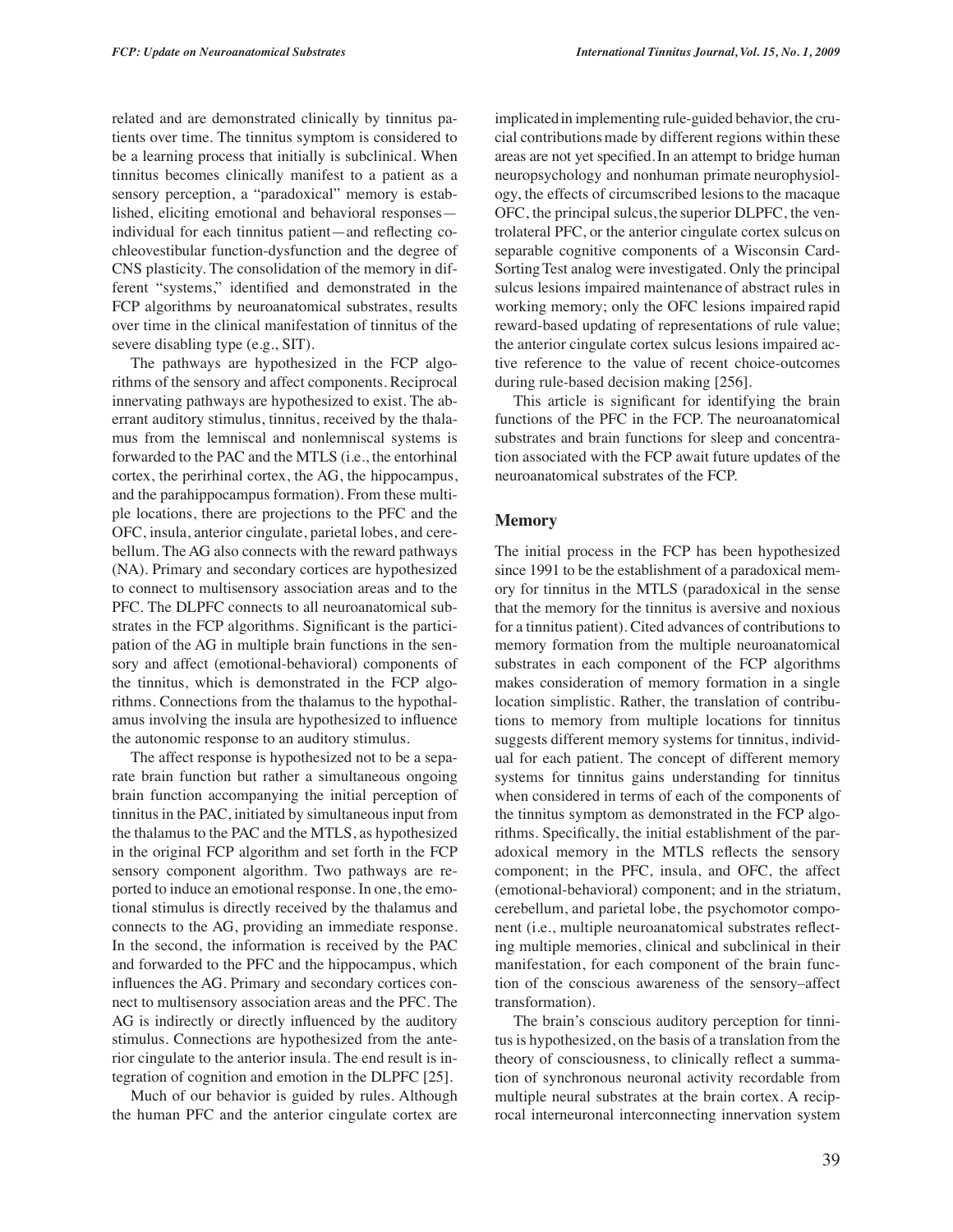exists between the source of the aberrant dyssynchronous sensory input, peripheral or central in origin, and cortex. The dyssynchronous sensory input ascends bottom-up in the brainstem when arising in the periphery and topdown when arising in the cortex. Modulation of the input is controlled by the thalamus and reflected in cortical functions highlighted in tinnitus patients by the brain functions of affect-emotion and paradoxical auditory memory. The cingulate and the MTLS, highlighted by activity in the entorhinal cortex, the AG, and the hippocampus, reciprocally interact with the thalamus, establishing for the tinnitus an initial paradoxical auditory memory and associated affect-emotional response. Stress is a factor influencing the clinical course of the aberrant auditory stimulus tinnitus, which can progress to SIT. The transformation of the dyssynchrony of the aberrant auditory stimulus to one of synchrony and individual brain functions highlighted by affect, emotion, memory, somatosensory response, and consciousness is clinically considered to be the FCP for tinnitus.

Clinical translation within a framework for consciousness of the neuroanatomical substrates associated with the perception of tinnitus and the hypothesis of the FCP had and continues to have application for tinnitus theory, diagnosis, and treatment. The neuroanatomical substrates of the FCP provide a framework for understanding neural substrates for consciousness [6,43,46]. The identification within the FCP of metabolic and electrophysiological neural activity will contribute to identifying neural correlates for consciousness. The ultimate solution for understanding the theory, diagnosis, and treatment of all clinical types of tinnitus awaits an understanding of the biochemistry and physiology associated with the brain functions of perception and consciousness.

The report of fMRI bold effect in the hippocampus and the parahippocampus rather than in the PAC in patients with chronic tinnitus is suggested to reflect a consolidation of the paradoxical auditory memory system. The demarcation between acute and chronic tinnitus has been empirically set at 4 years. Interestingly, examination of EEG data reported a change in the alpha and gamma rhythms. Specifically, the gamma-band activity and connectivity in the cortex changed over time (i.e., decreased gamma in the PAC and an increase in the ACG and DLPFC cortex and an increase in beta activity in the hippocampus and parahippocampus). The conscious perception of tinnitus is hypothesized to reflect the activity of the hippocampus and the parahippocampus, ACG, and DLPFC, and not the PAC, an expression of a global network of neuronal activity [25]. In terms of the FCP, it is hypothesized that the generator of the initial perception of the aberrant auditory stimulus was the PAC (i.e., acute tinnitus), and the neural network was of

the PAC and the MTLS for the sensory component of tinnitus. With chronicity, which is suggested to be variable for each tinnitus patient, the paradoxical memory becomes consolidated in the hippocampal-parahippocampal system, which becomes the generator for the tinnitus rather than the PAC. The chronic tinnitus network becomes the hippocampal-parahippocampal system, the anterior cingulate cortex, and the DLPFC (i.e., a connectivity of neuroanatomical substrates in the FCP for tinnitus chronicity). The establishment of the memory of the stimulus precludes the need for repeated stimulation to experience the sensation. The stored information is processed emotionally and cognitively and integrated in relation to the original stimulus input.

#### **Thalamocortical Oscillations and the FCP**

The significance of the thalamus for the FCP is considered to have been further demonstrated in 2005 by the identification of a cortex mechanism that is hypothesized to result in the perception of tinnitus. Specifically, depolarized potentials received at the thalamus are manifested by single-action neuronal discharges. Hyperpolarized potentials result in activation of low-threshold calcium T-type channels, which trigger high-frequency bursts of action potentials that in the cortex result in an activation, "the edge effect," the symptoms of which are reflective of the underlying stimulated neural substrate [193, 195]. This is considered to be a significant contribution to the FCP hypothesis for understanding cortical brain function of tinnitus patients. Whether this finding is a mechanism for understanding the clinical activation and propagation of a tinnitus signal or a theory for tinnitus development awaits future experimentation and clinical verification.

#### **Reward**

It is hypothesized for the FCP that the motivationreward response of the OFC to the input of the tinnitus signal is analogous to that with a lesion in the OFC (i.e., an aversive response). The tinnitus signal triggers in the OFC and the striatum an activation of aversive brain function processes of reward and behavior (i.e., a paradoxical reward) with a resultant altered reward preference (e.g., fear). This is similar to the activation of the brain function processes of auditory memory in the MTLS in response to a normal auditory sensation. The tinnitus signal triggers activation of a paradoxical auditory memory. Both the motivational and memory brain functions are paradoxical: the patient does not want either of these aversive brain functions that have been activated in response to the tinnitus (i.e., reward or memory). The tinnitus stimulus, paradoxically, activates the normal motivation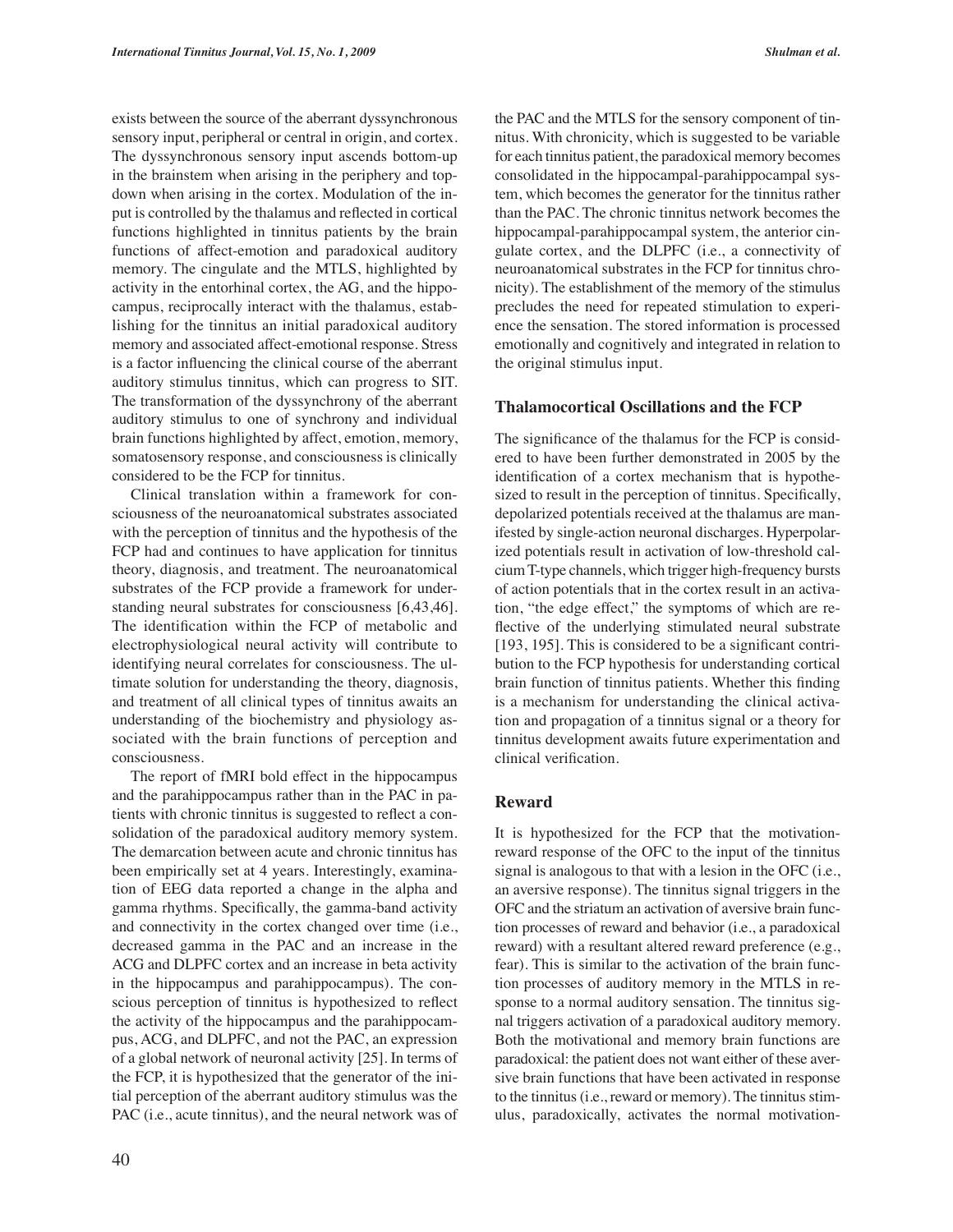reward response to a sensory stimulus: a sense of wellbeing, emotion of joy, and memory of the sensation.

## **Attention**

The brain function of attention is not a unitary function. Clinically, in our tinnitus experience, the brain function process of attention is considered to be multidimensional. *Attention* is defined as brain function processes resulting in an awareness by an individual of a particular feature in the environment, external to or within the individual, to the exclusion of others (e.g., the symptom of tinnitus). Multiple neuroanatomical substrates in the FCP involve the visual cortex, the nonvisual cortices, the PAC, the posterior parietal cortex, and the MTLS (i.e., the AG).

It is hypothesized for the future FCP that different attention systems will be identified for each of the components of the aberrant auditory perception, tinnitus. Furthermore, one may hypothesize the establishment of individual memory systems for each attention system, adding to the complexity associated with the brain function for both a normal and an aberrant sensation (e.g., tinnitus; see the section Evidence Supporting the FCP Hypothesis, subsection Attention).

#### **"Distress"**

The word *distress* is an ambiguous word applied as a response to anything that is negative (e.g., pain, discomfort): specifically, how one perceives negativity. Distress implies mental or physical strain imposed by pain, worry, suffering, agony, or anguish. It suggests a situation that can be relieved [197].

When applied to emotion and behavior, distress is considered to be descriptive of the degree of an individual's emotional-behavioral response. It is a description of the clinically manifest brain function of the affect component of a sensation (e.g., anxiety, depression). The literature of sensory physiology has identified in the brain neuroanatomical substrates and hypothesized neurocircuitries for specific brain functions of affect (emotion-behavior). The introduction of the word *distress* for an already accepted terminology for the brain functions (i.e., affect-emotion and affect-behavior) is considered a distraction and a duplication that has the potential for resultant confusion in the literature. To be considered is the recommendation that the terminology of sensory physiology of affect (emotional-behavioral) brain functions be maintained and that *distress*, if used, should describe the severity of the disturbance in the brain function of affect-emotion and affect-behavior, manifested clinically as anxiety and depression (see the sections Prefrontal Cortex and Orbitofrontal Cortex).

## **Masking**

The integrity of the auditory masking brain function in the FCP is considered critical for the clinical course of tinnitus from its subclinical to its clinical manifestation as an interference in affect (emotion-behavior). Classically, the auditory masking function has been investigated and discussed in terms of its psychophysical and psychoacoustic characteristics. Our evolving experience with tinnitus suggests that both peripheral and central components exist, of which the central brain function is predominant. Multiple reciprocal innervations and connections between multiple neuroanatomical substrates in brain are hypothesized to be involved. Auditory masking is clinically considered to be predominantly a brain function (i.e., an auditory perception). Two factors have been hypothesized to be significant for influencing the brain masking function: integrity of the cochleovestibular system and the plasticity of the brain.

## **Global Workspace Theory**

The global workspace theory has a special place for consciousness. The response in the visual system requires a combination of activity for a supraliminal stimulus in sensory cortex to be attended to with attention (i.e., combination of visual sensory areas and the frontal region). The FCP algorithms reflect the global workspace theory (see the section Perception and Consciousness).

#### **Cross-Modal Sensory Processing and the FCP**

The hypothesis of the FCP is considered to reflect crossmodal sensory processing of an aberrant auditory stimulus (tinnitus) in the brain. The cross-modal sensory integration is hypothesized in the FCP and demonstrated in the FCP algorithms by the reciprocal activation and interaction between the psychomotor and affect components of tinnitus. The neuroanatomical substrates of the FCP are proposed as neural correlates of cross-modal integration of brain function (i.e., sensory–affect transformation). Clinically, cross-modal sensory processing is identified by the somatosensory motor response that accompanies the behavioral affective response to the sensory aberrant auditory stimulus, tinnitus [223]. To be considered is that the somatosensory system may provide a sensory cue that can influence the localization or identification of the stimulus. Clinically, this correlates with the clinical history and tinnitus diagnosis of a nonauditory tinnitus (e.g., temporomandibular joint tinnitus and cervical tinnitus) [9]. For the future, the FCP provides a framework for identifying neuroanatomical substrates activated by the input of the visual system to the tinnitus or the influence of the tinnitus on the visual input for the brain function of attention.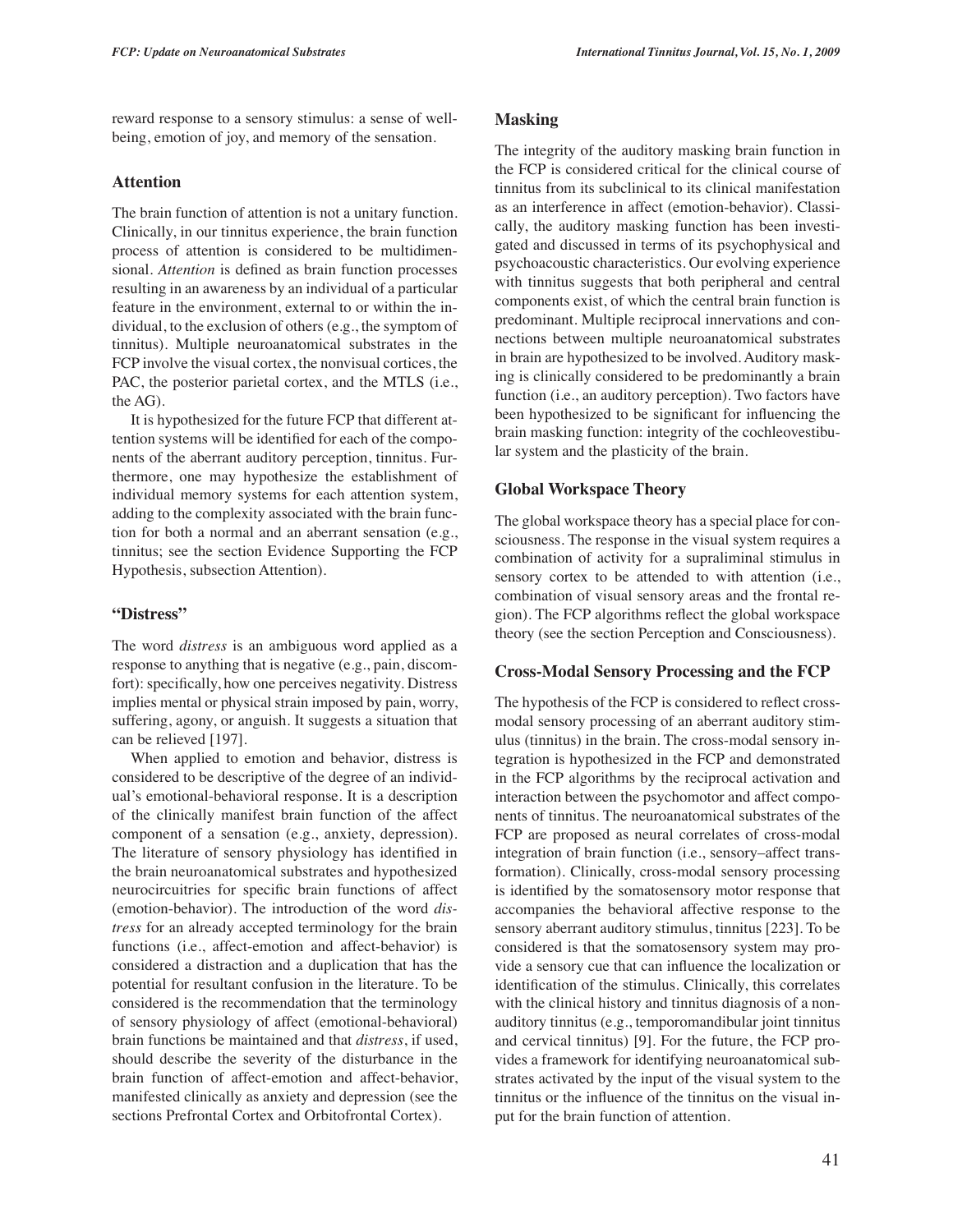## **Cerebellum and the FCP**

The cerebellum is considered significant for its function in the psychomotor component of the FCP. These contributions and connections involve the acousticomotor system, the thalamus, the PAC, the insula and striatum, and the frontal and parietal lobes for motor, modulatory, and cognitive brain functions (see the section Cerebellum).

## **Tinnitogenesis and the FCP**

The concept of tinnitogenesis (i.e., a seizure-type activity resulting in the perception of an aberrant auditory stimulus, tinnitus), originally hypothesized in 1995, has been demonstrated and reported [257].

In such a manner tinnitus of a central type may arise due to a seizure type activity, for example at a cortical level; and via mechanisms of deficit central masking capability and/or reduced efferent function have as a FCP the development of a paradoxical auditory memory with a resultant cascade of events reflecting a heterogeneity of behavioral/emotional change highlighted by anxiety, depression, and interference with sleep and communication [2, p. 121].

#### **Questions**

The identification of neuroanatomical substrates for the FCP is considered to be ongoing, reflecting integration of advances in neuroscience and auditory science and clinical medicine. Questions persist for the future:

- 1. How does a particular neuroanatomical substrate of the brain differentiate between its multiple functions? What are the mechanisms involved?
- 2. What are the mechanisms that underlie the brain functions associated with the sensory–affect transformation?
- 3. Is thalamocortical dysrhythmia the pathophysiological mechanism underlying the symptom of tinnitus?
- 4. What is the evidence for the hypothesized neuromodulatory role of the parietal lobe and cerebellum in the FCP?
- 5. Is the identification of the gamma frequency the electrophysiological correlate for the conscious perception of tinnitus? If so, what is the significance of its identification in different and multiple neuroanatomical substrates?
- 6. What additional neuroanatomical substrates will be identified for inclusion into the FCP?
- 7. What are the cortical generator sites of tinnitus in addition to the PAC? What in the architecture or biology of the networks hypothesized for the FCP is either bringing the tinnitus signal to the net-

worked regions or propagating tinnitus between the networks?

- 8. How do the different clinical types of tinnitus affect the neural connectivity between the neuroanatomical substrates of the FCP?
- 9. At the molecular level, what determines the propagation of the tinnitus signal and its consolidation between networked areas, with resultant consciousness?

## **CONCLUSIONS**

The identification of neuroanatomical substrates in tinnitus patients, translated and hypothesized for the FCP, which originated in 1989, was presented in 1989 through 1995 and published in 1995. The FCP is a hypothesis that attempts to explain how an aberrant auditory sensory stimulus becomes transformed into one of affect and somatomotor response. The concept of the FCP, as documented in this publication, finds support from the literature (i.e., basic science, neuroscience, auditory science) and from ongoing reported clinical tinnitus experience. The FCP neuroanatomical substrates provide a framework model for tinnitus theory, an emerging pathophysiology for tinnitus of all clinical types, and its clinical translation for tinnitus diagnosis and treatment. They are proposed to be neural correlates of sensory processing for tinnitus and interconnections in the brain among multiple regions of the cortex that receive inputs from more than one sensory modality (i.e., cross-modal integration of brain function), with resultant associated multiple brain functions.

The three algorithms of the FCP, formulated as components of an aberrant auditory sensation (i.e., sensory, affect, and psychomotor) include hypothesized reciprocal interactions among the neuroanatomical substrates of the FCP, integrated with resultant associated multiple brain functions. The initial brain function process in the FCP was hypothesized in 1995 and persists to date as the establishment in the MTLS of a paradoxical auditory memory for an aversive sensory stimulus (tinnitus), with speculations as to its clinical applications for both diagnosis and treatment. They are plastic and ongoing and provide a basis for identifying and understanding the underlying neurocircuitries and neurochemistries in the brain involved in the sensory–affect transformation. The reciprocal activities of the AG-striatum-frontal circuit, cited in the literature to demonstrate the influence of emotion on behavior, support the interaction of the components of the aberrant sensory stimulus (i.e., sensory, affect, and psychomotor) demonstrated in the algorithms of the FCP.

The FCP neuroanatomical substrates provide the basis for a neural network of connectivity, the identification of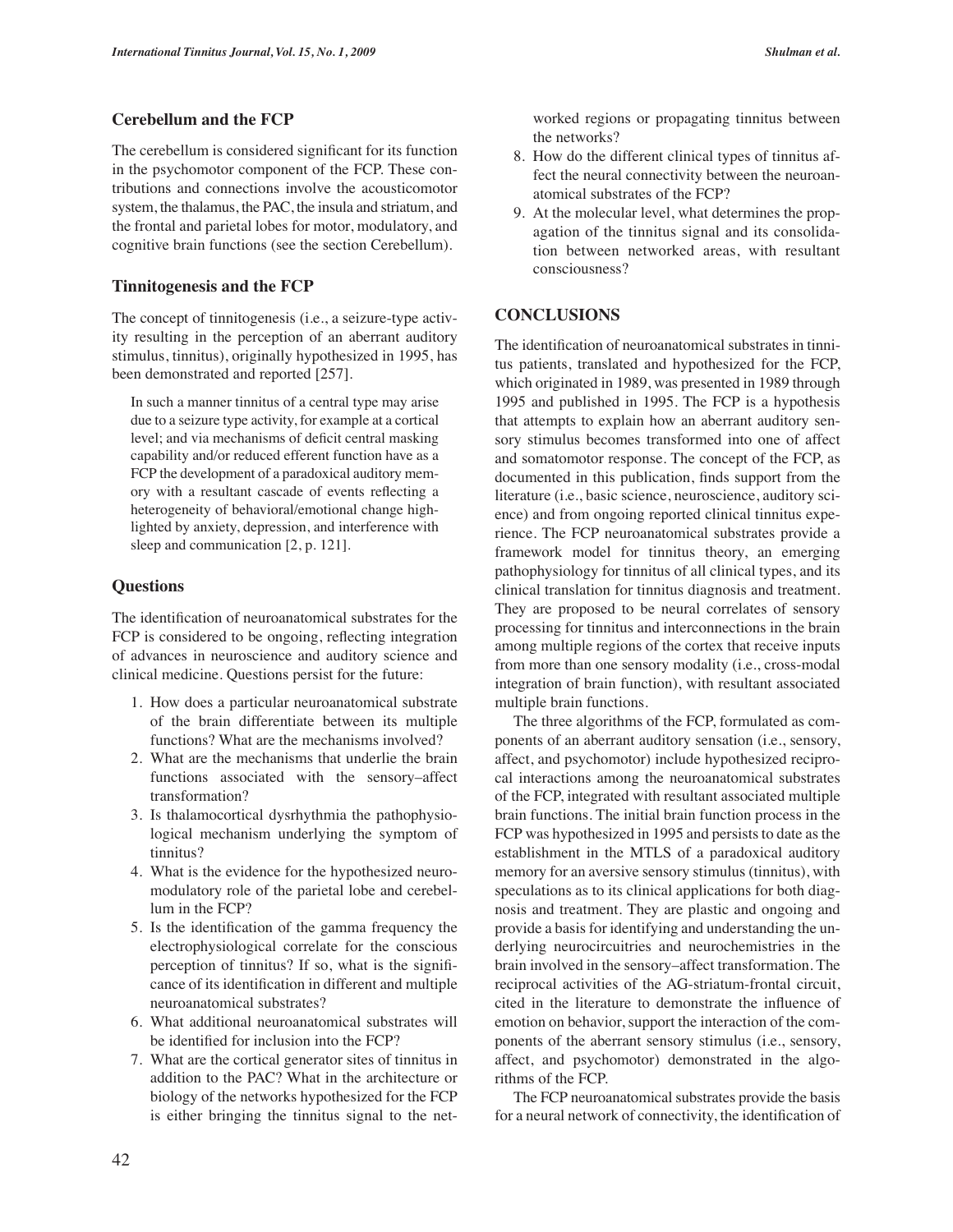which in molecular genetic mechanisms can provide the basis for drug development and treatment of tinnitus (i.e., tinnito-proteo-genomic pharmacology).

The ultimate solution for understanding the theory, diagnosis, and treatment of all clinical types of tinnitus and the clinical dilemma posed by the question of the sensory–affect transformation awaits identification of the highlighted underlying mechanisms of sensory processing and multiple brain function processes associated with the FCP and focusing on perception, consciousness, and auditory masking.

The hypothesis of the FCP for tinnitus and the identified neuroanatomical substrates, when viewed in terms of sensory physiology, is considered to be expanded and broader in its application for all sensations, normal or aberrant. The neuroanatomical substrates of the FCP to date suggest that the brain has a mind of its own.

## **ACKNOWLEDGMENTS**

This publication is dedicated to our [AS, BG] tinnitus teachers, Jack A. Vernon, PhD; Juergen Tonndorf, MD; J.M. Aran, PhD; and Harold Feldmann, MD; and to my [AS] coworkers and friends Mathew M. Avitable, PhD (Director of the Scientific Computing Center, SUNY/ DMC) and Claus F. Claussen, PhD (Prof. Extraordinarius, University Würzburg, Germany). A special recognition to my [AS] coworker, coauthor, colleague, and friend Arnold M. Strashun, MD (Director of Nuclear Medicine, SUNY/DMC/Kings County Hospital), whose foresight and imagination provided the opportunity to introduce nuclear medicine imaging for tinnitus theory, diagnosis, and treatment.

We gratefully acknowledge the support for this educational and research effort by the Martha Entenmann Tinnitus Research Center, Inc., Forest Hills, New York.

#### **REFERENCES**

- 1. Shulman A, Strashun A. SPECT of brain and tinnitus neurootological neurologic implications. Presented at the Triologic Society, New York City, January 1993.
- 2. Shulman A. The final common pathway for tinnitus—the medial temporal lobe system. *Int Tinnitus J* 1(2):115–126, 1995.
- 3. Shulman A, Strashun AM, et al. Neurospect cerebral blood flow studies in patients with a central type tinnitus. In *Tinnitus. Proceedings of the Fourth International Tinnitus Seminar.* Amsterdam: Kugler Publications, 1991: 211–217.
- 4. Shulman A, Strashun AM, Afriyie M, et al. SPECT imaging of brain and tinnitus—neurotologic neurologic implications. *Int Tinnitus J* 1(1):13–29, 1995.
- 5. Shulman A. Speculations and Conclusions: In A. Shulman,

J Tonndorf, JM Aran, et al. (eds), *Tinnitus Diagnosis/ Treatment.* Philadelphia: Lea and Febiger, 1991:547.

- 6. Shulman A, Goldstein B. Tinnitus dyssynchrony-synchrony theory: A translational concept for diagnosis and treatment and a model for the clinical diagnosis of different clinical type(s) of tinnitus. *Int Tinnitus J* 12(2):101–114, 2006.
- 7. Shulman A. Subjective Clinical Types of Tinnitus. A System of Nomenclature and Classification. In H Feldmann (ed), *Proceedings of the Third International Tinnitus Seminar*, Munster, 1987. Karlsruhe: Harsch Verlag, 1987.
- 8. Shulman A, Aran JM, Tonndorf J, et al. Clinical Types of Tinnitus. In A Shulman, JM Aran, J Tonndorf, et al. (eds), *Tinnitus Diagnosis/Treatment.* Philadelphia: Lea & Febiger, 1991:323–341, 354–372.
- 9. Shulman A, Seitz M. Central tinnitus—diagnosis and treatment: Observations of simultaneous auditory brainstem responses with monaural stimulation in the tinnitus patient. *Laryngoscope* 91:2025–2035, 1981.
- 10. Shulman A. Medical-Audiologic Tinnitus Patient Protocol. In A Shulman et al. (eds), *Tinnitus Diagnosis/Treatment.* Philadelphia: Lea & Febiger, 1991:319–321.
- 11. Descartes R. Principles of Philosophy and Explanation of Emotion; Passions of the Soul. In *Meditations on Philosophy.* Paris: Abbe Picot Translation, 1644.
- 12. Descartes R. *The Philosophical Writings of Descartes*, 3 vols. Trans. J Cottingham, R Stoothoff, D Murdoch, vol. 3, including Anthony Kenny. Cambridge, UK: Cambridge University Press, 1988.
- 13. Frick GS, Strashun A, Aronson F, et al. The scintigraphic appearance at pathophysiologic loci in central type tinnitus; an Tc99m—HMPAO study. *J Nucl Med* (Suppl) May: 210, 1993.
- 14. Shulman A, Strashun A. SPECT imaging of brain and tinnitus. Presented at the Fourth International Seminar Inner Ear Medicine and Surgery, Snowmass, CO, July 1994.
- 15. Shulman A, Strashun A. SPECT Imaging of Brain and Tinnitus. Case Reports. In V Heertum, A Tikofsky (eds), *Cerebral SPECT Imaging.* New York: Raven Press, 1994: 210–212.
- 16. Shulman A. Final common pathway tinnitus. Invitation and presentation, University of Würzburg, Germany, January 1995.
- 17. Shulman A. A final common pathway for tinnitus—the medial temporal lobe system. Presentation, Charles University, Prague, Czech Republic, January 2005.
- 18. Shulman A, Strashun AM. Descending auditory system/ cerebellum/tinnitus. *Int Tinnitus J* 5(2):92–106, 1999.
- 19. Arnold W, Bartenstein P, Oestreicher E, et al. Focal metabolic activation in the predominant left auditory cortex in patients suffering from tinnitus: A PET study with [18F]deoxyglucose. *ORL J Otorhinolaryngol Relat Spec* 58:195–199, 1996.
- 20. Mirz F, Pedersen CB, Ishizu K, et al. Positron emission tomography of cortical centers of tinnitus. *Hear Res* 134: 133–144, 1999.
- 21. Lockwood AH, Salvi RJ, Coad ML, et al. The functional neuroanatomy of tinnitus. Evidence for limbic system links and neural plasticity. *Neurology* 50:114–120, 1998.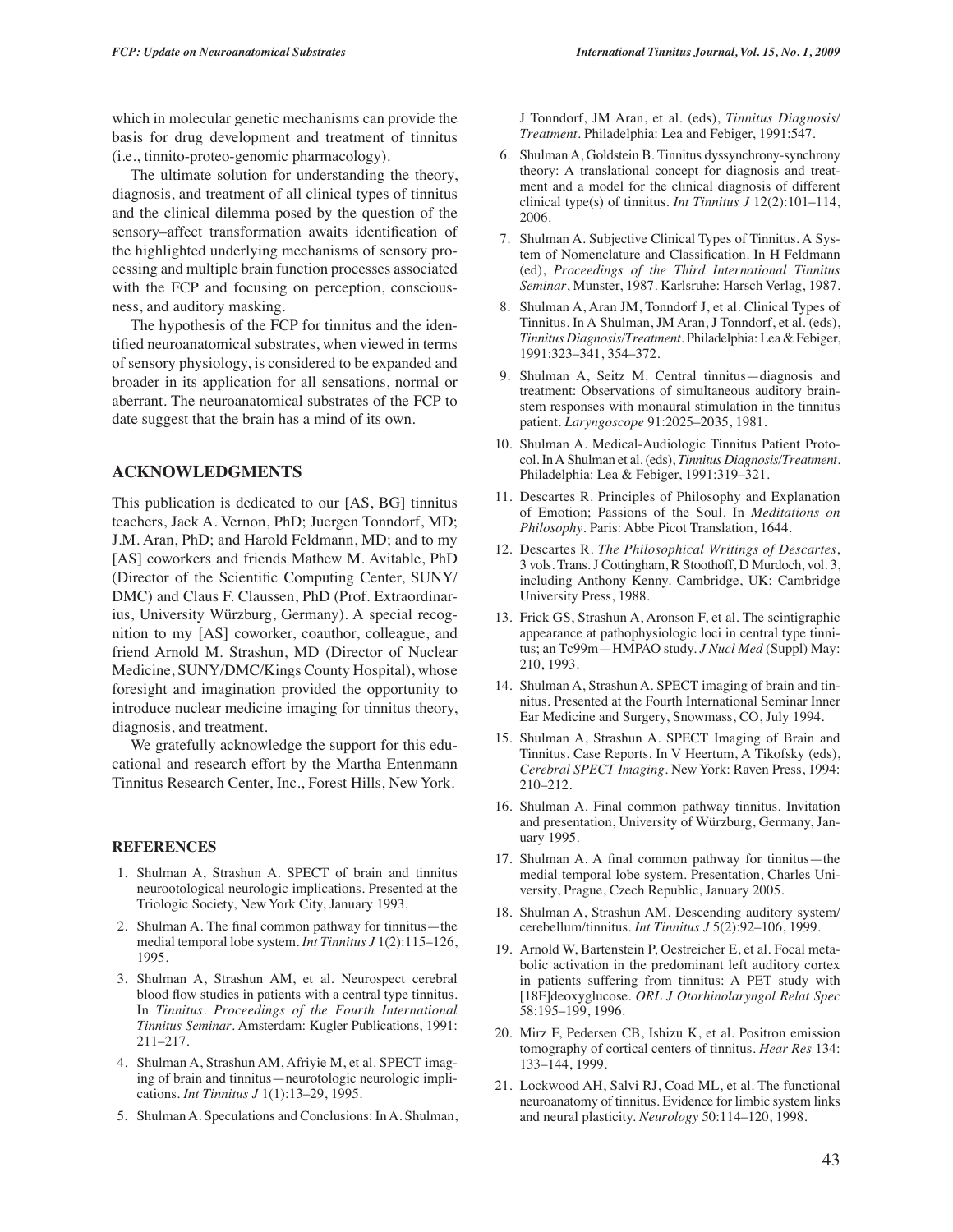- 22. Shulman A, Strashun AM, Avitable MJ, et al. Ultra-high frequency acoustic stimulation and tinnitus control: A positron emission tomography study. *Int Tinnitus J* 10(2); 113–126, 2004.
- 23. Shulman A, Goldstein B. Quantitative electroencephalography: Preliminary report—tinnitus. *Int Tinnitus J* 8(2): 77–86, 2002.
- 24. Shulman A, Avitable MJ, Goldstein B. Quantitative electroencephalography power analysis in subjective idiopathic tinnitus patients, an electrophysiological correlate: A clinical paradigm shift in the understanding of tinnitus. *Int Tinnitus J* 12(2):121–132, 2006.
- 25. de Ridder D. Tinnitus: From basic science via non-invasive magnetic stimulation to brain surgery. Presentation at the Twenty-Sixth Annual International Tinnitus Forum, September 20, 2008.
- 26. Weiler EWJ, Brill K, Tachiki KH. Electroencephalography correlates in tinnitus. *Int Tinnitus J* 6(1):21–24, 2000.
- 27. Weiler EWJ, Brill K, Tachiki KH. Quantitative electroencephalography and tinnitus: A case study. *Int Tinnitus J* 6(2):124–126, 2000.
- 28. Weiler EWJ, Brill K, Tachiki KH, Schneider D. Neurofeedback and quantitative electroencephalography. *Int Tinnitus J* 8(1):87–93, 2002.
- 29. Weisz N, Muller S, Schlee W, et al. The neural code of auditory phantom perception. *J Neurosci* 27(11):1479– 1484, 2007.
- 30. Weisz N, Dohrmann K, Elbert T. The relevance of spontaneous activity for the coding of the tinnitus sensation. *Prog Brain Res* 166:61–70, 2007.
- 31. Weisz N, Muller S, Schlee W, et al. The neural code of auditory phantom perception. *J Neurosci* 7:1479–1484, 2007.
- 32. Ashton H, Reid K, Marsh R, et al. High frequency localized "hot spots" in temporal lobes of patients with intractable tinnitus: A quantitative electroencephalographic (QEEG) study. *Neurosci Lett* 426:23–28, 2007.
- 33. Levine RA, Benson RR, Talavage TM, et al. Functional magnetic resonance imaging and tinnitus: Preliminary results [abstract]. *Assoc Res Otolaryngol* 20:65, 1997.
- 34. Melcher JR, Sigalovsky IS, Guinan JJ Jr, Levine RA. Lateralized tinnitus studied with functional magnetic resonance imaging: Abnormal inferior colliculus activation. *J Neurophysiol* 83:1058–1072, 2000.
- 35. Mirz F, Gjedde A, Brahe C, et al. Functional brain imaging of tinnitus-like perception induced by aversive auditory stimuli. *NeuroReport* 11(3):633–637, 2000.
- 36. Eggermont JJ, Roberts LE. The neuroscience of tinnitus. *Trends Neurosci* 27(11):677–682, 2004.
- 37. Noreña AJ, Eggermont JJ. Changes in spontaneous neural activity immediately after an acoustic trauma: Implications for neural correlates for tinnitus. *Hear Res* 183:137– 153, 2003.
- 38. Noreña AJ, Eggermont JJ. Enriched acoustic environment after noise trauma reduces hearing loss and prevents cortical map reorganization. *J Neurosci* 25:699–705, 2005.
- 39. Eggermont JJ. Correlated neural activity has the driving force for functional changes in auditory cortex. *Hear Res* 229(1-2):69–80, 2007.
- 40. Noreña A, Micheyl C, Chéry-Croze S, et al. Psychoacoustic characterization of the tinnitus spectrum: Implications for the underlying mechanisms of tinnitus. *Audiol Neurootol* 7(6):358–369, 2002.
- 41. Shulman A. Tinnitus neural substrates. An addendum. *Int Tinnitus J* 11(1):1–3, 2005.
- 42. Schoenbaum G, et al. Preface: Linking affect to action. *Ann N Y Acad Sci* 1121:xi–xiii, 2007.
- 43. Shulman A, Goldstein B. Subjective idiopathic tinnitus. A review of clinical experience 1979–2005. *Otorhinolaryngology* 55:23–33, 2005.
- 44. Shulman A, Goldstein B, Strashun AM. Central nervous system neurodegeneration and tinnitus: A clinical experience: Part I. Diagnosis. *Int Tinnitus J* 13(2):118–131, 2007.
- 45. Shulman A, Goldstein B, Strashun AM. Central nervous system neurodegeneration and tinnitus: A clinical experience: Part II. Translational neurovascular theory of neurodegenerative CNS disease. *Int Tinnitus J* 14(1):43–52, 2008.
- 46. Shulman A, Strashun AM, Goldstein BA. GABA-Abenzodiazepine-chloride receptor-targeted therapy for tinnitus control: Preliminary report. *Int Tinnitus J* 8(1):30– 36, 2002.
- 47. Daftary A, Shulman A, Strashun AM, et al. Benzodiazepine receptor distribution in severe disabling tinnitus. *Int Tinnitus J* 10(1):17–23, 2004.
- 48. Dobie R. Depression and tinnitus. *Otolaryngol Clin North Am* 36(2):383–388, 2003.
- 49. Folmer RL, Griest SE, Martin WH. Obsessive compulsiveness in a population of tinnitus patients. *Int Tinnitus J* 14(2):127–130, 2008.
- 50. Wayner DS. A Cognitive Therapy Weekend Workshop for Tinnitus: A Followup Report. In JA Vernon, GE Reich (eds), *Proceedings of the Fifth International Tinnitus Seminar.* Portland, OR: American Tinnitus Association, 1996:607– 610.
- 51. Sweetow RW. The evolution of cognitive-behavioral therapy as an approach to tinnitus management. *Int Tinnitus J* 1(2):61–65, 1995.
- 52. Langguth B, Kleinjung T, et al. Tinnitus severity, depression, and the big five personality traits. *Prog Brain Res* 166:221–225, 2007.
- 53. John ER. From synchronous neuronal discharges to subjective awareness? *Prog Brain Res* 150:143–171, 2005.
- 54. John ER, Prichep L. The anesthetic cascade. A theory of how anesthesia suppresses consciousness. *Anesthesiology* 102:447–471, 2005.
- 55. Carpenter MB. Gross Anatomy of the Brain. In *Core Text of Neuroanatomy*, 2nd ed. Philadelphia: Lea & Febiger, 1973:22–24.
- 56. Carpenter MB. The Cerebral Cortex. In *Core Text of Neuroanatomy*, 2nd ed. Philadelphia: Lea & Febiger, 1973: 348–399.
- 57. Roberts AC, Robbins TW, Weiskrantz L (eds). *The Prefrontal Cortex—Executive and Cognitive Functions.* Oxford: Oxford University Press, 1998:248.
- 58. Lee JH, Russ BE, Orr LE, Cohen Y. Prefrontal activity predicts monkey's decisions during an auditory category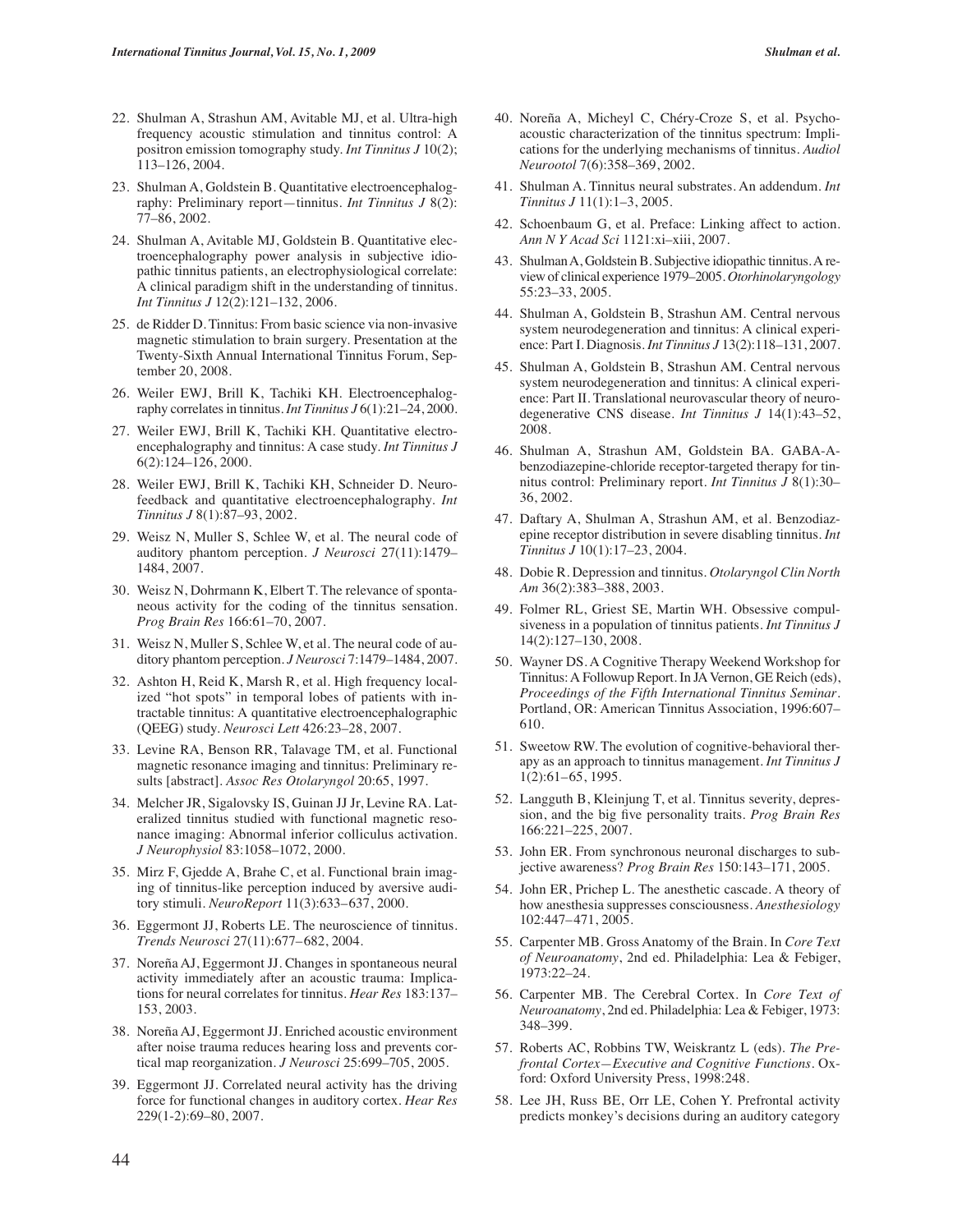task. *Front Integr Neurosci* 2009; 3:16.doi10.33889/neuro. 07.016.2009.

- 59. Luria AR. *The Higher Cortical Functions in Man.* New York: Basic Books.
- 60. Janeke B, Cheetam M, Baumgartner P. Virtual reality and the role of the prefrontal cortex in adults and children. *Front Neurosci* 2009; Doi:10.3389/neuro.01.006.2009.
- 61. Dolan RJ. Keynote address: Revaluing the orbital prefrontal cortex. *Ann N Y Acad Sci* 1121:1–9, 2007.
- 62. Goldman-Rakic PS. Circuitry of Primate Prefrontal Cortex and Regulation of Behavior by Representational Knowledge. In F Plum, V Mountcastle (eds), *Handbook of Physiology—The Nervous System: V.* Bethesda, MD: American Physiological Society.
- 63. Goldman-Rakic PS, Porrino RR. The primate medio dorsal (MD) nucleus and its projections to the frontal lobe. *J Comp Neurol* 242:535–560, 1985.
- 64. Cavada C, et al. The anatomical connections of the macaque monkey orbitofrontal cortex: a review. *Cereb Cortex* 10(3):220–242, 2000.
- 65. Barabas H, Pandya DN. Architecture and intrinsic connections of the prefrontal cortex in the rhesus monkey. *J Comp Neurol* 286:353–375, 1989.
- 66. Barabas H. Specialized elements of orbitofrontal cortex in primates. *Ann N Y Acad Sci* 1121:10–32, 2007.
- 67. Ghashghaei HT, Hilgetag CC, Barabas H. Sequence of information processing for emotions based on the anatomic dialogue between prefrontal cortex and amygdala. *Neuroimage* 34:905–923, 2007.
- 68. Gallagher M, Holland PC. The amygdala complex: Multiple roles in associative learning and attention. *Proc Natl Acad Sci U S A* 91:11771–11776.
- 69. Wang XL, et al. Division of labor among distinct subtypes of inhibitory neurons in a cortical microcircuit of working memory. *Proc Natl. Acad Sci U S A* 101:1368– 1373, 2004.
- 70. Zikopolous B, Barabas H. Prefrontal projections to the thalamic reticular nucleus form a unique circuit for attentional mechanisms. *J Neurosci* 26:7384–7361.
- 71. Holstege G, Bandler R, Saper CB. The emotional motor system. *Prog Brain Res* 107:3–6, 1996.
- 72. Petrides M. The orbitofrontal cortex: Novelty, deviation from expectation, and memory. *Ann N Y Acad Sci* 1121: 33–53, 2007.
- 73. Milner B. Disorders of learning and memory after temporal lobe lesions in man. *Clin Neurosurg* 19:421–446, 1972.
- 74. Squire LR, Zola-Morgan S. The medial temporal lobe system. *Science* 253:1380–1386, 1991.
- 75. Meunier M, Bachevalier M, Mishkin M, Murray E. Effects on visual recognition of combined and separate ablations of the entorhinal and perirhinal cortex in rhesus monkeys. *J Neurosc* 13:5418–5432, 1990.
- 76. Damasio AR. *Descartes' Error.* New York. Putnam, 1994.
- 77. Dickinson A, Balleine B. Motivational control of goal directed action. *Anim Learn Behav* 22:1–18, 1994.
- 78. Schultz W, Trembley L, Hollerman JR. Reward process-

ing in primate orbitofrontal cortex and basal ganglia. *Cereb Cortex* 10(3):272–283, 2000.

- 79. Cools R, Clark L, Robbins TW. Differential responses in human striatum and prefrontal cortex to changes in object and rule relevance. *J Neurosci* 24(5):1129–1135, 2004; doi10:1523/JNEUROSCI.4312-03.2004.
- 80. Bechara A, Damasio H, et al. Dissociation of working memory from decision making within the human prefrontal cortex. *J Neurosci* 18:428–437, 1998.
- 81. Iverson SD, Mishkin M. Preservative interference in monkeys following selective lesions in the inferior prefrontal convexity. *Exp Brain Res* 11:376–386.
- 82. Baylis LL, Gaffan D. Amygdalectomy and ventromedial prefrontal ablation produce similar deficits in food choice and in simple object discrimination learning for an unseen reward. *Exp Brain Res* 86:617–622, 1991.
- 83. Thorpe SJ, Rolls ET, Maddison S. The orbitofrontal cortex: Neuronal activity in the behaving monkey. *Exp Brain Res* 49:93–115, 1983.
- 84. Trembly L, Schultz W. Relative reward preference in primate orbitofrontal cortex. *Nature* 398:704–708, 1999.
- 85. Selmon LD, Goldman-Rakic PS. Longitudinal topography and interdigitation of corticostriatal projections in the rhesus monkey. *J Neurosc* 5:776–794, 1985.
- 86. Haber SN, Lynd EK, et al. Topographic organization of the ventral striatal efferent projections in the rhesus monkey: An autoradiographic tracing study. *J Comp Neurol* 293:282–298, 1990.
- 87. Eblen F, Graybiel AM. Highly restricted origin of prefrontal cortical inputs to striatum in the macaque monkey. *J Neurosci* 15:5999–6013, 1995.
- 88. Goble TJ, Moller AR, Thompson LT. Acute high-intensity sound exposure alters responses of place cells in hippocampus. *Hear Res* 253(1-2):52–59, 2009.
- 89. Ramus SJ, Davis JB, et al. Interactions between the orbitofrontal cortex and the hippocampal memory storage system during the storage of long-term memory. *Ann N Y Acad Sci* 1121: 216–231, 2007.
- 90. Eichenbaum H. A cortical-hippocampal system for declarative memory. *Nat Rev Neurosci* 1:41–50, 2000.
- 91. Ramus SJ, Eichenbaum H. A Brain System for Declarative Memory. In J Pomerantz (ed), *Topics in Integrative Neuroscience: From Cells to Cognition.* Cambridge: Cambridge University Press, 2007.
- 92. Tulving E. What is episodic memory? *Curr Direc Psychol Sci* 2:67–70, 1993.
- 93. Graf P, Schachter D. Implicit and explicit memory for new associations in normal and amnesic subjects. *J Exp Psychol Learn Mem Cogn* 11:501–518, 1985.
- 94. Murray E, Izquierdo A. Orbitofrontal cortex and amygdala contributions to affect and action in primates. *Ann N Y Acad Sci* 1121:273–296, 2007.
- 95. Wikipedia, the free encyclopedia. April 10, 2009, at 21:11 (UTC).
- 96. Robertson EM, Tormos JM, et al. The role of the dorsolateral prefrontal cortex during sequence learning is specific for spatial information. *Cereb Cortex* 1(7):628– 635, 2001.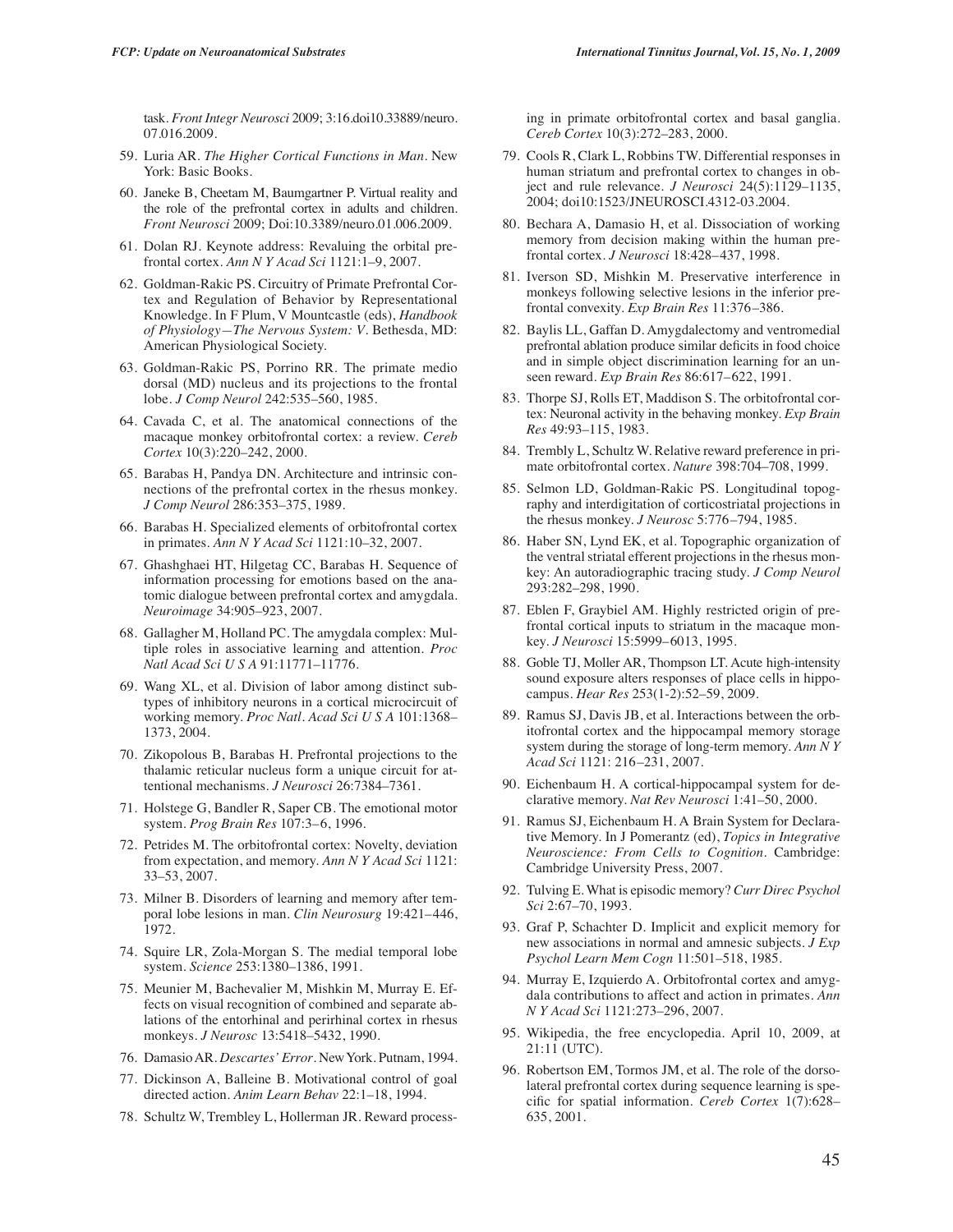- 97. Procyk E, Goldman-Rakic PS. Modulation of dorsolateral prefrontal delay activity during self-organized behavior. *J Neurosc* 26:11313–11323, 2006.
- 98. Pribam KH, Mishkin M, et al. Effects of delayedresponse performance of lesions of dorsolateral and ventrolateral frontal medial cortex of baboons. *J Comp Physiol Psychol* 45:565–575, 1952.
- 99. Goel V, Vartanian O. Dissociating the roles of right ventral lateral and dorsal lateral prefrontal cortex in generation and maintenance of hypotheses in set shift problems. *Cereb Cortex* 15(8):1170–1177, 2005.
- 100. Carpenter MB. The Pons. In *Core Text of Neuroanatomy*, 3rd ed. Baltimore: Williams & Wilkins, 1985:141–143.
- 101. Gray H, Goss CM. *Anatomy of the Human Body.* Philadelphia: Lea & Febiger, 1973:828–829.
- 102. Clemente, CD. Gross Anatomy of Central Nervous System. In *Anatomy of the Human Body*, 13th Am. ed. Philadelphia: Lea & Febiger, 1985:957–1047.
- 103. Rolls ET. Memory systems in the brain. *Annu Rev Psychol* 51:599–630, 2000.
- 104. Muhlnickel W, Elbert T, et al. Reorganization of auditory cortex in tinnitus. *Proc Natl Acad Sci U S A* 95:10340– 10343, 1998.
- 105. Lenhardt ML, Shulman A, Goldstein B. The role of the parabrachial nucleus in the natural history of tinnitus and its synchronous activity implications. *Int Tinnitus J* 13(2): 87–89, 2007.
- 106. Merzenich MM, Brugge JF. Representation of the cochlear partition on the superior plane of the macaque monkey. *Brain Res* 50:275–296, 1973.
- 107. Merzenich MM, Colwell SA, Andersen RA. Auditory Forebrain Organization. Thalamocortical and Corticothalamic Connections in the Cat. In CN Woolsey (ed), *Cortical Sensory Organization*, *vol 3. Multiple Auditory Areas.* Clifton, NJ: Humana Press, 1982:43–57.
- 108. Merzenich MM, Recanzone G, et al. Cortical Representational Plasticity. In P Rakic, W Singer (eds), *Neurobiology of Neocortex.* New York: Wiley, 1988:41–68.
- 109. Christopher de Charms R, Merzenich MM. Primary cortical representation of sounds by coordination of action potential timing. *Nature* 381:610–614, 1996.
- 110. Papez JW. A proposed mechanism of emotion. *Arch Neurol Psychiatry* 38:725–743, 1937.
- 111. Squire LR, Lindenhaus E. *The Biology of Memory.* Stuttgart: Schattauer Verlag, 1990:643–664.
- 112. Jacobson L, Sapolsky R. The role of the hippocampus in feedback regulation of the hippothalamic-pituitaryadrenal cortex axis. *Endocr Rev* 12:118, 1991.
- 113. Lockwood AH, Salvi RJ, et al. The functional neuroanatomy of tinnitus: Evidence for limbic system links and neural plasticity. *Neurology* 50:114–120, 1998.
- 114. van Hoesen GW, Pandya DN, Butters N. Cortical afferents to the entorhinal cortex of the rhesus monkey. *Science* 175(4029):1471–1473, 1972.
- 115. Meunier M, Cirilli L, Bachevalier J. Responses to affective stimuli in monkeys with entorhinal or perirhinal cortex lesions. *J Neurosci* 26(29):7718–7722, 2006.
- 116. Egorov AV, Hamam E, Fransén BN, et al. Graded persis-

tent activity in entorhinal cortex neurons. *Nature* 420: 173-178, 2002.

- 117. van Marle HJF, Llinas R, Shulman A, et al. Magnetoencephalographic recordings from tinnitus patients during masking procedures. Presented at the Thirteenth International Meeting on Biomagnetism, Germany, 2002. *Int Tinnitus J* 12(2):121–132, 2006.
- 118. Jastreboff PJ, Hazell JW, et al. A neurophysiological approach to tinnitus: Clinical implications. *Br J Audiol* 27: 7–17, 1993.
- 119. Smith CD, Lori NF, Coturo TE, et al. MRI diffusion tensor tracking of a new amygdalo-fusiform and hippocampo-fusiform pathway system in humans. *J Magn Reson Imaging* 29:1248–1261, 2009.
- 120. Disbrow E, Litinas E, Recanzone GH, et al. Thalamocortical Connections of the Parietal Ventral Area (PV) and the Second Somatosensory Area (S2) in Macaque Monkeys. In *Thalamus & Related Systems.* Cambridge: Cambridge University Press, 2002:289–302.
- 121. Dehaene S, Changeux J-P. Neural Mechanisms for Access to Consciousness. In M Gazzaniga (ed), *The Cognitive Neurosciences III.* Cambridge, MA: MIT Press, 2004.
- 122. Carpenter MB. Gross Anatomy of the Brain. In *Core Text of Neuroanatomy*, 2nd ed. Philadelphia: Lea & Febiger, 1973: 47–50.
- 123. Middleton FA, Strick PL. The cerebellum: An overview. *Trends Neurosci* 21:367–368, 1998.
- 124. Thompson RF. Classical conditioning. *Science* 223:291– 294, 1986.
- 125. Desmond JE, Fiez JA. Neuroimaging studies of cerebellum: Language, learning and memory. *Trends Cogn Sci* 2:355–362, 1995.
- 126. Schmahmann JD. Dysmetria of thought: Clinical consequences of cerebellar dysfunction on cognition and affect. *Trends Cogn Sci* 2:362–371,1998.
- 127. Gilman S, Bloedel JR, Lechtenberg R. *Disorders of the Cerebellum. The Responses of Cerebellar Neurons.* Philadelphia: F. A. Davis Co., 1981:95–99.
- 128. Pastor MA, Vidaurre C, Fernández-Seara MA, et al. Frequency-specific coupling in the cortico-cerebellar auditory system. *J Neurophysiol* 100(4):1699–1705, 2008.
- 129. Ross B, Herdman AT, Pantev C. Stimulus induced desynchronization of human auditory 40-Hz steady-state responses. *J Neurophysiol* 94:4082–4093, 2005.
- 130. Middleton FA, Strick PL. Anatomical evidence for cerebellar and basal ganglia involvement in higher cognitive function. *Science* 266:458–461, 1994.
- 131. Ribary U, Ioannides AA, Singh KD, et al. Magnetic field tomography of coherent thalamocortical 40-Hz oscillations in humans. *Proc Natl Acad Sci U S A* 88:11037– 11041, 1991.
- 132. Pastor MA, Artieda J, Arbizu J, et al. Activation of human cerebral and cerebellar cortex by auditory stimulation at 40 Hz. *J Neurosci* 22:10501–10506, 2002.
- 133. Schmahmann JD, Doyon J, McDonald D, et al. Threedimensional MRI atlas of the human cerebellum in proportional stereotaxic space. *Neuroimage* 10:233–260, 1999.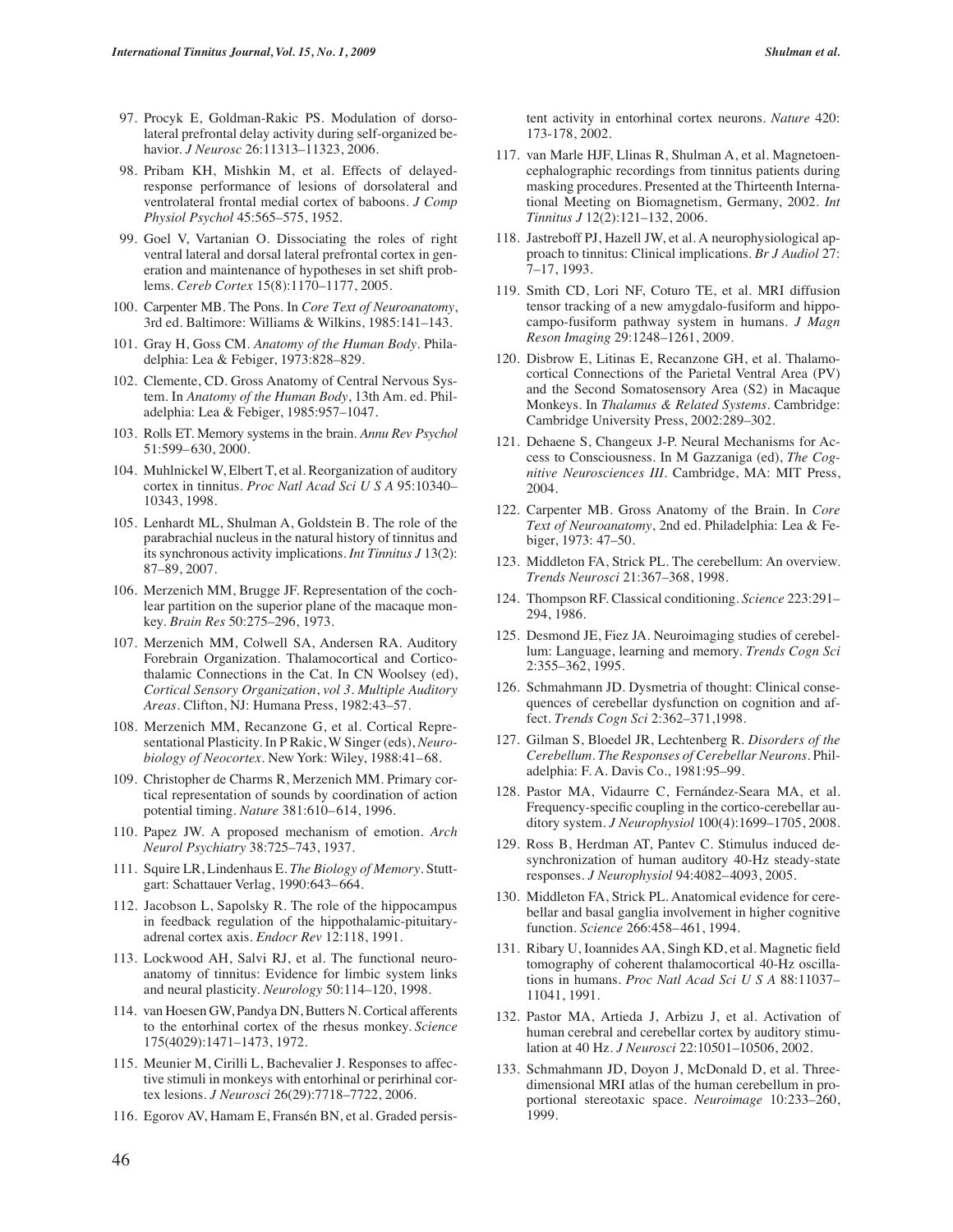- 134. Pastor MA, Artieda J, Arbizu J, et al. Human cerebral activation during steady-state visual-evoked responses. *J Neurosci* 23:11621–11627, 2003.
- 135. Schmahmann JD, Pandya DN. Projections to the basis pontis from the superior temporal sulcus and superior temporal region in the rhesus monkey. *J Comp Neurol* 308:224–248, 1991.
- 136. Clower DM, West RA, Lynch JC, Strick PL. The inferior parietal lobule is the target of output from the superior colliculus, hippocampus, and cerebellum. *J Neurosci* 21(16):6283–6291, 2001.
- 137. Brodal P. The pontocerebellar projection in the rhesus monkey: An experimental study with retrograde axonal transport of horseradish peroxidase. *Neuroscience* 4: 193–208, 1979.
- 138. Smotherman M, Kobayasi K, et al. A mechanism for vocal-respiratory coupling in the mammalian parabranchial nucleus. *J Neurosci* 26(18):4860–44869, 2006.
- 139. Wallhauser-Franke E. Salicylate evokes c-fos expressionism the brain stem: Implications for tinnitus. *Neeuroreport* 8:723–728, 1997.
- 140. Mahlke C, Wallhäusser-Franke E. Evidence for tinnitusrelated plasticity in the auditory and limbic system, demonstrated by arg3.1 and c-fos immunocytochemistry. *Hear Res* 195:17–34, 2004.
- 141. Craig AD. How do you feel? Interoception. The sense of the physiological condition of the body. *Nat Rev Neurosci* 3:655–666, 2002.
- 142. Carpenter MB. Gross Anatomy of the Brain. In *Core Text of Neuroanatomy*, 2nd ed. Philadelphia: Lea & Febiger, 1973:25–26.
- 143. Kolb B, Whishaw IQ. *Fundamentals of Human Neuropsychology*, 5th ed. New York: Worth, 2003.
- 144. Stein BE, Meredith A. *The Merging of the Senses.* Cambridge, MA: MIT Press, 1993.
- 145. Shulman A. Final common pathway for tinnitus—update: 2008. Anatomic substrates. Presented at the Thirty-fifth International Neuroequilibriometric Society Congress, Bad Kissingen, Germany, April 10–13, 2008.
- 146. Mesulam MM, Mufson EJ. The Insula of Reil in Man and Monkey. Architectonics, Connectivity, and Function. In A Peters, EG Jones (eds), *Cerebral Cortex.* New York: Plenum, 1985:179–226.
- 147. Cole LJ, Farrell MJ, Duff EP, et al. Pain sensitivity and fMRI pain-related brain activity in Alzheimer's disease. *Brain* 129(11):2957–2965, 2006.
- 148. Peyron R, Frot M, Garcia-Larrea L, et al. Role of operculoinsular cortices in human pain processing: Converging evidence from PET, fMRI, dipole modeling, and intracerebral recordings of evoked potentials. *Neuroimage* 17(3):1336–1346, 2002.
- 149. Lenhardt ML, Shulman A, Goldstein BA. The role of the insula cortex in the final common pathway for tinnitus: Experience using ultra-high-frequency therapy. *Int Tinnitus J* 14(2):13–17, 2008.
- 150. Paulus MP, Stein MB. An insular view of anxiety. *Biol Psychiatry* 60:383–387, 2006.
- 151. Paulus MP. Decision-making dysfunctions in psychiatry

—altered homeostatic processing? *Science* 318:602– 606, 2007.

- 152. Craig AD. Human feelings: Why are some more aware than others? *Trends Cogn Sci* 8:239–241, 2004.
- 153. Carpenter MB. Gross Anatomy of the Brain. In *Core Text of Neuroanatomy*, 2nd ed. Philadelphia: Lea & Febiger, 1973:34–35.
- 154. Voorn P, Vanderschurreen LJM, et al. Putting a spin on the dorsal ventral divide of the striatum. *Trends Neurosci* 27(8):468–474, 2004.
- 155. Nolte J. *The Human Brain: An Introduction to Its Functional Anatomy*, 5th ed. St. Louis: Mosby, Inc., 2002: 464–484.
- 156. Noback CR, Strominger NL, et al. *The Human Nervous System*, 6th ed. New York: Humana Press, 2005:421.
- 157. Gray H, Goss CM. Central Nervous System. In *Anatomy of the Human Body.* Philadelphia: Lea & Febiger, 1973:67.
- 158. O'Doherty J, Dayan P, Schultz J, et al. Dissociable roles of ventral and dorsal striatum in instrumental conditioning. *Science* 304:452–454, 2004.
- 159. McCullough LD, Sokolowski JD, Salamone JD. A neurochemical and behavioral investigation of the involvement of nucleus accumbens dopamine in instrumental avoidance. *Neuroscience* 52:919–925, 1993.
- 160. Koob GF. Neurobiology of addiction. Toward the development of new therapies and brain stem raphe nuclei. *Ann N Y Acad Sci* 909:170–185, 2000.
- 161. Brown P, Molliver ME. Dual serotonin (5-HT) projections to the nucleus accumbens core and shell: Relation of the 5-HT transporter to amphetamine-induced neurotoxicity. *J Neurosci* 20:1952–1963, 2000.
- 162. O'Donnell P, Lavin A, Enquist LW, et al. Interconnected parallel circuits between rat nucleus accumbens and thalamus revealed by retrograde transynaptic transport of pseudorabies virus. *J Neurosci* 17:2143–2167, 1997.
- 163. Mühlau M, Rauschecker JP, Oestreicher E, et al. Structural brain changes in tinnitus. *Cereb Cortex* 16(9):1283– 1288, 2006.
- 164. Carpenter MB. Gross Anatomy of the Brain. In *Core Text of Neuroanatomy*, 3rd ed. Baltimore: Williams & Wilkins, 1985:44–46.
- 165. Purpura DP. Operations and Processes in the Thalamic and Synaptically Related Neural Systems. In FO Schmitt (ed), *The Neurosciences, Second Study Program.* New York: Rockefeller University Press, 1970:458–470.
- 166. Gray H, Goss CM. *Anatomy of the Human Body.* Philadelphia: Lea & Febiger, 1973:828–829.
- 167. Brugge JF. An Overview of Central Auditory Processing. In RR Fay, AN Popper (eds), *The Mammalian Auditory Pathway: Neurophysiology. Springer Handbook of Auditory Research.* Berlin: Springer-Verlag, 1992:1–33.
- 168. Pandya DN, Yeterian EH. Architecture and Connections of Cortical Association Areas. In A Peters, EG Jones (eds), *Cerebral Cortex, vol. 4: Association and Auditory Cortices.* New York: Plenum Press, 1985:3–61.
- 169. Aitkin LM. *The Auditory Midbrain: Structure and Function in the Central Auditory Pathway.* Clifton, NJ: Humana Press, 1986.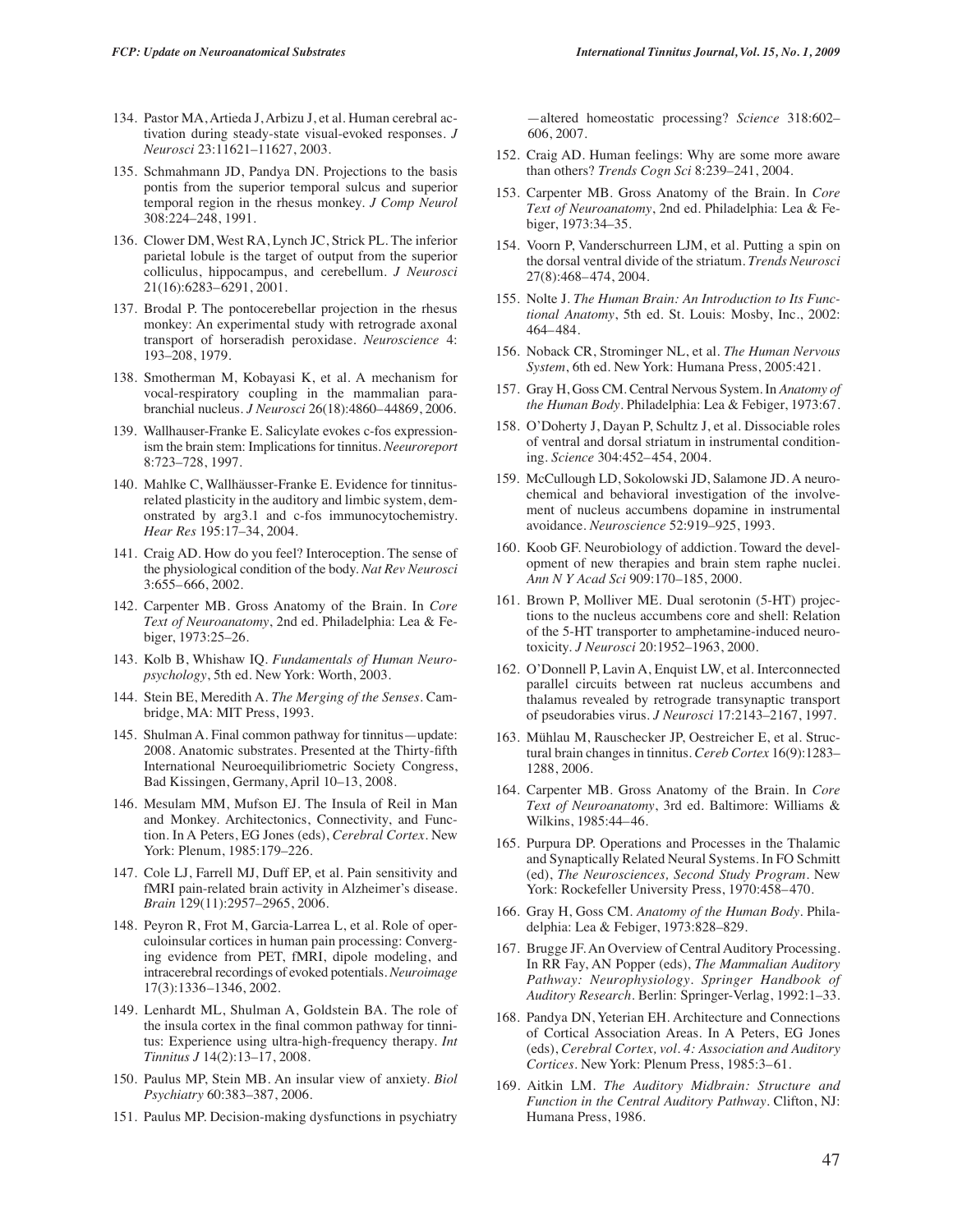- 170. Brugge JF. Personal correspondence, March 5, 1991.
- 171. Moller AR. *Sensory Systems: Anatomy and Physiology.* Amsterdam: Academic Press, 2003.
- 172. Shulman A, Goldstein B. Subjective Idiopathic tinnitus and palliative care: A plan for diagnosis and treatment. *Otolaryngol Clin North Am* 42:15–37, 2009.
- 173. Somjen G. *Sensory Coding in the Mammalian Nervous System.* New York: Appleton-Century-Crofts, 1972.
- 174. Haralanov S, Claussen C-F, et al. Computerized ultrasonographic craniocorpography and abnormal psychomotor activity in psychiatric patients. *Int Tinnitus J* 8(2): 72–76, 2002.
- 175. Kandel E, Schwartz JA. Brain and Behavior. In *Principles of Neural Science*, 2nd ed. Amsterdam: Elsevier, 1985:3–11.
- 176. James W. *The Principles of Psychology.* Cambridge, MA: Harvard University Press, 1981 (originally published in 1890).
- 177. Baars BJ. *A Cognitive Theory of Consciousness.* Cambridge: Cambridge University Press, 1988.
- 178. Baars BJ, Franklin S. How conscious experience and working memory interact. *Trends Cogn Sci* 7(4), 2003.
- 179. Hughes JR, John ER. Conventional and quantitative electroencephalography in psychiatry. *J Neuropsychiatr Clin Neurosci* 11:190–208, 1999.
- 180. John ER, Prichep L, et al. Neurometrics. *Science* 293: 162–169, 1988.
- 181. Duffy FH, Jones K, et al. Spectral coherence in normal adults. *Clin EEG* 26:30–46, 1995.
- 182. Koenig T, Prichep L, et al. Milisecond by millisecond, year by year: Normative EEG microstates and developmental stages. *Neuroimage* 16:41–48, 2002.
- 183. Buzsaki G. Theta oscillations in the hippocampus. *Neuron* 33:325–340, 2002.
- 184. Canolty RT, Edwards E, Dalai SS, et al. High gamma power is phase locked to theta oscillations in human neocortex. *Science* 313:5794–5795, 2006.
- 185. Crick F. *The Astonishing Hypothesis: The Scientific Search for the Soul.* Bel Air, CA: Scribner, 1994.
- 186. Crick F, Koch C. A framework for consciousness. *Nat Neurosci* 6:119–126, 2003.
- 187. Aladjalova NA. Infra-slow rhythmic oscillations of the steady potential of the cerebral cortex. *Nature* 4567:957– 959, 1957.
- 188. Aladjalova NA. *Slow Electrical Processes in the Brain.* Moscow: Academy of Sciences USA, 1962.
- 189. Ball GJ, Gloor P, Schaul N. The cortical electromicrophysiology of pathological delta waves in the electroencephalogram of cats. *Electroencephalogr Clin Neurophysiol* 43:346–361, 1977.
- 190. Steriade M, Gloor P, Llinas RR, et al. Basic mechanisms of cerebral rhythmic activities. *EEG Clin Neurophysiol* 76:481–508, 1990.
- 191. McCormick DA. Neurotransmitter actions in the thalamus and cerebral cortex and their role in neuromodulation of thalamocortical activity. *Prog Neurobiol* 39:337– 338, 1992.
- 192. McCormick DA. Cortical and subcortical generators of normal and abnormal rhythmicity. *Int Rev Neurobiol* 49:99–113, 2002.
- 193. Llinas R, Urbano FJ, et al. Rhythmic and dysrhythmic thalamocortical dynamics: GABA systems and the edge effect. *Trends Neurosci* 28(6):325–333, 2005.
- 194. Llinas R. The intrinsic properties of mammalian neurons: Insights into central nervous system function. *Science* 242:1654–1664, 1988.
- 195. LeDoux JE. Information Flow from Sensation to Emotion Plasticity in the Neural Computation of Stimulus Value. In M Gabriel, J Moore (eds), *Learning and Computational Neuroscience: Foundations of Adaptive Networks.* Cambridge, MA: Bradford Books, MIT Press, 1990:3–52.
- 196. LeDoux JE, Cicchetti P, Xagoraris A, Romanski LM. The lateral amygdaloid nucleus: Sensory interface of the amygdala in fear conditioning. *J Neurosci* 10(4):1062– 1069, 1990.
- 197. *Webster's New World Dictionary*, 3rd college ed. Springfield, MA: Merriam-Webster, 1988:88.
- 198. James W. *The Principles of Psychology.* New York: Holt, 1890:403–404.
- 199. Posner MI, Petersen SE. The attention system of the human brain [review]. *Annu Rev Neurosci* 13:25–42, 1990.
- 200. Posner MI. Visual Attention. In JF Martha, G. Ratcliff (eds), *The Neuropsychology of High Level Vision: Collected Tutorial Essays.* Hillsdale, NJ: Lawrence Erlbaum Associates, 1994:217–239.
- 201. Tsotos, et al. Modeling visual attention via selective tuning. *Artif Intell* 78:507, 1995.
- 202. Treisman A, Paterson R. Emergent features, attention and object perception. *J Exp Psychol Hum Percept Perform* 10:12–31, 1984.
- 203. La Berge D. *Attentional Processing: The Brain's Art of Mindfulness.* Cambridge, MA: Harvard University Press, 1995.
- 204. Perry RJ, Hodges JR. Attention and execution deficits in Alzheimer's disease: A critical review. *Brain* 122:383– 404, 1999.
- 205. Corbett M, Shulman G. Control of goal directed and stimulus driven attention in brain. *Nat Rev Neurosci* 3: 201–215, 2002.
- 206. Fox MD, Corbetta M, Snyder AZ, et al. Spontaneous neuronal activity distinguishes human dorsal and ventral attention systems. *Proc Natl Acad Sci U S A* 103(26): 10046–10051, 2006.
- 207. Otazu GH, Zador AM, et al. Engaging in an auditory task suppresses responses in the auditory cortex. *Nat Neurosci* 12(5):646–654, 2009.
- 208. White LK, Helfenstein, Fox NA, et al. Role of attention in the regulation of fear and anxiety. *Dev Neurosci* 31:309–317, 2009; DOI: 10.1159/000216542.
- 209. Taylor JG, Fragopanagos N. Modeling the interaction of attention and emotion. *Neurol Networks* 3(31):1663– 1668, 2005.
- 210. Poghosyan V, Ioannides AA. Attention modulates earliest responses in the primary auditory and visual cortices. *Neuron* 58(5):802–813, 2008.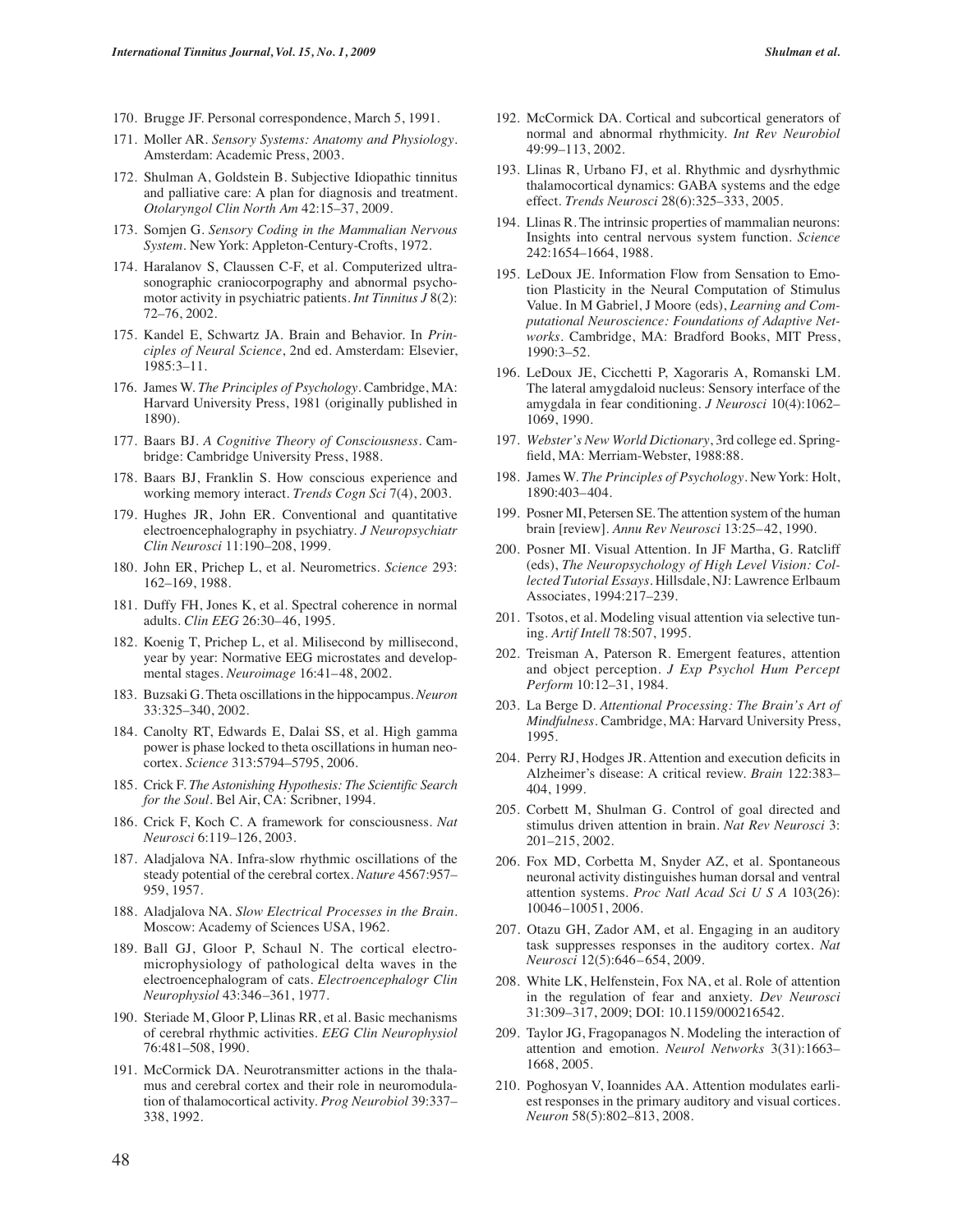- 211. Dornhoffer J, Danner C, Mennemeier M, et al. Arousal and attention deficits in patients with tinnitus. *Int Tinnitus J* 12(1):9–16, 2006.
- 212. Shihui H, Yi J, et al. The role of human parietal cortex in attention networks. *Brain* 127(3), 650–659, 2004.
- 213. Fritz J, Shamma S, Klein D, et al. Rapid task-related plasticity of spectrotemporal receptive fields in the primary auditory cortex. *Nat Neurosci* 6:1216–1223, 2003.
- 214. Sumbre G, Muto A, et al. Entrained rhythmic activities of neuronal ensembles as perceptual memory of time interval. *Nature* 456:102–106, 2008.
- 215. Quintana J, Fuster JM. From perception to action: Temporal integrative functions of prefrontal and parietal neurons. *Cereb Cortex* 9:213–221, 1999.
- 216. Komura Y, et al. Retrospective and prospective coding for predicted reward in the sensory thalamus. *Nature* 412: 546–549, 2001.
- 217. Miller EK, Desimone R. Parallel neuronal mechanisms for short-term memory. *Science* 263:520–522, 1994.
- 218. Shulman A. Stress model for tinnitus. Presentation at the International Tinnitus Study Group, Washington, DC, September 1992.
- 219. Shulman A. Stress Model for Tinnitus. In *Proceedings of the Twenty-first Scientific Meeting of the NES*, vol 22, 1995.
- 220. Shulman A. Stress model for tinnitus. *Neurotol Newslett* 3:53, 1998.
- 221. Elzinga BM, Bremner JD. Are the neural substrates of memory the final common pathway in posttraumatic stress disorder (PTSD)? *J Affect Disord* 70(1):1–17, 2002.
- 222. Miller MM, McEwen BS. Establishing an agenda for translational research for PTSD. *Ann N Y Acad Sci* 1071: 294–312, 2006.
- 223. Small DM. Cross modal integration—insights from the chemical senses. *Trends Neurosci* 27(3):120–123, 2004.
- 224. Calvert GA. Crossmodal processing in the human brain: Insights from functional neuroimaging studies. *Cereb Cortex* 11:1110–1123, 2001.
- 225. Gottfried JA, Dolan RJ. The nose smells what the eyes see: Crossmodal visual facilitation of human olfactory perception. *Neuron* 3:375–396, 2003.
- 226. Vernon JA. Common Errors in the Use of Masking for Relief of Tinnitus. In A Shulman, et al. (eds), *Tinnitus Diagnosis/Treatment.* Philadelphia: Lea & Febiger, 1991: 5–66.
- 227. Cameron KA, Yashar CL, Fried I, et al. Human hippocampal neurons predict how well word pairs will be remembered. *Trends Cogn Sci* 6(5):217–223, 2002.
- 228. Brewer JB, Moghekar A. Imaging the medial temporal lobe: Exploring new dimensions. *Trends Cogn Sci* 6(5): 217–223, 2002.
- 229. de Ridder D, Verstraeten E, van der Kelen K, et al. Somatosensory cortex stimulation for deafferentation pain. *Acta Neurochir Suppl* 97(2):67–74, 2007.
- 230. de Ridder D, de Mulder G, Verstraeten E, et al. Auditory cortex stimulation for tinnitus. *Acta Neurochir Suppl* 97(2):451–462, 2007.
- 231. de Ridder D, de Mulder G, Verstraeten E, et al. Primary and secondary auditory cortex stimulation for intractable tinnitus. *ORL J Otorhinolaryngol Relat Spec* 68(1):48– 54, 2006.
- 232. van der Loo E, Congedo M, van de Heyning P, de Ridder D. Electrical stimulation of the auditory cortex as a treatment for tinnitus. Frontiers in Human Neuroscience. Conference Abstract, Tenth International Conference on Cognitive Neuroscience, 2008; doi:10.3389/conf.neuro. 09.2009.01.315.
- 233. Petrides M. Lateral prefrontal cortex: Architectonic and functional organization. *Phil Trans R Soc B* 360:781– 795, 2005.
- 234. Butler CM. Habituation of responses to novel stimuli in monkeys with selective frontal lesions. *Science* 144:313– 315, 1964.
- 235. John RE, et al. Normative Data Banks and Neurometrics: Basic Concepts. In *EEG Handbook.* New York: Elsevier, 1987:449–495.
- 236. Pascual-Marqui RD, Michel CM, Lehmann D. Low resolution electromagnetic tomography: A new method for localizing electrical activity in the brain. *Int J Psychophysiol* 18:49–65, 1994.
- 237. Bosch-Bayard J, Valdes-Sosa P, et al. 3D statistical parametric mapping of EEG source spectra by means of variable resolution electromagnetic tomography. *Clin Electroencephalogr* 32(2):47–61, 2001.
- 238. Eggermont JJ. Pathophysiology of tinnitus. *Prog Brain Res* 166:19–35, 2007.
- 239. Weisz N, Moratti S, Meinzer M, et al. Tinnitus perception and distress is related to abnormal spontaneous brain activity as measured by magnetoencephalography. PLOS Med 2 e153.
- 240. Weisz N, Hartmann T, Norena A, et al. High frequency tinnitus without hearing loss does not mean absence of deafferentation. *Hear Res* 222:108–114, 2006.
- 241. Llinas R, Ribary U, Jeanmonod D, et al. Thalamocortical dysrhythmia. A neurological and neuropsychiatric syndrome characterized by magnetoencephalography. *Proc Natl Acad Sci U S A* 96:15222–15227, 1999.
- 242. Nuñez PL, Wingeier BM, Silberstein RB. Spatial temporal structures of human alpha rhythms: Theory, microcurrent sources, multiscale measurements, and global binding of local networks. *Hum Brain Map* 13:125– 164.
- 243. Bertora GO, Bergmann JM. A new tinnitus model investigated through brain electric tomography—LORETA. *Proceedings of the Thirty-fifth Congress of the NES*, 2008. http:www.neurotology.org/archives/438.
- 244. Christianson SA. *Handbook of Emotion and Memory: Current Research and Theory.* Hillsdale, NJ: Erlbaum, 1992.
- 245. Popescu AT, Popa D, Pare D. Coherent gamma oscillations couple the amygdala and striatum during learning. *Nat Neurosci* 12(6):801–807, 2009.
- 246. Zachle T, Freund I, et al. Inter- and intraindividual covariations of hemodynamic and oscillatory gamma responses in the human cortex. *Front Hum Neurosci* 3:8, 2009; doi:10.3389/neuro.09.008.2009.